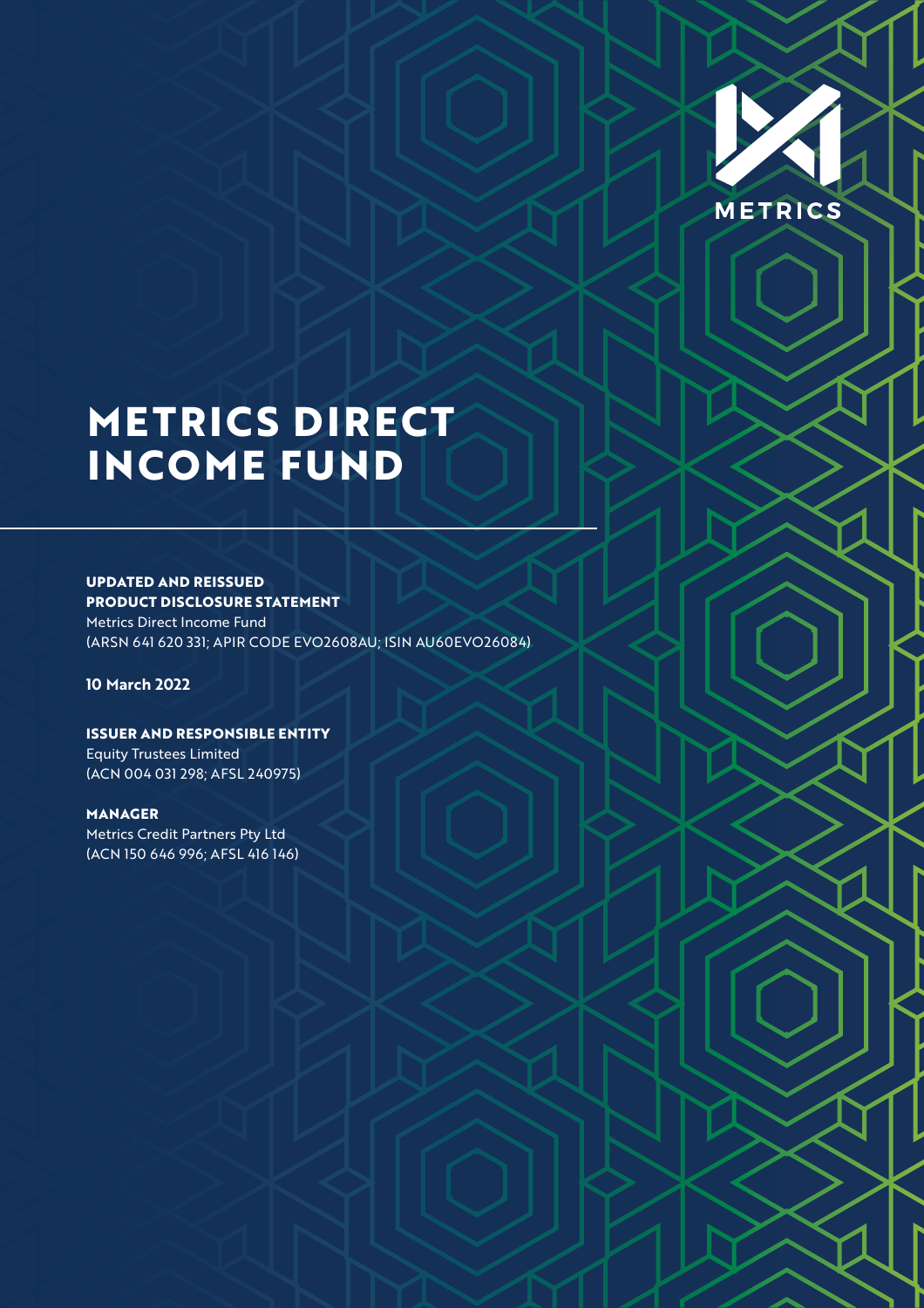**Metrics Direct Income Fund** Product Disclosure Statement

## **IMPORTANT NOTICE**

#### **IMPORTANT NOTICES**

The Metrics Direct Income Fund ARSN 641 620 331 (**Trust**) is an Australian registered managed investment scheme.

This document is a product disclosure statement (**PDS**) for the purposes of Part 7.9 of the Corporations Act.

This PDS is issued by the responsible entity of the Trust. The responsible entity of the Trust is Equity Trustees Limited ACN 004 031 298, AFSL 240975 (**Responsible Entity**, **Us**, or **We**).

The Responsible Entity has engaged Metrics Credit Partners Pty Ltd ACN 150 646 996; AFSL 416 146 (**Manager** or **Metrics**) to provide investment and other services to the Trust, pursuant to an Investment Management Agreement entered into between the Responsible Entity and the Manager.

The Corporations Act allows us to provide certain information to you separately to this PDS. Where you see references to "Additional information is incorporated by reference" additional information concerning this topic has been incorporated by reference and forms part of the PDS. This information can be found in the Additional Information Booklet, available at the Trust Website. You should read this information before making an important decision. This material may change between the time when you read this PDS and when you acquire the product. This information is available to you free of charge upon request in paper format by contacting Pinnacle Investment Management Limited ACN 109 659 109 (**Distribution Partner**).

Units issued under this PDS will be issued by the Responsible Entity on the terms and conditions set out in the Constitution and this PDS.

#### **TARGET MARKET DETERMINATION**

The Responsible Entity has issued a target market determination in respect of the Trust (**TMD**). The TMD is publicly available at the Trust Website.

#### **NOT INVESTMENT ADVICE**

The information contained in this PDS is not financial product advice and has been prepared without taking into account your investment objectives, financial circumstances or particular needs.

Before deciding to invest in the Trust, you should read this PDS including the Additional Information Booklet in its entirety. You should take into account all risk factors referred to in this PDS and the AIB and consider whether acquiring Units represents an appropriate investment in view of your personal circumstances. You should carefully consider your particular investment objectives, financial circumstances and investment needs (including financial and taxation issues) and you should seek advice from your professional adviser before deciding whether to invest. You should consider the risk factors that could affect the financial performance of the Trust. There is no guarantee that the Units offered under this PDS will provide a return on capital, lead to payment of distributions or that there will be any increase in the value of the Units. If you wish to apply for Units you must do so using the Application Form.

#### **NO OFFER WHERE OFFER WOULD BE ILLEGAL**

The Offer pursuant to this PDS is available to persons receiving an electronic version of this PDS within Australia and New Zealand. The Responsible Entity is entitled to refuse an Application if it believes the Applicant did not receive the Offer in Australia or New Zealand. The Offer under this PDS is only available to persons receiving this PDS in Australia and New Zealand and does not constitute an offer or invitation in any place in which, or to any person to whom, it would not be lawful to make such an offer or invitation. No action has been

taken to register or qualify the Units in any jurisdiction outside Australia and New Zealand. The distribution of this PDS outside Australia and New Zealand may be restricted by law and persons who come into possession of this PDS outside Australia and New Zealand should seek advice on and observe any such restrictions. Any failure to comply with such restrictions may constitute a violation of applicable securities law.

#### **WARNING STATEMENTS FOR NEW ZEALAND INVESTORS**

This Offer to New Zealand investors is a regulated offer made under Australian and New Zealand law. In Australia, this is Chapter 8 of the *Corporations Act 2001* (Aust) and regulations made under that Act. In New Zealand, this is subpart 6 of Part 9 of the *Financial Markets Conduct Act 2013* and Part 9 of the *Financial Markets Conduct Regulations 2014*.

This Offer and the content of the offer document are principally governed by Australian rather than New Zealand law. In the main, the *Corporations Act 2001* (Aust) and the regulations made under that Act set out how the offer must be made.

There are differences in how financial products are regulated under Australian law. For example, the disclosure of fees for managed investment schemes is different under the Australian regime.

The rights, remedies, and compensation arrangements available to New Zealand investors in Australian financial products may differ from the rights, remedies, and compensation arrangements for New Zealand financial products.

Both the Australian and New Zealand financial markets regulators have enforcement responsibilities in relation to this Offer. If you need to make a complaint about this Offer, please contact the Financial Markets Authority, New Zealand (http://www.fma.govt.nz). The Australian and New Zealand regulators will work together to settle your complaint.

The taxation treatment of Australian financial products is not the same as for New Zealand financial products.

If you are uncertain about whether this investment is appropriate for you, you should seek the advice of a financial advice provider.

#### **Currency exchange risk**

The Offer may involve currency exchange risk. The currency for the financial products is not New Zealand dollars. The value of the financial products will go up or down according to changes in the exchange rate between that currency and New Zealand dollars. These changes may be significant.

If you expect the financial products to pay any amounts in a currency that is not New Zealand dollars, you may incur significant fees in having the funds credited to a bank account in New Zealand in New Zealand dollars.

#### **Trading on financial product market**

If the financial products are able to be traded on a financial product market and you wish to trade the financial products through that market, you will have to make arrangements for a participant in that market to sell the financial products on your behalf. If the financial product market does not operate in New Zealand, the way in which the market operates, the regulation of participants in that market, and the information available to you about the financial products and trading may differ from financial product markets that operate in New Zealand.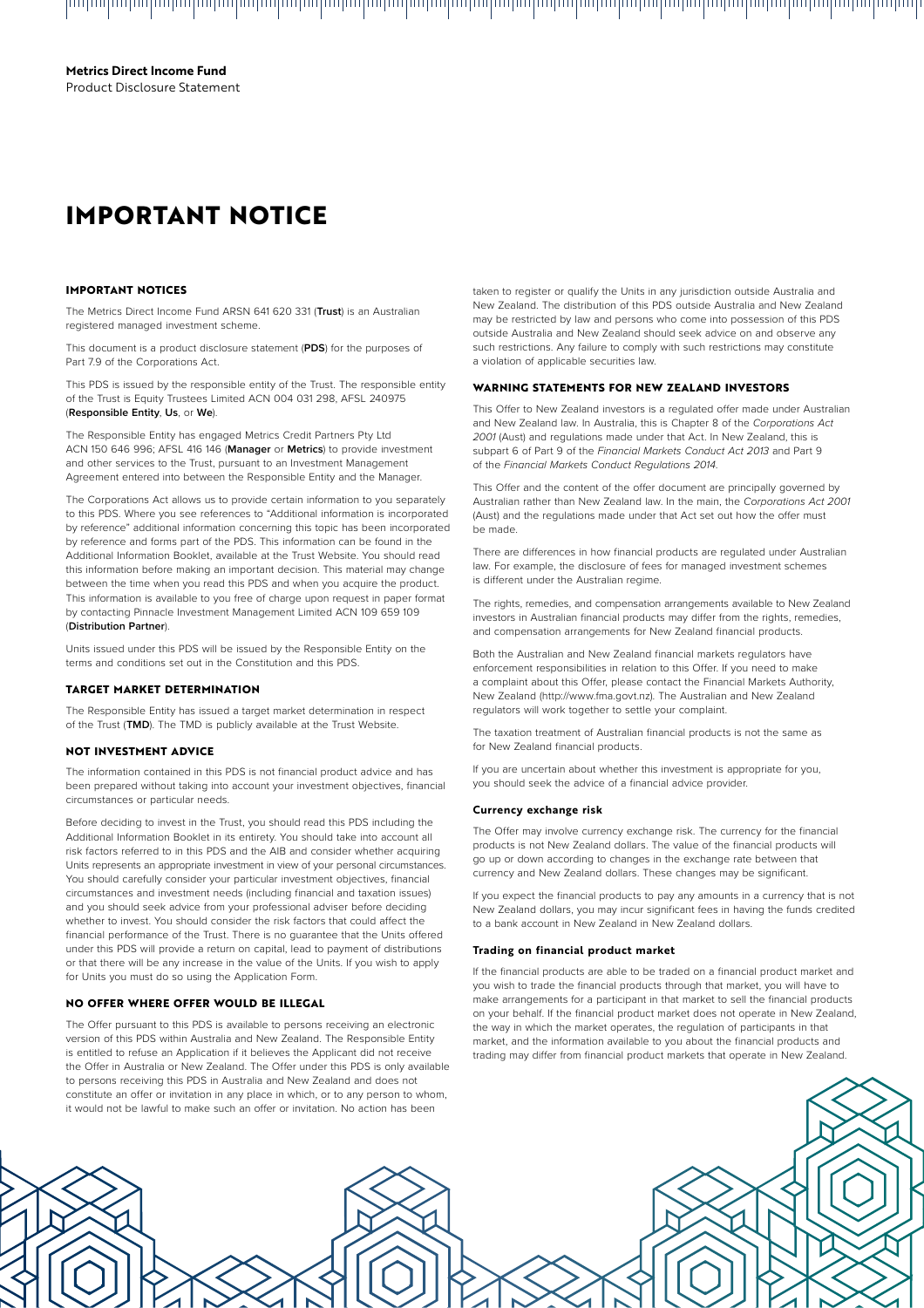1

#### **Dispute resolution process**

The dispute resolution process described in this offer document is available only in Australia and is not available in New Zealand.

#### **RIGHTS AND OBLIGATIONS ATTACHED TO THE UNITS**

Units issued under the Offer will be fully paid and rank equally with existing Units from allotment, including in respect of distributions.

#### **ELECTRONIC PDS**

This PDS will be available and may be viewed online at www.metrics.com.au/fundingsolutions/metrics-direct-income-fund. The information on the website, other than the Additional Information Booklet, does not form part of this PDS.

Any person accessing the electronic version of this PDS for the purpose of making an investment in the Trust must only access the PDS from within Australia and New Zealand. Applications for Units can only be made using the procedure outlined in section 11 of this PDS.

#### **PAY BY BPAY®**

Applicants should be aware of their financial institution's cut-off time, noting that payments must be made to be processed overnight. Any BPAY® payment must be received by the Unit Registry by 5:00pm (Sydney time) on the Application Day for Units to be issued on the relevant Issue Date.

#### **DISCLAIMER**

No person is authorised by the Responsible Entity, the Manager or the Distribution Partner to give any information or make any representation in connection with the Offer that is not contained in this PDS. Any information or representation that is not contained in this PDS may not be relied on as having been authorised by the Responsible Entity, the Manager, or the Distribution Partner, their directors or any other person in connection with the Offer. The Trust's business, financial condition, operations and prospects may have changed since the date of this PDS.

Certain statements in this PDS constitute forward looking statements. These forward-looking statements are identified by words such as 'aim', 'anticipate', 'assume', 'believes', 'could', 'expects', 'intends', 'may', 'plan', 'predict', 'potential', 'positioned', 'should', 'target', 'will', 'would', and other similar words that involve risks and uncertainties. Investors should note that these statements are inherently subject to uncertainties in that they may be affected by a variety of known and unknown risks, variables and other factors which could cause actual values or results, performance or achievements to differ materially from anticipated results, implied values, performance or achievements expressed, projected or implied in the statements.

These forward-looking statements are based on current expectations, estimates, and projections about the Trust's business and the industry in which the Trust invests and the beliefs and assumptions of the Manager and the Responsible Entity. These forward-looking statements are not guarantees of future performance or development and involve known and unknown risks, uncertainties and other factors that are in some cases beyond the Responsible Entity's and Manager's control. As a result, any or all of the forward-looking statements in this PDS may turn out to be inaccurate. Factors that may cause such differences or make such statements inaccurate include, but are not limited to, the risk factors described in section 8.

Potential investors and other readers are urged to consider these factors carefully in evaluating the forward-looking statements and are cautioned not to place undue reliance on the forward-looking statements. The Responsible Entity and Manager do not make any assurance, express or implied, in relation to whether any forward-looking statements will actually eventuate.

These forward-looking statements speak only as at the date of this PDS. Unless required by law, the Responsible Entity or Manager does not intend to publicly update or revise any forward-looking statements to reflect new information, future events or otherwise. They are provided as a general guide only and should not be relied on as an indication or guarantee of future performance.

Some numerical figures in this PDS have been subject to rounding adjustments. Accordingly, numerical figures shown as totals in certain tables may not be an arithmetic aggregation of the figures that preceded them.

#### **UPDATED INFORMATION**

Information in this PDS may need to be updated from time to time. Any updated information that is considered not materially adverse to investors will be made available on the Trust Website and a copy of the updated information will be provided free of charge to any investor who requests a copy by contacting the Distribution Partner on:

Tel: 1300 010 311 (between 9:00am to 5:00pm Sydney time Monday to Friday).

In accordance with its obligations under the Corporations Act, the Responsible Entity may issue a supplementary PDS to supplement any relevant information not disclosed in this PDS. You should read any supplementary disclosures made in conjunction with this PDS prior to making any investment decision.

#### **PRIVACY**

#### > **Additional information is incorporated by reference**

You should read the important information about privacy in section 11 of the AIB available at the Trust Website before making a decision.

#### **MISCELLANEOUS**

Photographs and diagrams used in this PDS that do not have descriptions are for illustration only and should not be interpreted to mean that any person in them endorses this PDS or its contents or that the assets shown in them are owned by the Trust.

References in this PDS to currency are to Australian dollars unless otherwise indicated. All data contained in charts, graphs and tables within this PDS are based on information available as at the date of this PDS unless otherwise stated.

Certain terms and abbreviations in this PDS have defined meanings that are set out in the Glossary to this PDS.

#### **TIME**

Unless otherwise stated or implied, references to time in this PDS are to the local time in Sydney, New South Wales, Australia (**Sydney time**).

Any references to documents included on the Metrics Website are provided for convenience only, and none of the documents or other information on the Metrics Website is incorporated by reference into the PDS.

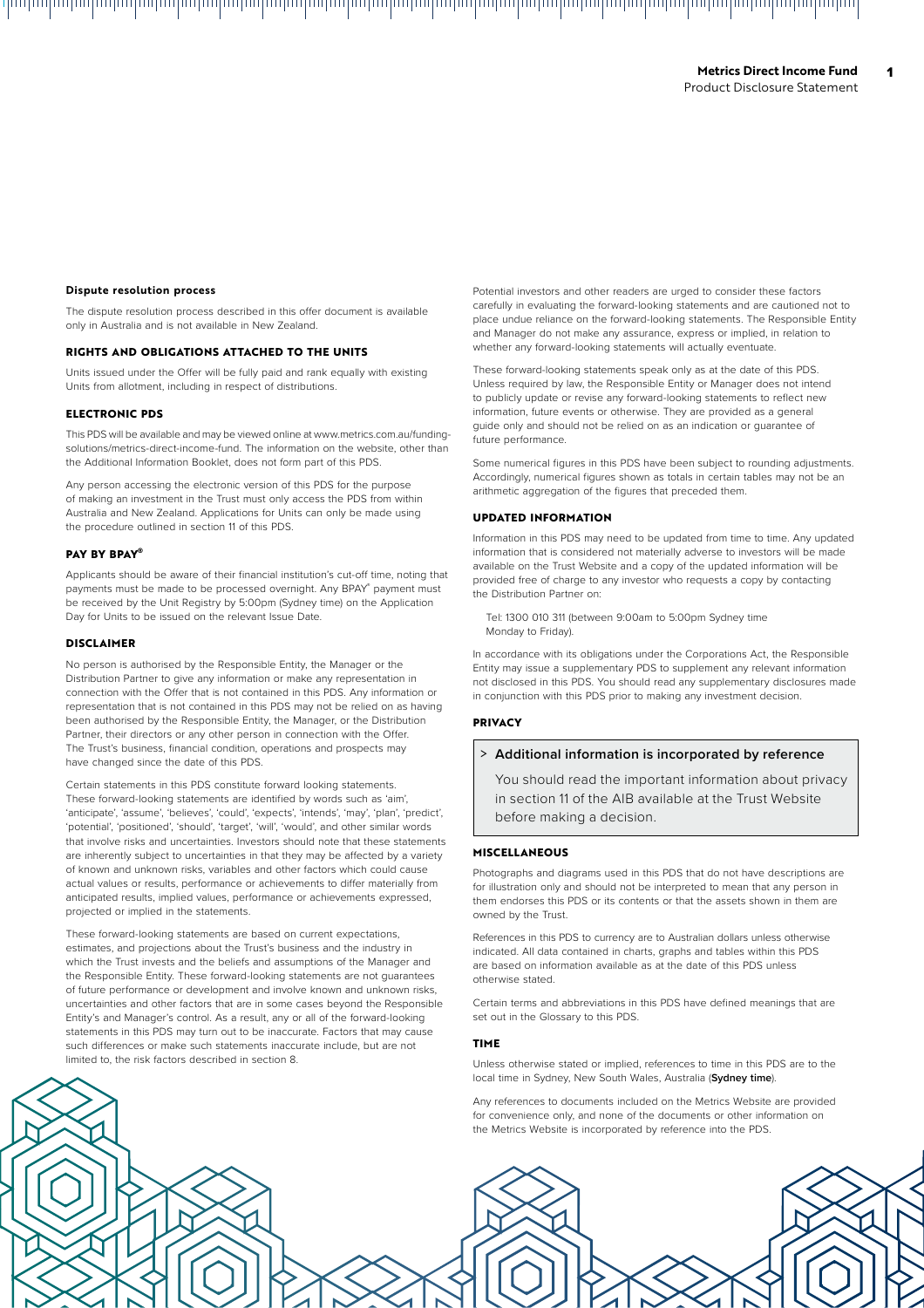## **CONTENTS**

| <b>IMPORTANT NOTICE</b>                                 | <b>IFC</b> |
|---------------------------------------------------------|------------|
| <b>KEY TERMS</b><br>1.                                  | 3          |
| <b>ABOUT THE MANAGER</b><br>2.                          | 8          |
| <b>INVESTMENT OVERVIEW</b><br>3.                        | 9          |
| <b>ABOUT THE RESPONSIBLE ENTITY</b><br>4.               | 17         |
| <b>SUB-TRUST AND WHOLESALE FUNDS</b><br>5.              | 18         |
| <b>FEES AND OTHER COSTS</b><br>6.                       | 19         |
| 7 <sub>1</sub><br><b>TAXATION</b>                       | 24         |
| <b>INVESTMENT RISKS ASSOCIATED WITH INVESTING</b><br>8. | 25         |
| <b>CONFLICTS OF INTEREST</b><br>9 <sub>1</sub>          | 28         |
| <b>10. MATERIAL CONTRACTS</b>                           | 29         |
| 11. APPLICATIONS AND WITHDRAWALS                        | 30         |
| <b>12. ADDITIONAL INFORMATION</b>                       | 31         |
| <b>13. GLOSSARY</b>                                     | 32         |
| <b>CORPORATE DIRECTORY</b>                              | 36         |

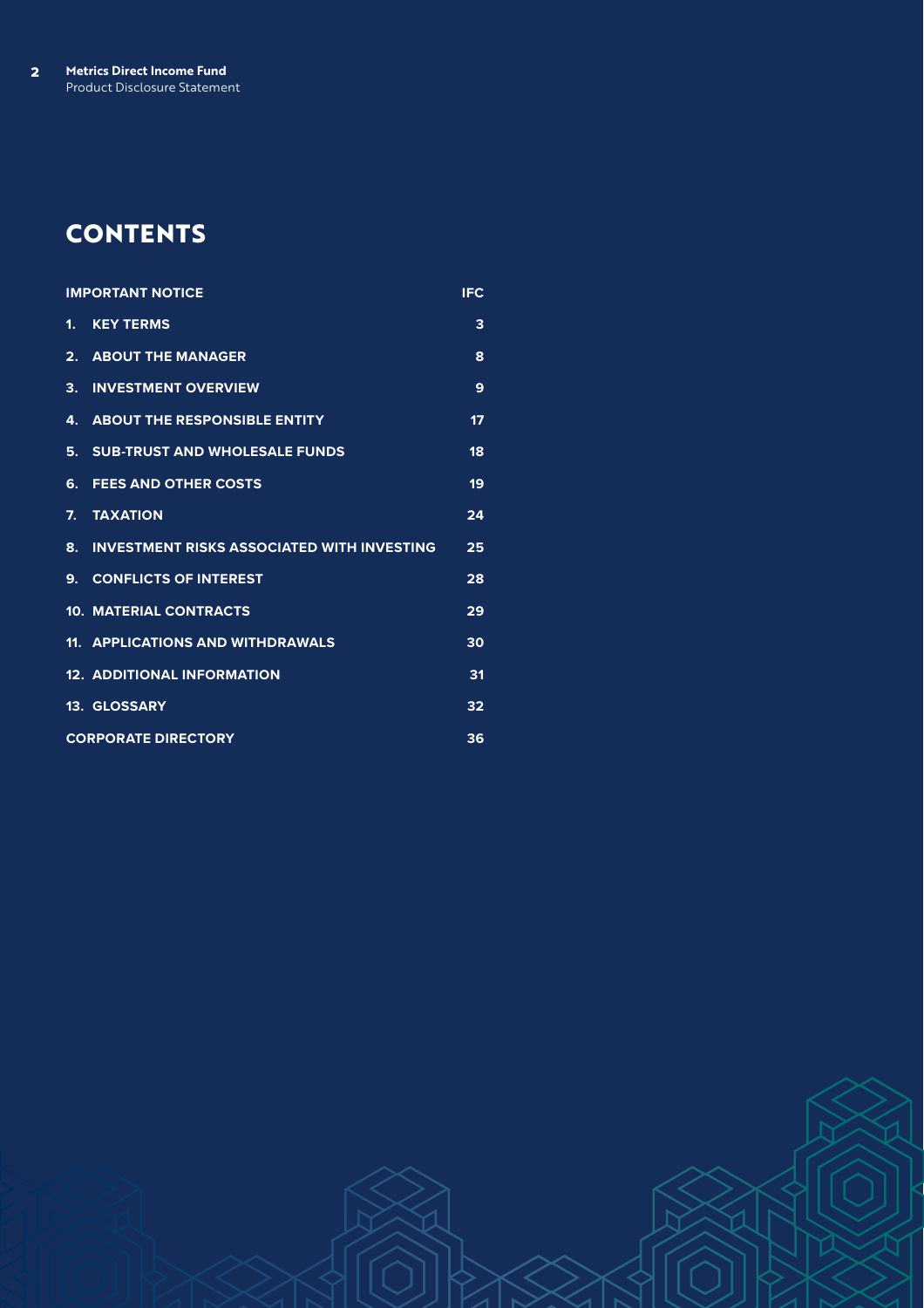## **1. KEY TERMS**

IMPORTANT NOTE: THE TABLE BELOW PROVIDES A SUMMARY ONLY OF THE KEY TERMS OF THE TRUST AND DOES NOT SET OUT FULL DETAILS OF THE TRUST'S TERMS. YOU SHOULD READ THIS PRODUCT DISCLOSURE STATEMENT (INCLUDING THE AIB) AND THE CONSTITUTION IN FULL PRIOR TO MAKING A DECISION TO INVEST IN THE TRUST.

| <b>KEY TERM</b>             | <b>DESCRIPTION</b>                                                                                                                                                                                                                                                                                                                                                                                                                                                                                                                                                                                                                                                   | <b>FOR MORE INFORMATION</b> |
|-----------------------------|----------------------------------------------------------------------------------------------------------------------------------------------------------------------------------------------------------------------------------------------------------------------------------------------------------------------------------------------------------------------------------------------------------------------------------------------------------------------------------------------------------------------------------------------------------------------------------------------------------------------------------------------------------------------|-----------------------------|
| Trust                       | Metrics Direct Income Fund ARSN 641 620 331. The<br>Trust is an Australian unit trust, registered under the<br>Corporations Act as a managed investment scheme.                                                                                                                                                                                                                                                                                                                                                                                                                                                                                                      | Section 3.1                 |
| <b>Manager</b>              | Metrics Credit Partners Pty Ltd ACN 150 646 996,<br>AFSL 416146.                                                                                                                                                                                                                                                                                                                                                                                                                                                                                                                                                                                                     | Section 2                   |
| <b>Responsible Entity</b>   | Equity Trustees Limited ACN 004 031 298,<br>AFSL 240975.                                                                                                                                                                                                                                                                                                                                                                                                                                                                                                                                                                                                             | Section 4                   |
| <b>Investment Objective</b> | The Trust's Investment Objective is to provide monthly<br>cash income, low risk of capital loss and portfolio<br>diversification, through its exposure to the MCP<br>Wholesale Investments Trust (Sub-Trust) and the<br>Wholesale Funds, by gaining exposure to managed<br>diversified loan portfolios and participating in Australia's<br>bank-dominated loan market. The Trust may not be<br>successful in reaching its objective. Whilst the Manager<br>believes the Trust will be liquid, there may be periods<br>where an investment in the Trust cannot be redeemed.                                                                                           | Section 3.4                 |
| <b>Investment Horizon</b>   | An investment in the Trust should be considered<br>a medium to long-term investment.                                                                                                                                                                                                                                                                                                                                                                                                                                                                                                                                                                                 | Section 3.17                |
| <b>Investment Strategy</b>  | The Trust will invest as a wholesale investor in the<br>Sub-Trust. The Sub-Trust invests in the Wholesale<br>Funds managed by Metrics and may invest directly in<br>investment assets itself to best achieve the Investment<br>Objective. The Wholesale Funds that the Sub-Trust<br>has invested in at the time of this PDS are Metrics Credit<br>Partners Diversified Australian Senior Loan Fund (DASLF),<br>MCP Secured Private Debt Fund II (SPDF II) and MCP<br>Real Estate Debt Fund (REDF). From time to time the<br>Trust may, subject to the Listing Rules, hold units in the<br>Metrics Master Income Trust (Listed Trust) which are<br>traded on the ASX. | Section 3.8                 |
| <b>Target Return</b>        | RBA Cash Rate plus 3.25% per annum net of fees<br>through the economic cycle.                                                                                                                                                                                                                                                                                                                                                                                                                                                                                                                                                                                        |                             |
|                             | Based on the RBA Cash Rate as at the date of this<br>PDS of 0.10%, the Target Return is 3.35% per annum<br>(net of fees).                                                                                                                                                                                                                                                                                                                                                                                                                                                                                                                                            |                             |
|                             | The total return may rise or fall based on, among other<br>things, the performance and the value of the Wholesale<br>Funds' assets, movements in the RBA Cash Rate and the<br>traded price of units in the Listed Trust                                                                                                                                                                                                                                                                                                                                                                                                                                              |                             |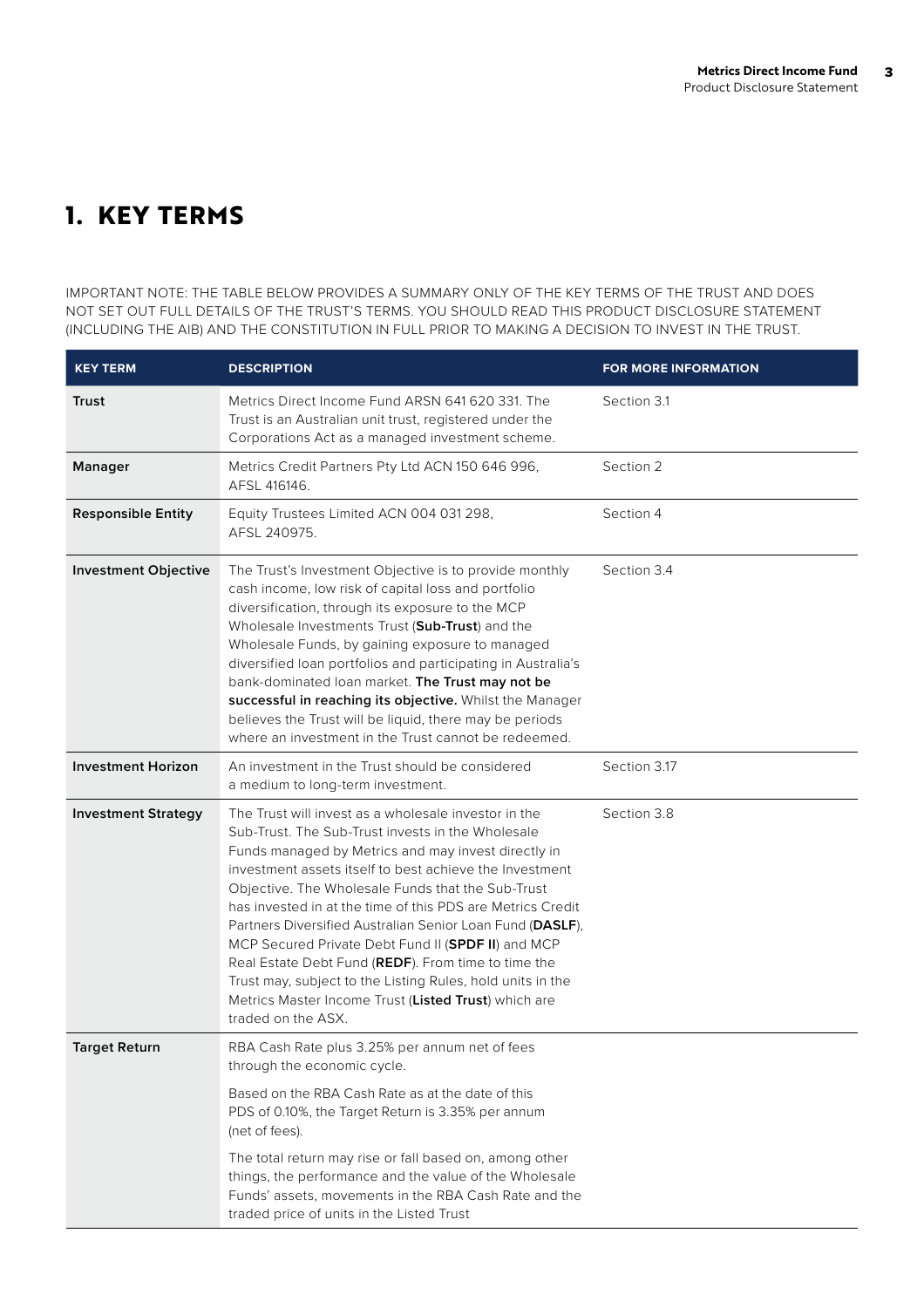| <b>KEY TERM</b>                   | <b>DESCRIPTION</b>                                                                                                                                                                                                                                                                                                                                                                                                                                                                                                                                                                                                                                   | <b>FOR MORE INFORMATION</b>                                                                                                                                                                                                                                                                           |
|-----------------------------------|------------------------------------------------------------------------------------------------------------------------------------------------------------------------------------------------------------------------------------------------------------------------------------------------------------------------------------------------------------------------------------------------------------------------------------------------------------------------------------------------------------------------------------------------------------------------------------------------------------------------------------------------------|-------------------------------------------------------------------------------------------------------------------------------------------------------------------------------------------------------------------------------------------------------------------------------------------------------|
| <b>Target Return</b><br>continued | The Target Return is only a target and may not<br>be achieved. Please refer to the 'Target Return<br>Assumptions' in section 3.7.                                                                                                                                                                                                                                                                                                                                                                                                                                                                                                                    | Section 3.7                                                                                                                                                                                                                                                                                           |
| <b>Issue Price</b>                | Units will be issued at the month end ex-distribution<br>Net Unit Value plus Transaction Costs.                                                                                                                                                                                                                                                                                                                                                                                                                                                                                                                                                      | Section 3.15                                                                                                                                                                                                                                                                                          |
| Capital structure<br>of Units     | The Offer is for ordinary, fully paid Units. As at the<br>date of this PDS, there are no other classes of Units<br>in the Trust.                                                                                                                                                                                                                                                                                                                                                                                                                                                                                                                     |                                                                                                                                                                                                                                                                                                       |
| <b>Issue of Units</b>             | Applications can be submitted daily and Units will<br>be issued monthly on each Issue Date.                                                                                                                                                                                                                                                                                                                                                                                                                                                                                                                                                          | Section 3.15(a)                                                                                                                                                                                                                                                                                       |
|                                   | The Trust will retain any interest earned on<br>Application Monies.                                                                                                                                                                                                                                                                                                                                                                                                                                                                                                                                                                                  |                                                                                                                                                                                                                                                                                                       |
| Redemptions                       | The Responsible Entity expects that the Trust will<br>typically be liquid although the Trust's ability to meet<br>redemptions may, due to a variety of factors from time<br>to time, be adversely affected.<br>Situations may arise where you may not be able to<br>redeem your investment in the Trust.<br>Where the Trust is liquid, the Responsible Entity<br>will typically accept redemption requests monthly, at<br>the end of each month, where a redeeming Investor<br>has provided 10 Business Days' prior written notice.<br>In certain circumstances redemptions may be restricted.<br>Please refer to Section 3.19 for more information. | Sections 3.15(b) and 3.19<br>> Additional information is<br>incorporated by reference<br>You should read the important<br>information about matters that<br>can affect the Trust's liquidity in<br>section 6 of the AIB available at<br>the Trust Website before making<br>a decision.<br>Section 3.9 |
|                                   | Dependent on changing market conditions, future issues<br>of Units may be issued on the basis that they will not be<br>able to be redeemed until the first anniversary of their<br>issue other than with the Responsible Entity's consent<br>in accordance with the Constitution. Under these<br>circumstances, those Units will be issued under<br>a replacement, supplementary or updated product<br>disclosure statement.                                                                                                                                                                                                                         |                                                                                                                                                                                                                                                                                                       |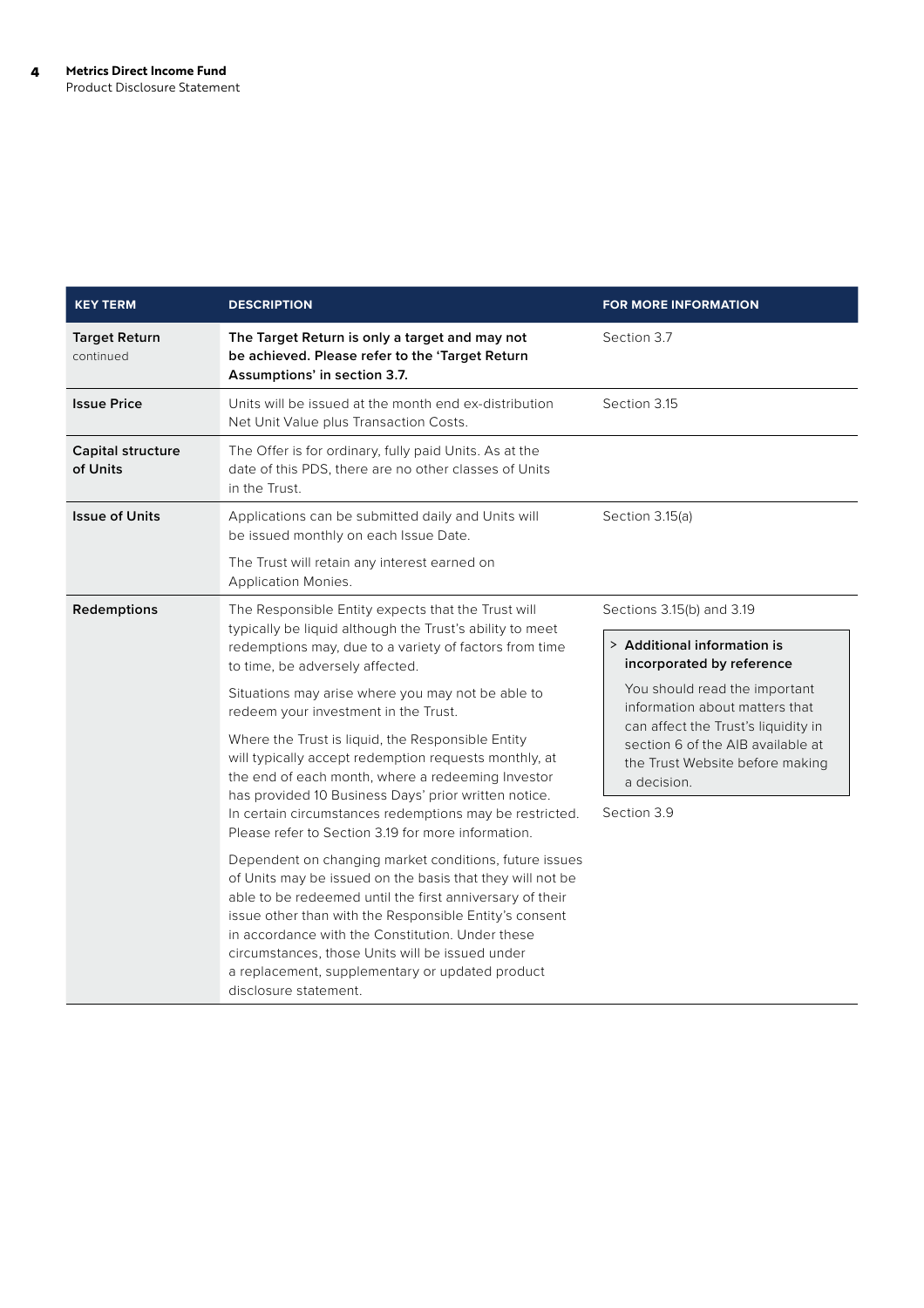| <b>KEY TERM</b>      | <b>DESCRIPTION</b>                                                                                                                                                                                                                                                                                                                                                                                                                                                                                                                                                                                                                                          | <b>FOR MORE INFORMATION</b>                                                                                                                                                                                                                      |
|----------------------|-------------------------------------------------------------------------------------------------------------------------------------------------------------------------------------------------------------------------------------------------------------------------------------------------------------------------------------------------------------------------------------------------------------------------------------------------------------------------------------------------------------------------------------------------------------------------------------------------------------------------------------------------------------|--------------------------------------------------------------------------------------------------------------------------------------------------------------------------------------------------------------------------------------------------|
| <b>Distributions</b> | The Responsible Entity intends to pay distributions<br>to Investors monthly, subject to the Trust receiving<br>distributions from the Sub-Trust (and the Listed Trust<br>to the extent the Trust holds units in the Listed Trust).<br>Distributions will be paid at the discretion of the<br>Responsible Entity and may depend on a number of<br>factors, including future earnings, capital requirements,<br>financial conditions, future prospects and other factors<br>that the Responsible Entity deems relevant.                                                                                                                                       | > Additional information is<br>incorporated by reference<br>You should read the important<br>information about the distributions<br>from the Trust in section 2 of the<br>AIB available at the Trust Website<br>before making a decision.        |
|                      | Please refer to section 3.10 below.                                                                                                                                                                                                                                                                                                                                                                                                                                                                                                                                                                                                                         |                                                                                                                                                                                                                                                  |
|                      | The Trust has established a Distribution Reinvestment<br>Plan (DRP). Please refer to the DRP available on the Trust<br>Website. Investors may elect to participate in the DRP or<br>alternatively receive cash distributions. Where Investors<br>make no election they will be deemed to have requested<br>to receive cash distributions. Unitholders who have not<br>provided the Unit Registry with valid bank account<br>details for the payment of cash distributions will<br>be deemed to have elected to reinvest all of their<br>cash distributions in additional Units in the Trust<br>in accordance with the DRP.                                  |                                                                                                                                                                                                                                                  |
| <b>Key Risks</b>     | All investments are subject to risk, which means the                                                                                                                                                                                                                                                                                                                                                                                                                                                                                                                                                                                                        | Section 8                                                                                                                                                                                                                                        |
|                      | value of your investment may rise or fall. Before making<br>an investment decision, it is important to understand<br>the risks that can affect the value of your investment.<br>Key risks of an investment in the Trust include but are<br>not limited to:<br>> the replacement of Metrics as the manager of the Trust;<br>> the replacement of the Responsible Entity as<br>responsible entity of the Trust;<br>> the inability of the Trust to fund Redemption Requests;<br>> the risk that the Trust will not be successful in<br>achieving the Investment Objective;<br>> the risk that Investors may lose all of the capital<br>invested in the Trust. | > Additional information is<br>incorporated by reference<br>You should read the important<br>information about the risks of an<br>investment in the Trust in section<br>6 of the AIB available at the Trust<br>Website before making a decision. |
|                      | Please refer to section 8 below.                                                                                                                                                                                                                                                                                                                                                                                                                                                                                                                                                                                                                            |                                                                                                                                                                                                                                                  |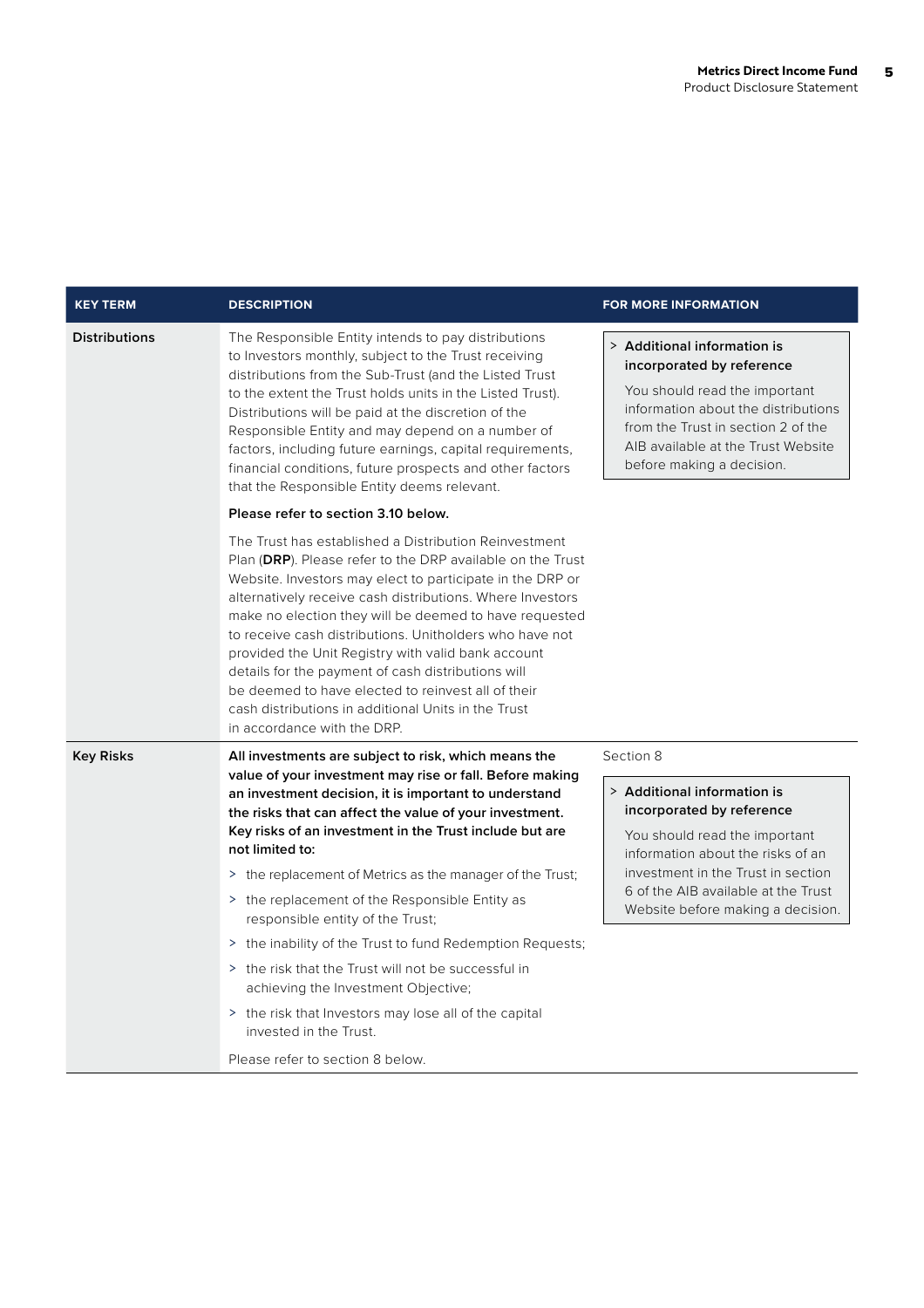| <b>DESCRIPTION</b>                                                                                                                                                                                                                                                                                                                                                                                                                                                                                                                     | <b>FOR MORE INFORMATION</b>                                                                                                                                                                                                      |
|----------------------------------------------------------------------------------------------------------------------------------------------------------------------------------------------------------------------------------------------------------------------------------------------------------------------------------------------------------------------------------------------------------------------------------------------------------------------------------------------------------------------------------------|----------------------------------------------------------------------------------------------------------------------------------------------------------------------------------------------------------------------------------|
| The Trust's NAV will be disclosed daily on the<br>Trust Website.                                                                                                                                                                                                                                                                                                                                                                                                                                                                       | Section 3.13                                                                                                                                                                                                                     |
| Transaction confirmations and monthly holding<br>statements will be available to investors via the<br>Unit Registry's online investor portal.                                                                                                                                                                                                                                                                                                                                                                                          |                                                                                                                                                                                                                                  |
| Monthly performance reporting.                                                                                                                                                                                                                                                                                                                                                                                                                                                                                                         |                                                                                                                                                                                                                                  |
| Financial accounts including annual audit or half yearly<br>review by Auditor of the Trust within 3 months of<br>reporting date.                                                                                                                                                                                                                                                                                                                                                                                                       |                                                                                                                                                                                                                                  |
| Regulatory reporting (such as annual income tax,<br>periodic statements and distribution statements).                                                                                                                                                                                                                                                                                                                                                                                                                                  |                                                                                                                                                                                                                                  |
| \$1,000 or such lesser amount as determined by the<br>Responsible Entity in its absolute discretion.                                                                                                                                                                                                                                                                                                                                                                                                                                   | Section 11                                                                                                                                                                                                                       |
| The Responsible Entity will be paid fees out of assets of<br>the Trust in aggregate equal to 0.03% per annum of the<br>Trust's NAV up to \$500 million and reducing to 0.02% per<br>annum on amounts in excess of \$500 million. Metrics will<br>receive a management fee out of the assets of the Trust<br>equal to 0.21% of the Trust's NAV per annum. In addition<br>Metrics will receive management and performance fees<br>in respect of the Sub-Trust (where the Sub-Trust makes<br>direct investments) and the Wholesale Funds. | Section 6                                                                                                                                                                                                                        |
| The total management costs of the Trust borne by Investors<br>are estimated to be 0.68% per annum of the Trust's NAV.                                                                                                                                                                                                                                                                                                                                                                                                                  |                                                                                                                                                                                                                                  |
| Nil, however Transaction Costs in relation to the issue or<br>redemption of Units may apply (see "Issue, Redemptions<br>and Transfer of Units" section 3.15).                                                                                                                                                                                                                                                                                                                                                                          | Sections 3.15 and 6.                                                                                                                                                                                                             |
| Automic Pty Ltd ACN 152 260 814 trading as Automic<br>Group has been appointed to provide registry services<br>to the Trust under a Registry Services Agreement.                                                                                                                                                                                                                                                                                                                                                                       | > Additional information is<br>incorporated by reference<br>You should read the information<br>about the Registry Services<br>Agreement in section 5.5 of the<br>AIB available at the Trust Website<br>before making a decision. |
|                                                                                                                                                                                                                                                                                                                                                                                                                                                                                                                                        |                                                                                                                                                                                                                                  |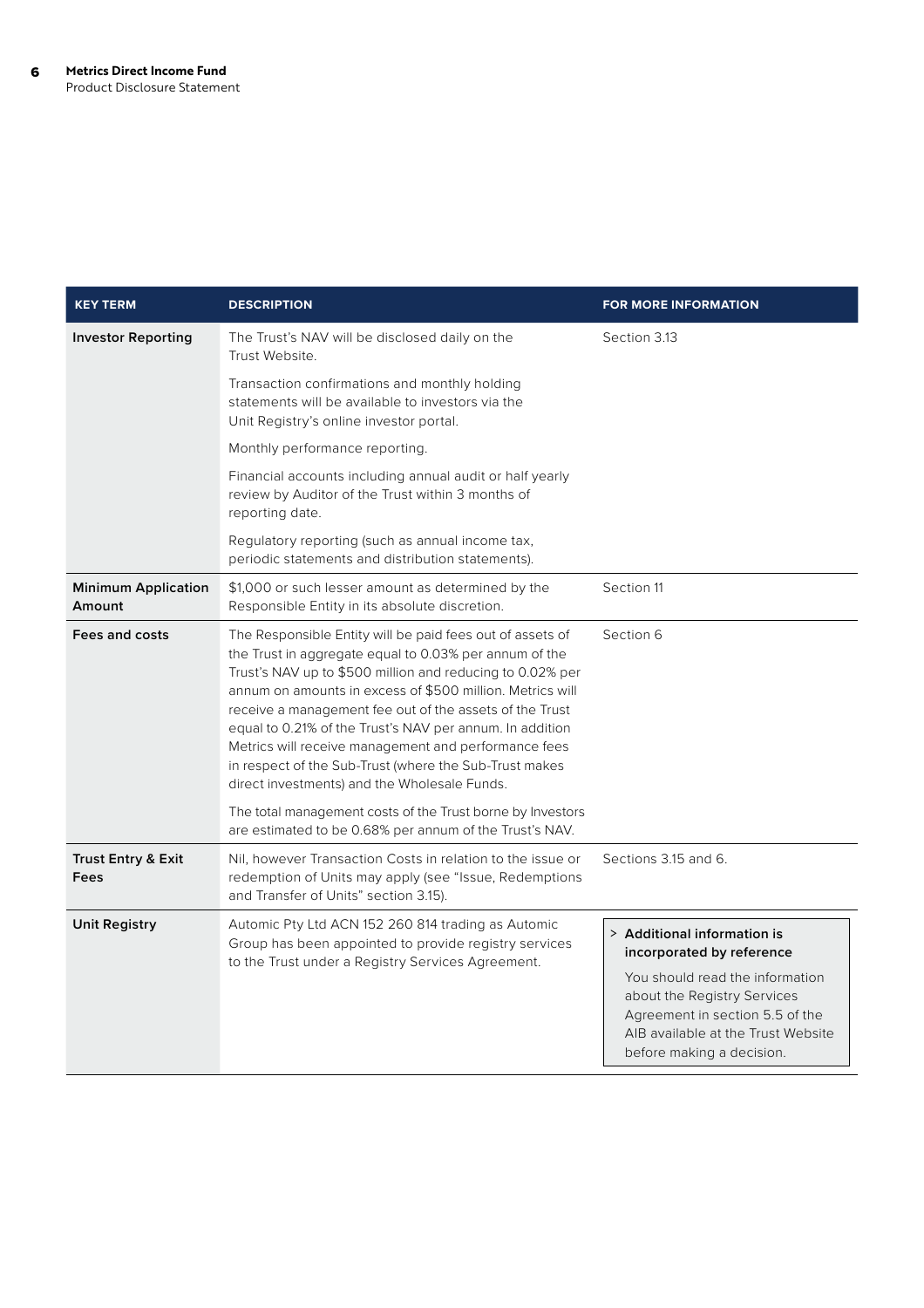| <b>KEY TERM</b>            | <b>DESCRIPTION</b>                                                                                                                                                                                                                                                                                                                                                                                                                                                                                                                                                                                                                                                                                                        | <b>FOR MORE INFORMATION</b>                                                                                                                                                                                                                 |
|----------------------------|---------------------------------------------------------------------------------------------------------------------------------------------------------------------------------------------------------------------------------------------------------------------------------------------------------------------------------------------------------------------------------------------------------------------------------------------------------------------------------------------------------------------------------------------------------------------------------------------------------------------------------------------------------------------------------------------------------------------------|---------------------------------------------------------------------------------------------------------------------------------------------------------------------------------------------------------------------------------------------|
| <b>Trust Administrator</b> | MCH Fund Administration Services Pty Ltd<br>ACN 636 286 970 has been appointed by the<br>Responsible Entity to provide fund administration<br>and accounting services to the Trust under the<br>Administration Services Deed. The Trust Administrator<br>is related to the Manager.                                                                                                                                                                                                                                                                                                                                                                                                                                       | > Additional information is<br>incorporated by reference<br>You should read the important<br>information about the Administration<br>Services Deed in section 5.5 of<br>the AIB available at the Trust<br>Website before making a decision. |
| Custodian                  | Sandhurst Trustees Limited ABN 16 004 030 737 is<br>appointed by the Responsible Entity to hold the assets<br>of the Trust under the Custody Agreement. Within 60<br>Business Days from the date of this PDS, Sandhurst<br>Trustees Limited will cease to be the Trust's Custodian<br>and this role will be undertaken by EQT Australia Limited<br>ACN 111 042 132. The Custodian has no supervisory<br>role in relation to the operations of the Trust and is<br>not responsible for protecting the Trust's interests.<br>Fees payable to the Custodian will be borne by the<br>Responsible Entity, however, expenses incurred by<br>the Custodian in the proper performance of its duties<br>may be borne by the Trust. | > Additional information is<br>incorporated by reference<br>You should read the important<br>information about the Custody<br>Agreement in section 5.5 of the<br>AIB available at the Trust Website<br>before making a decision.            |
| <b>Trust Auditor</b>       | KPMG.                                                                                                                                                                                                                                                                                                                                                                                                                                                                                                                                                                                                                                                                                                                     |                                                                                                                                                                                                                                             |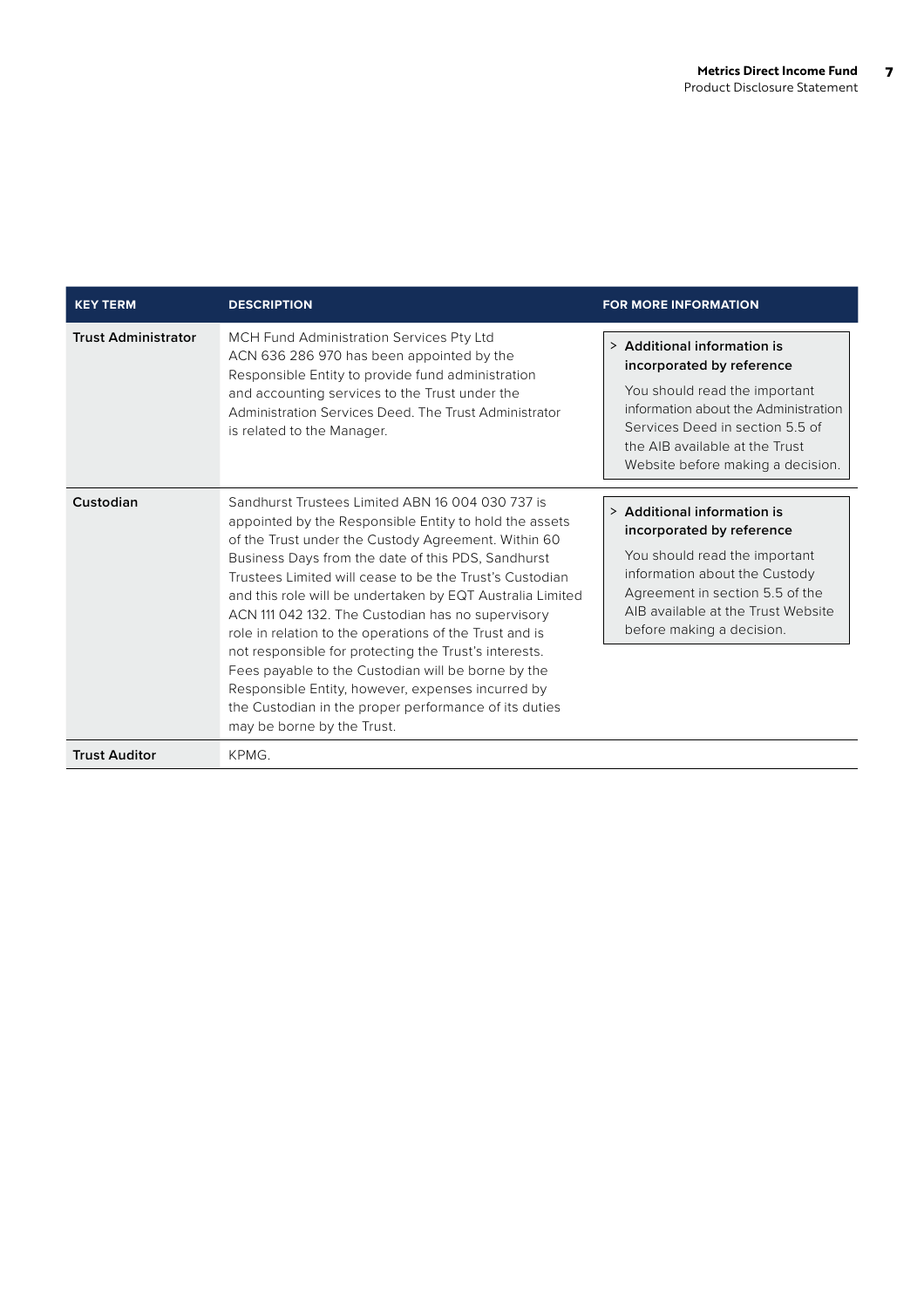## **2. ABOUT THE MANAGER**

The Responsible Entity has appointed Metrics to be the manager of the Trust under the Investment Management Agreement. Metrics' role under the Investment Management Agreement includes but is not limited to managing the Trust's investments and administrative affairs. The Sub-Trustee has appointed Metrics to be the manager of the Sub-Trust under the Sub-Trust Investment Management Agreement. The Manager can be terminated as manager of the Trust and the Sub-Trust in certain circumstances.

## > **Additional information is incorporated by reference**

You should read the important information about the Manager term and Manager termination rights with respect to the Trust and the Sub-Trust in sections 5.2 and 5.3 of the AIB available at the Trust Website before making a decision.

Metrics is an Australian based alternative asset management firm specialising in direct lending to Australian companies and is an active participant in the Australian private credit market. Metrics launched its first wholesale fund in 2013 and is the appointed manager of a number of wholesale investment trusts in addition to two ASX listed funds. The ASX listed funds managed by Metrics are the Metrics Master Income Trust (ASX:MXT) and the Metrics Income Opportunities Trust (ASX:MOT). As at the date of this PDS Metrics manages in excess of A\$10 billion in assets.

Metrics has established a range of unique and innovative investment products that are designed to provide investors with access to portfolios of private credit investments that have regular income potential and would not normally be available to retail investors. Metrics' investment activities cover a broad range of private credit investments from lower yielding and lower risk private credit to higher yielding and higher risk private credit. Lending activities cover a range of industries and borrowers as well as structures including (but not limited to) loans, Notes, Bonds, Warrants, Options, Preference Shares and Equity.

Metrics' Investment Team is experienced in the direct origination and management of corporate debt investments and seeks to manage risk through detailed initial and ongoing due diligence and portfolio risk management strategies. Refer to section 3 for more details.

Metrics is a wholly owned subsidiary of Metrics Credit Holdings Pty Ltd (ACN 150 647 091) which in turn is 65% owned by the Investment Team and 35% by Pinnacle Investment Management Limited (ACN 109 659 109) (**Pinnacle**). Pinnacle is a subsidiary of ASX listed Pinnacle Investment Management Group Limited (ASX:PNI).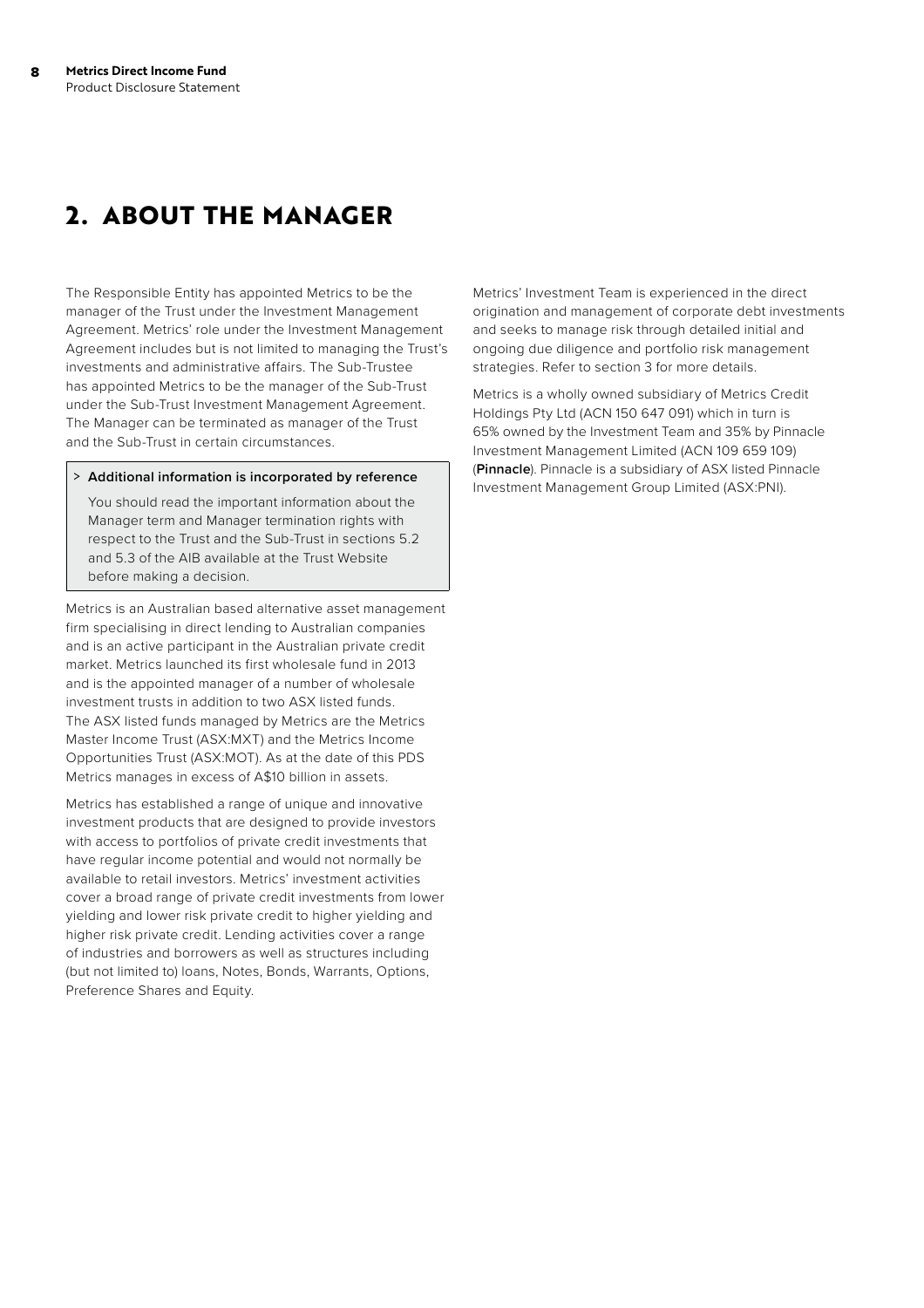## **3. INVESTMENT OVERVIEW**

## **3.1 ABOUT THE TRUST**

The Trust is a registered managed investment scheme under the Corporations Act.

Equity Trustees Limited is the responsible entity of the Trust.

The Trust invests in the Sub-Trust, the Listed Trust, cash and other trusts from time to time established for the Trust's investments. The Sub-Trust is an unregistered wholesale Australian unit trust. The Trust Company Limited ACN 004 027 749 (**Sub-Trustee**) is the trustee of the Sub-Trust and is a 100% owned subsidiary of Perpetual. The Listed Trust is an Australian registered managed investment scheme. The Trust Company (RE Services) Limited ACN 003 278 831 is the responsible entity of the Listed Trust.

The Manager's Investment Objective for the Trust is, through its investment in the Sub-Trust, to provide monthly cash income, low risk of capital loss and portfolio diversification by actively managing diversified loan portfolios and participating in Australia's bank-dominated corporate loan market. The corporate loan market includes lending for businesses, commercial real estate and projects (e.g. infrastructure). **The Trust may not be successful in achieving its objective.**

The Sub-Trust may make direct investments or invest in Wholesale Funds which are managed by the Manager. The Wholesale Funds invest directly in portfolios of corporate fixed income via direct lending to predominantly Australian companies. Metrics is the manager of various underlying Wholesale Funds which themselves have different terms and investment management agreements.

External wholesale investors may invest in the Sub-Trust and Wholesale Funds from time to time. This may help the Trust to generate liquidity and assist it in participating in the corporate loan market in a scalable manner.

The Manager intends to manage the Trust with a focus on capital preservation. The Manager (as manager of the Sub-Trust and the Wholesale Funds) implements pro-active risk management strategies within a robust risk management framework and culture. The Manager will implement active strategies designed to balance the Trust's objective in delivering the Target Return while actively managing risk and seeking to preserve investor capital.

**The Trust may not be successful in achieving the Target Return.** 

## **3.2 MARKET OPPORTUNITY**

The Trust seeks to provide investors, via the Trust's investment in the Sub-Trust, with exposure to the Australian corporate loan market. The Australian corporate loan market is the primary source of debt finance for Australian companies. This market demonstrates many features which make it an attractive use of bank capital.

In addition, Australia's corporate lending market is characterised by high barriers to entry which limit participation by non-bank investors and lenders. These barriers to entry include:

- > the market dominance of the Australian major banks which have extensive relationships and operate full service business models that increase the cost and risk of asset origination for new entrants:
- > the high fixed cost base incurred by a new entrant at start up prior to its portfolio achieving a profitable scale;
- > the requirement for significant levels of capital to build a diversified portfolio to mitigate individual borrower and sector risk; and
- > borrowers' desire to deal with established lenders with significant capital and expertise.

A number of circumstances have resulted in an opportunity in the corporate lending market for a non-bank lender to be able to overcome market barriers to entry and to exploit advantageous market conditions. These external factors include:

- > increased bank regulation which is increasing the cost of lending which, in turn, is passed on to borrowers; and
- > capital adequacy requirements for banks increasing in line with regulation making it more expensive for banks to lend, which in turn is passed through to borrowers.

The Trust is designed to be an accessible means for investors to capitalise on this market opportunity and to enable investment (via the Sub-Trust and the Wholesale Funds) in a directly originated, actively managed and diversified portfolio of corporate loan assets.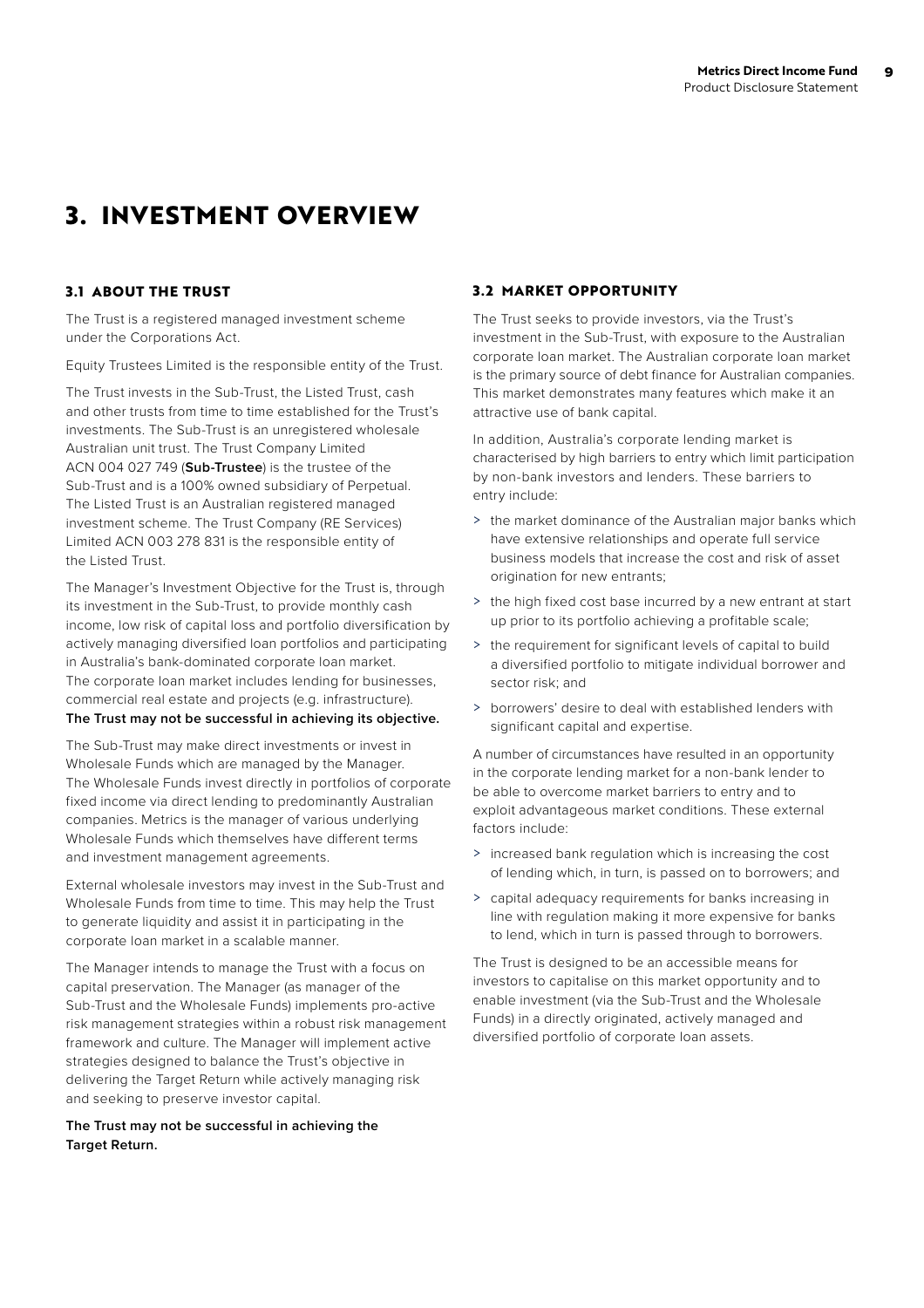## **3.3 INVESTMENT PHILOSOPHY**

The Australian corporate loan market represents a large and active segment of Australia's corporate fixed income market and provides attractive risk-adjusted returns compared with most other classes of fixed income investment opportunities available to investors in Australia.

The Manager's belief is that an experienced investment team that understands the various sources of income available from, and risks associated with, corporate loans, is best able to implement investment strategies and processes to maximise returns from this asset class.

## **3.4 INVESTMENT OBJECTIVE**

The Trust's Investment Objective is to provide, through its investments in the Sub-Trust, monthly cash income, low risk of capital loss and indirect portfolio diversification by gaining exposure to actively managed diversified loan portfolios and participating in Australia's bank-dominated corporate loan market. **The Trust may not be successful in achieving its objective.** 

### **3.5 WHOLESALE FUNDS**

The Trust will be exposed to investments, through its exposure to the Sub-Trust, in loans and in certain Wholesale Funds that are managed by Metrics. Generally, the Wholesale Funds invest directly in a diversified portfolio of lending products via direct lending to Australian companies. The Wholesale Funds may also have investment mandates that enable them to make investments in other funds managed by Metrics. The Wholesale Funds may also invest in Equity or other financial instruments and may enter into restructuring and recapitalisation agreements with certain borrowers in the event a corporate restructuring or recapitalisation of a corporate borrower is required. For further information on how the Trust will invest in the Sub-Trust and Wholesale Funds please see section 5.

The Wholesale Funds that the Sub-Trust has invested in as at the date of this PDS are:

- > DASLF;
- > SPDF II; and
- > REDF.



As at the date of this PDS the Custodian is Sandhurst Trustees Limited, however within 60 Business Days from the date of this PDS this role will be undertaken by EQT Australia Limited.

<sup>1</sup> The Sub-Trust may gain exposure to the Wholesale Trust by way of Convertible Notes or units in the Wholesale Funds.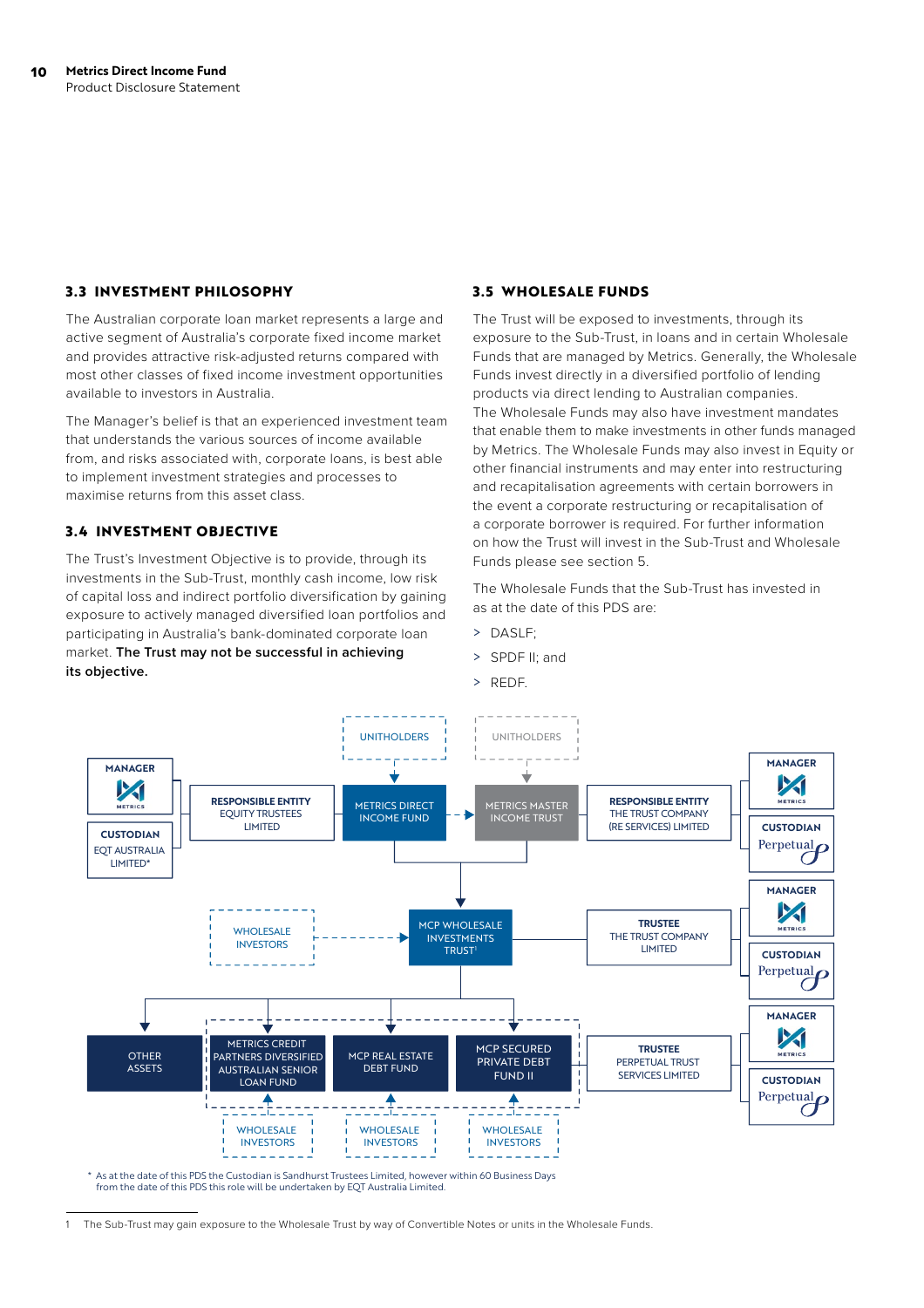## **3.6 DISTRIBUTION PARTNER**

Pinnacle has been appointed by the Manager as Distribution Partner for the Trust.

### **3.7 TARGET RETURN AND ASSUMPTIONS**

The Trust's Target Return is the RBA Cash Rate plus 3.25% per annum net of fees and costs, through the economic cycle. Based on the RBA Cash Rate as at the date of this PDS of 0.10%, the current Target Return is 3.35% per annum (net of fees and costs). The Trust's total return may rise or fall based on, amongst other things, performance in the underlying corporate loan assets and on movements in the RBA Cash Rate and the traded price of units in the Listed Trust.

The Trust's Target Return is only a target and the actual return of the Trust may be lower than the Trust's Target Return.

#### > **Additional information is incorporated by reference**

You should read the important information about risks of investing in the Trust in section 6 of the AIB available at the Trust Website before making a decision.

In calculating the Target Return, the Manager has relied on a number of assumptions in respect of the portfolio of the Sub-Trust and the portfolio construction of the Wholesale Funds. These include (but are not limited to):

- > the Trust, the Sub-Trust and the Wholesale Funds will operate in markets where market or economic shocks that could have a material impact on Australian or international financial markets are within Metrics' expected tolerances;
- > the Sub-Trust will invest in each of the Wholesale Funds according to how the Manager believes the Investment Objective can be best achieved;
- > 60-70% of the Sub-Trust's assets will be invested in DASLF, 20-30% of the Sub-Trust's assets will be invested in SPDF II and 10-20% of the Sub-Trust's assets will be invested in REDF; and
- > the Trust and the Sub-Trust may from time to time invest in the Listed Trust.

Any or all of the above assumptions may be incorrect or subject to change. In these circumstances the Manager may not be successful in achieving the Target Return. The Wholesale Funds have different liquidity provisions and the assets they hold may not all be realisable in the same time frame. Where the Responsible Entity receives Redemption Requests it may

request to redeem a portion of its units in the Sub-Trust. In these circumstances, to meet the Responsible Entity's redemption request, the Sub-Trustee may need to dispose of its investments in one or more of the Wholesale Funds, which may alter the Sub-Trust's portfolio composition.

### **3.8 INVESTMENT STRATEGY**

The Trust's Investment Strategy is (through its investment in the Sub-Trust) to create a diversified exposure to Australian corporate loans generally reflecting activity in the corporate loan market and with the resultant diversity by borrower, industry and credit quality. Through active portfolio risk management, the Manager (as manager of the Sub-Trust and Wholesale Funds) will seek to preserve investor capital. The Trust may, subject to the Listing Rules, also hold units in the Listed Trust. There is no determined strategy as to the proportion of the Trust's assets will be invested in the Listed Trust and this amount may vary from time to time. The Trust may hold units in the Listed Trust in order to be able to satisfy Redemption Requests.

Amounts raised by the Trust will be invested in the Sub-Trust and (subject to the Listing Rules) potentially in the Listed Trust. The Sub-Trust will then invest directly in the Wholesale Funds or directly in investment assets so as to achieve the following Target Portfolio Construction which as at the date of this PDS the Manager expects will achieve the Investment Objective:

#### **(a) Diversified by Borrowers**

- > Lending to public and private companies and projects (over 230 individual investments as at the date of this PDS).
- > No more than 5% of the Trust's assets are to be invested in a single borrower. 2

#### **(b) Diversified by Industries**

- > Lending across industry sectors.
- > It is not intended that the Trust will invest in the banking sector (i.e. regulated banks that otherwise issue public debt securities and hybrids).

#### **(c) Diversified by Credit Quality and investment type**

- > Lending across the credit spectrum reflective of the corporate loan market.
- > Borrowers will mainly be Australian domiciled (>80%).

<sup>2</sup> Measured at the time of investment. This limit may be exceeded in some situations such as revaluations, redemptions from the Sub-Trust or Wholesale Funds or workouts as a result of a corporate restructure or active risk management during a workout where considered necessary to best achieve the investment objective.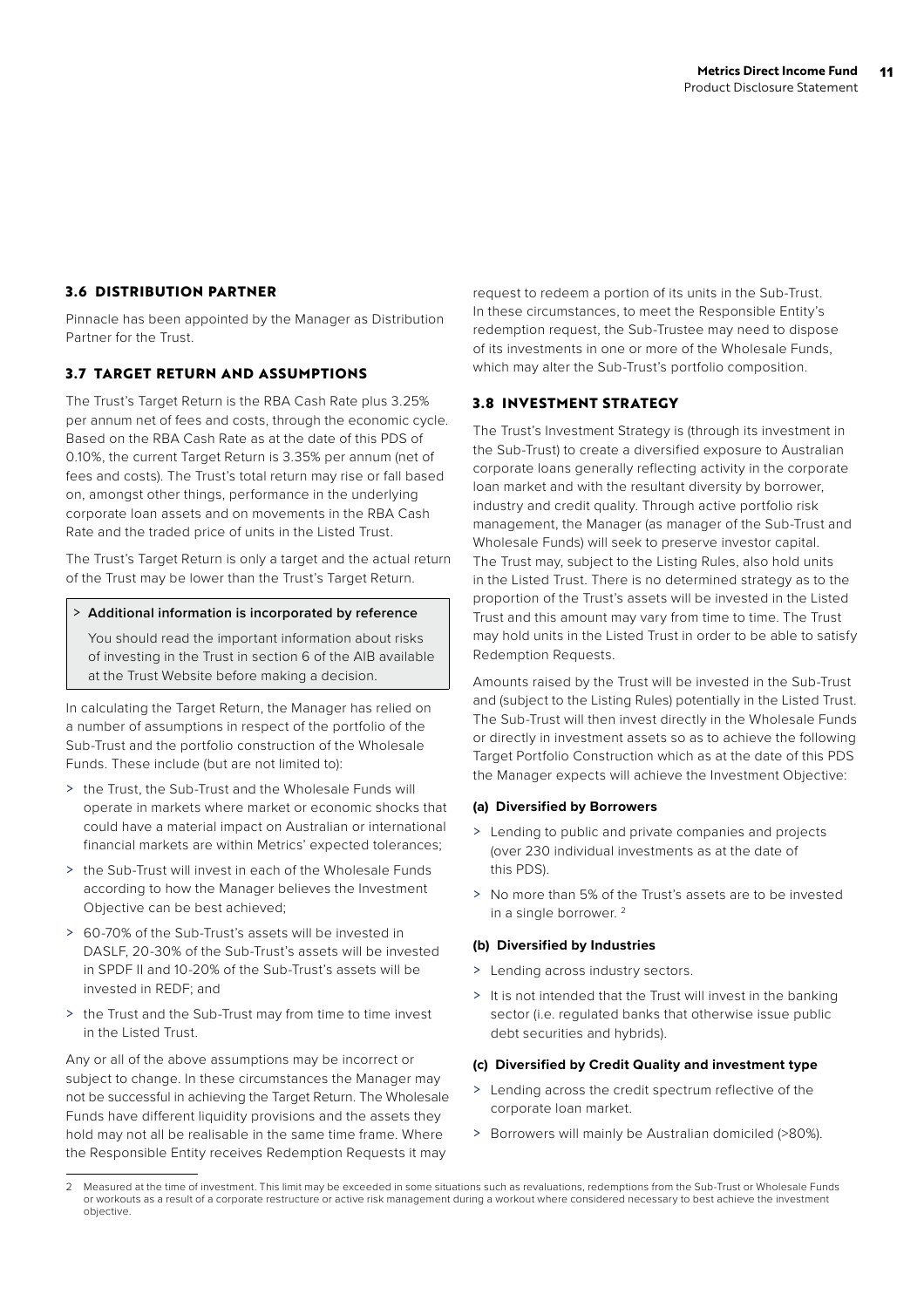> Investments will be in debt products typical in the Australian corporate loan market, including being Secured or unsecured, Senior or Subordinated, Investment Grade or Sub-Investment Grade, with such investments undertaken by the Manager to best achieve the Investment Objective.

## **This provides only an indication of the intended exposures of the Trust through its investment in the Sub-Trust.**

#### > **Additional information is incorporated by reference**

You should read the important information on the products typical in the Australian corporate loan market in section 4.4 of the AIB available at the Trust Website before making a decision.

#### > **Additional information is incorporated by reference**

You should read the important information on subordinated loans, Investment Grade and Sub-Investment Grade loans in section 4.1 of the AIB available at the Trust Website before making a decision.

## **3.9 CHANGES TO INVESTMENT STRATEGY**

The Manager intends to implement the Trust's Investment Strategy as detailed in this PDS.

Whilst it is not expected that the Manager will change the investment objective and investment strategy of the Trust, Listed Trust, Sub-Trust and Wholesale Funds, such changes may be made to address issues such as changing economic conditions.

However, any such changes to the Trust's Investment Strategy or Investment Objective would require Responsible Entity approval, after consultation with the Manager, before they could be implemented. Investors will receive advice of any material changes via the Trust Website and, where necessary, a supplementary or replacement product disclosure statement.

Subject to compliance with this PDS, the Investment Management Agreement and the Corporations Act, the Manager has absolute discretion to recommend investments as it sees fit to achieve the Trust's Investment Objective.

## **3.10 DISTRIBUTIONS POLICY**

The Trust intends to pay cash distributions to Investors monthly, subject to receiving distributions from each of the Sub-Trust and the Listed Trust and the Responsible Entity's discretion to set different distribution periods. Annual distributions are expected to match the annual income (net of fees and expenses) achieved by the Trust but will be paid at the discretion of the Responsible Entity and may depend on a number of factors, including future earnings, capital requirements, financial conditions, future prospects and other factors that the Responsible Entity deems relevant. Distributions from the Trust will be paid to the nominated bank account on an Investor's Application Form. There is a risk that the Trust may be unable to pay distributions.

## **3.11 VALUATION OF ASSETS**

#### > **Additional information is incorporated by reference**

You should read the important information about the valuation of assets in section 3 of the AIB available at the Trust Website before making a decision.

## **3.12 LEVERAGE**

As at the date of this PDS, the Trust has not incurred, nor is it anticipated that it will incur any debt. However the Trust may incur debt from time to time, including, where necessary to fund Redemption Requests. The Sub-Trust and the Wholesale Funds may borrow for purposes including:

- > to enable the Sub-Trust or relevant Wholesale Fund to undertake its investment activities; and
- > working capital requirements of the Sub-Trust or relevant Wholesale Fund.

As at the date of this PDS, the Sub-Trust has a \$100 million facility.

Additionally, the Wholesale Funds may utilise core leverage, depending on the underlying strategy and investment objectives of the individual Wholesale Fund. As at the date of this PDS, the Wholesale Funds do not have substantial core debt. DASLF has a \$1.4 billion facility and REDF has a \$200 million facility which may be used to enable it to undertake investment activities. Subject to portfolio diversity, credit quality, performance and the availability of debt finance on terms acceptable to the Manager, the maximum level of permitted leverage of SPDF II and REDF is restricted to not greater than 50% of gross asset value and for DASLF no greater than 30% of gross asset value. DASLF has also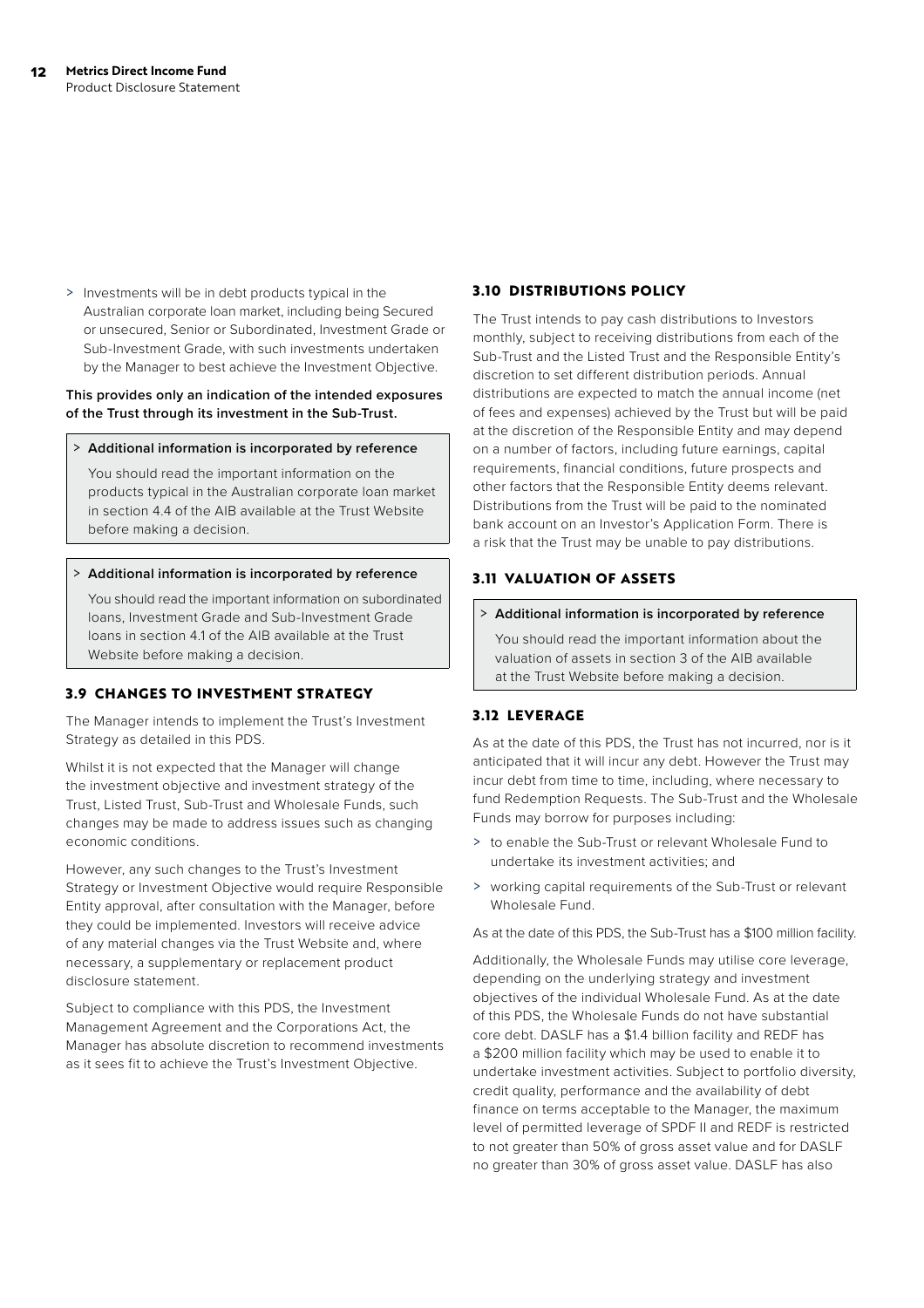established a senior unsecured Australian dollar medium term Note programme. There has been no issuance under this programme as at the date of this PDS. Any issuance under this programme will be included in the calculation of maximum permitted leverage.

## **3.13 REPORTS TO INVESTORS**

#### > **Additional information is incorporated by reference**

You should read the important information about the Trust's reporting obligations in section 7 of the AIB available at the Trust Website before making a decision.

It is intended that the Manager will assist the Responsible Entity in the preparation of reports on a monthly basis to keep Investors informed about the current activities of the Trust, the performance of the Trust's investments and the investment outlook.

The annual financial report for the Trust will be audited. The Trust's annual report most recently lodged with ASIC, any half-yearly report lodged with ASIC after the lodgement of the annual financial report, continuous disclosure notices and other information about the Trust are accessible on the Trust Website. The Responsible Entity will also provide a copy of any of the above free of charge on request. Please call the Unit Registry on 1300 816 157 (within Australia) or +61 2 8072 1417 (International). Copies of documents set out above that are lodged by the Trust with ASIC may also be obtained from ASIC.

Note, investments in corporate loans are private and confidential transactions and as such individual investments will not be disclosed.

## **3.14 UNIT INFORMATION**

Each Unit comprises an equal and undivided interest in the assets of the Trust as a whole. Units do not confer an interest in particular Trust assets. The Trust may issue different classes of Units and on different terms.

All Units are issued to fractions of two decimal places of a Unit. A Unit has no nominal or par value. Units are uncertificated and maintained solely by entries on the Unit register maintained by the Unit Registry on behalf of the Responsible Entity.

## **3.15 ISSUE, REDEMPTION AND TRANSFER OF UNITS**

### **(a) Issue of Units**

When an Investor delivers all required documents and pays Application Monies, and the Responsible Entity has accepted that Investor's Application, the Responsible Entity will (subject to rounding) issue Units to the Investor with an aggregate Issue Price equal to the relevant Application Monies.

Application Monies received pending the issue of Units will be held by the Custodian in an application account administered by the Unit Registry.

Any interest earned on the application account will not be attributed to any particular applicant, but will be paid into the Trust for the benefit of the Investors. The Responsible Entity must either issue Units or return the Application Monies (but not any interest earned) to the relevant applicants.

Issue Price calculation details are set out below in respect of:

- > the issue of Units (other than in a distribution reinvestment); and
- > a distribution reinvestment.

Please refer to section 3.15(e) below.

#### **(b) Redemption of Units**

Where the Trust is liquid, Investors may redeem their Units in the Trust on a monthly basis at the end of each month (**Redemption Date**) by providing a written redemption request to the Responsible Entity at least 10 Business Days prior to the last Business Day of the month (**Redemption Request**). It is expected that the Responsible Entity will satisfy Redemption Requests within 15 days of the relevant Redemption Date however, under the Constitution the Responsible Entity has up to 180 days from the relevant Redemption Date to pay redeeming Investors their redemption proceeds.

The Constitution provides that Units may not be redeemed until the first anniversary of their date of issue other than with the consent of the Responsible Entity (**Lock Up**). Where the Trust is liquid, the Responsible Entity does not anticipate withholding such consent in respect of Units issued under this PDS. If the Responsible Entity proposes to withhold its consent in respect of future issues of Units, prospective Investors will be notified by way of a replacement or updated product disclosure statement. In those circumstances, the application of the Lock Up will not apply to Units issued under this PDS.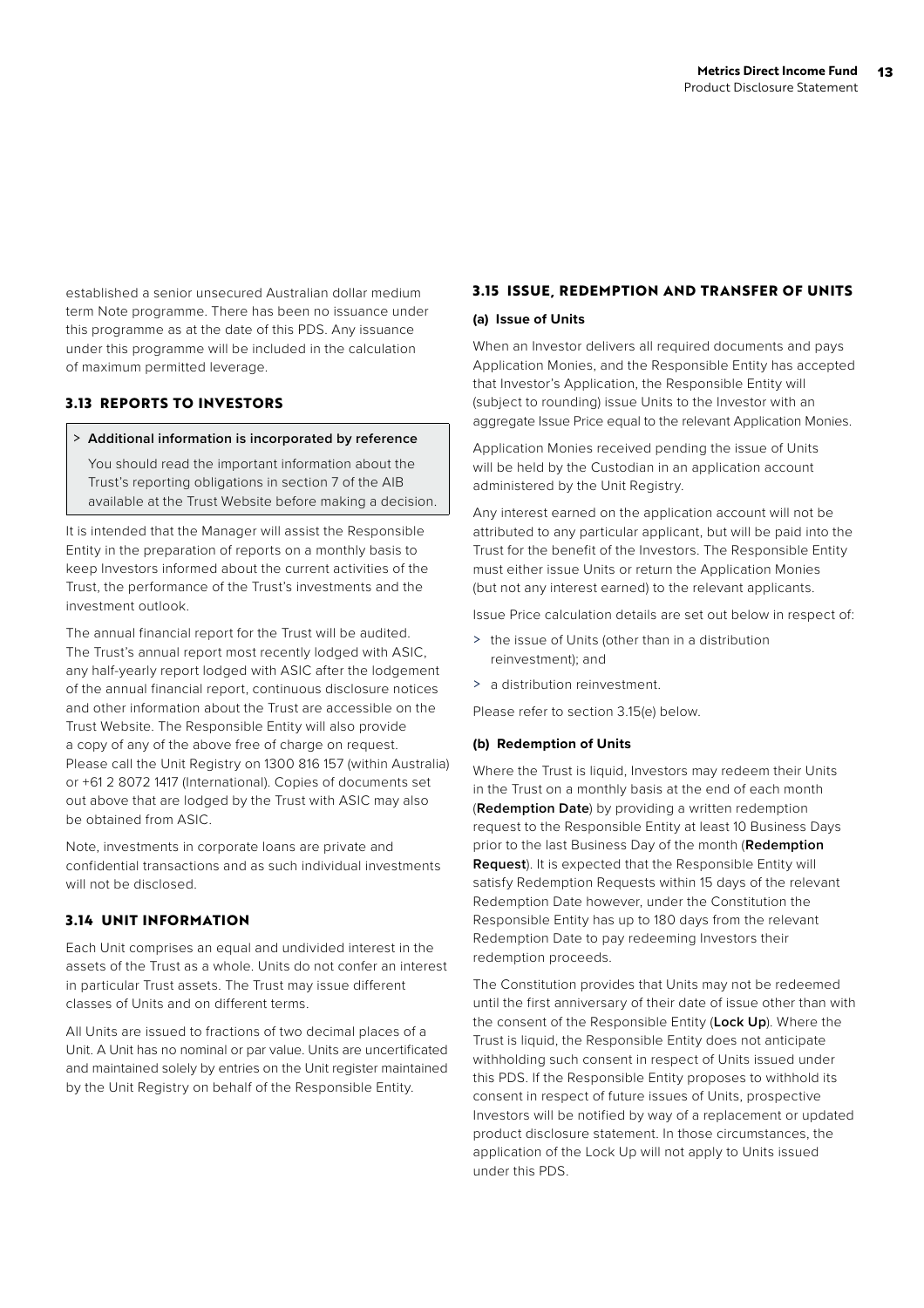## **In certain circumstances the Responsible Entity may suspend or stagger redemptions in accordance with the Constitution. Please refer to section 3.19 below.**

Metrics anticipates that Redemption Requests accepted by the Responsible Entity may be satisfied from the following sources:

- > sale of units in the Listed Trust that are held by the Trust;
- > funds received by the Trust as distributions from the Sub-Trust where the Sub-Trust has received proceeds from the sale of assets or from uninvested cash from the Wholesale Funds;
- > the proceeds of newly issued Units in the Trust; or
- > funds received by the Trust from realising its investments in the Sub-Trust.

Where the Trust is not liquid withdrawals can only be made pursuant to a withdrawal offer issued by the Responsible Entity in accordance with the Corporations Act. From time to time the Trust may acquire units in the Listed Trust by purchasing units on-market (as they are publicly traded on the ASX) where those units trade at a discount to their net asset value, as well as by way of a placement of units in the Listed Trust. The Trust may subscribe for units in the Listed Trust at the net asset value of those units. At times, where the Trust acquires units in the Listed Trust by way of wholesale placement, this may be at a premium to the price at which such units are traded. In such circumstances, where such units in the Listed Trust are required to be sold in order to fund Redemption Requests, the Trust may crystallise a loss in respect of those Listed Trust units.

### **(c) Transfer of Units**

Investors may only transfer their Units in accordance with the Constitution (including the transferee executing such documents required under the Constitution whereby the transferee agrees to abide by the terms of the Constitution) and the Corporations Act and with the consent of the Responsible Entity and the Manager which may be withheld in their absolute discretion. Such consent is generally not necessary where the transfer is to certain persons such as an Investor's custodian, trustee or a person who controls or is under common control with that Investor. Transfers are not effective until entered into the Trust register by the Unit Registry, and all amounts payable in relation to a Unit will be paid to the registered Investor from the time a transfer is recorded in the Trust register.

There is unlikely to be a secondary market in Units.

#### **(d) Transaction Costs**

The Responsible Entity may determine an amount of Transaction Costs as appropriate to Applications and/or Redemptions for the purposes of ensuring that Investors are not actually or potentially adversely impacted as a result of a Redemption of or Application for Units.

Transaction Costs are costs incurred when assets are bought and sold. These amounts could include stamp duty, legal expenses, lost interest or reduction in asset values from carrying values (including loss of value when an asset is sold). Transaction Costs may be charged to ensure fair treatment of Investors. Transaction Costs also include costs incurred by the trustee of the Sub-Trust that would be Transaction Costs if incurred by the Responsible Entity in respect of the Trust.

Transaction Costs are not fixed and may vary. Where assets are required to be sold to fund Redemption Requests, a redeeming Investor may be paid such proceeds less Transaction Costs in full satisfaction of their Redemption Request, which may not equal the Net Unit Value of that person's Units prior to the Redemption Date.

#### **(e) Unit Issue Price**

Units are issued monthly following payment of the prior month's distribution. Units will be issued on a fully paid basis.

The Issue Price for Units will be calculated at the Net Unit Value plus the Transaction Costs (if any) as follows:

> Net Asset Value + Transaction Costs Number of Units in issue

The Issue Price in the case of a distribution reinvestment will, for the avoidance of doubt, be calculated post income distribution.

#### **(f) Redemption Price of Units**

The Redemption Price for a Unit is calculated as follows:

Net Asset Value − Transaction Costs

Number of Units in issue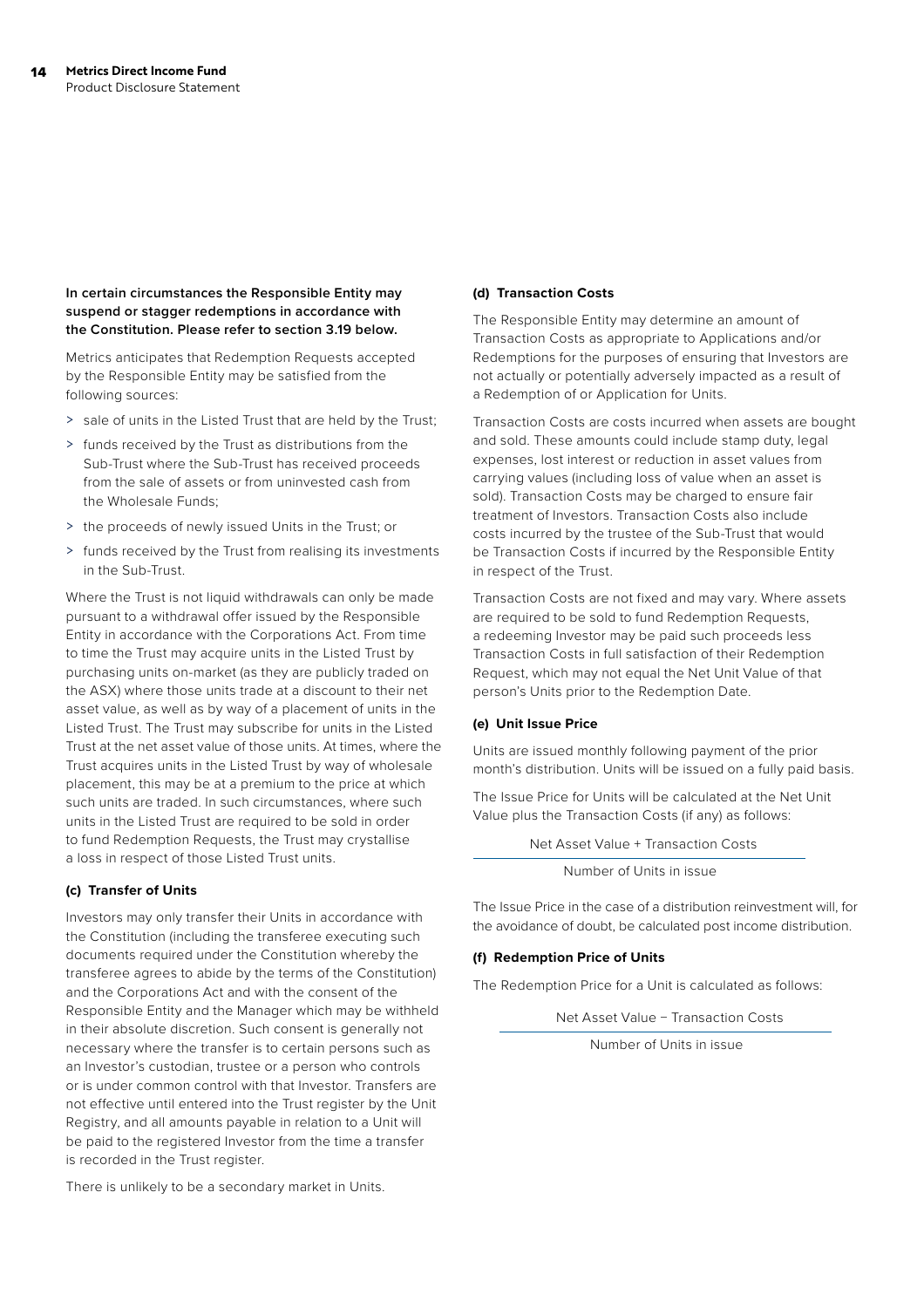Where the Responsible Entity determines that assets of the Trust must be realised to satisfy redemptions, the Responsible Entity may:

- > delay the calculation of the Redemption Price applying to the relevant Redemption Request until such time as it is aware of the realisation price of those assets; and
- > calculate the Redemption Price by adjusting the Net Unit Value and the Transaction Costs so that the Redemption Price reflects the actual or estimated realisation values of the assets of the Trust to be realised in order to satisfy the relevant redemption.

This means that the amount paid to a redeeming Investor may be less than the Net Unit Value of that Investor's Units as at the Redemption Date.

## **3.16 REALISATION OF INVESTMENTS IN THE WHOLESALE FUNDS**

The Trust invests mostly in the Sub-Trust, which invests in and alongside the Wholesale Funds. The Manager anticipates that the Sub-Trust's direct investments and investments in the Wholesale Funds will typically involve long term commitments of 5 to 10 years given the nature of the investments of the Wholesale Funds which can have terms of up to 15 years. The ability of the Trust to withdraw its investment in the Sub-Trust will be dependent on a number of factors, which include:

- > the terms of the Sub-Trust and the Wholesale Funds;
- > the ability of the Wholesale Funds to liquidate their investments to pay any withdrawal request by the Sub-Trust and whether liquidating those investments is in the best interests of investors as a whole in those funds;
- > to the extent the Sub-Trust holds any direct investments, the Sub-Trust's ability to liquidate such investments to pay the relevant withdrawal by the Trust and whether liquidating those investments is in the best interests of investors of the Sub-Trust as a whole; and
- > the volume of other withdrawing investors in the Wholesale Funds and the Sub-Trust.

#### > **Additional information is incorporated by reference**

You should read the important information about the terms of the Wholesale Funds in section 9 of the AIB available at the Trust Website before making a decision.

## **3.17 REMOVAL AS MANAGER OF THE LISTED TRUST**

If Metrics' appointment as manager of the Listed Trust is terminated by ordinary resolution of unitholders in the Listed Trust, the Sub-Trustee may at its discretion compulsorily redeem units in the Sub-Trust held by the Listed Trust within three months of the resolution.

#### > **Additional information is incorporated by reference**

You should read the important information about the removal of Metrics as manager of the Listed Trust in section 5.3 of the AIB available at the Trust Website before making a decision.

The timing and funding of such redemptions will be dependent on a number of factors. This situation would greatly reduce liquidity in the Trust and may impact the Trust's performance.

### > **Additional information is incorporated by reference**

You should read the important information about the redemptions from the Wholesale Funds in section 5.4 of the AIB available at the Trust Website before making a decision.

If such redemption does not occur in the three months, then Metrics must retire as manager of the Sub-Trust. If this occurs, Metrics will no longer be responsible for making investment decisions in respect of the Sub-Trust and may not be in a position to carry out the Trust's Investment Strategy.

## **3.18 SUSPENSION AND STAGGERING OF REDEMPTION OR ISSUE OF UNITS**

The Responsible Entity may at any time suspend the redemption or issue of Units in the Trust for up to 365 days at a time, if:

- > it is impracticable for the Responsible Entity to calculate the NAV of the Trust;
- > the Trust's investments suspend, delay or restrict the redemption, issue or payment of redemption proceeds (as applicable), or are unable to provide a withdrawal price;
- > the Responsible Entity receives Redemption Requests of an aggregate value that in its reasonable estimate exceeds 5% (by value) of all Trust property;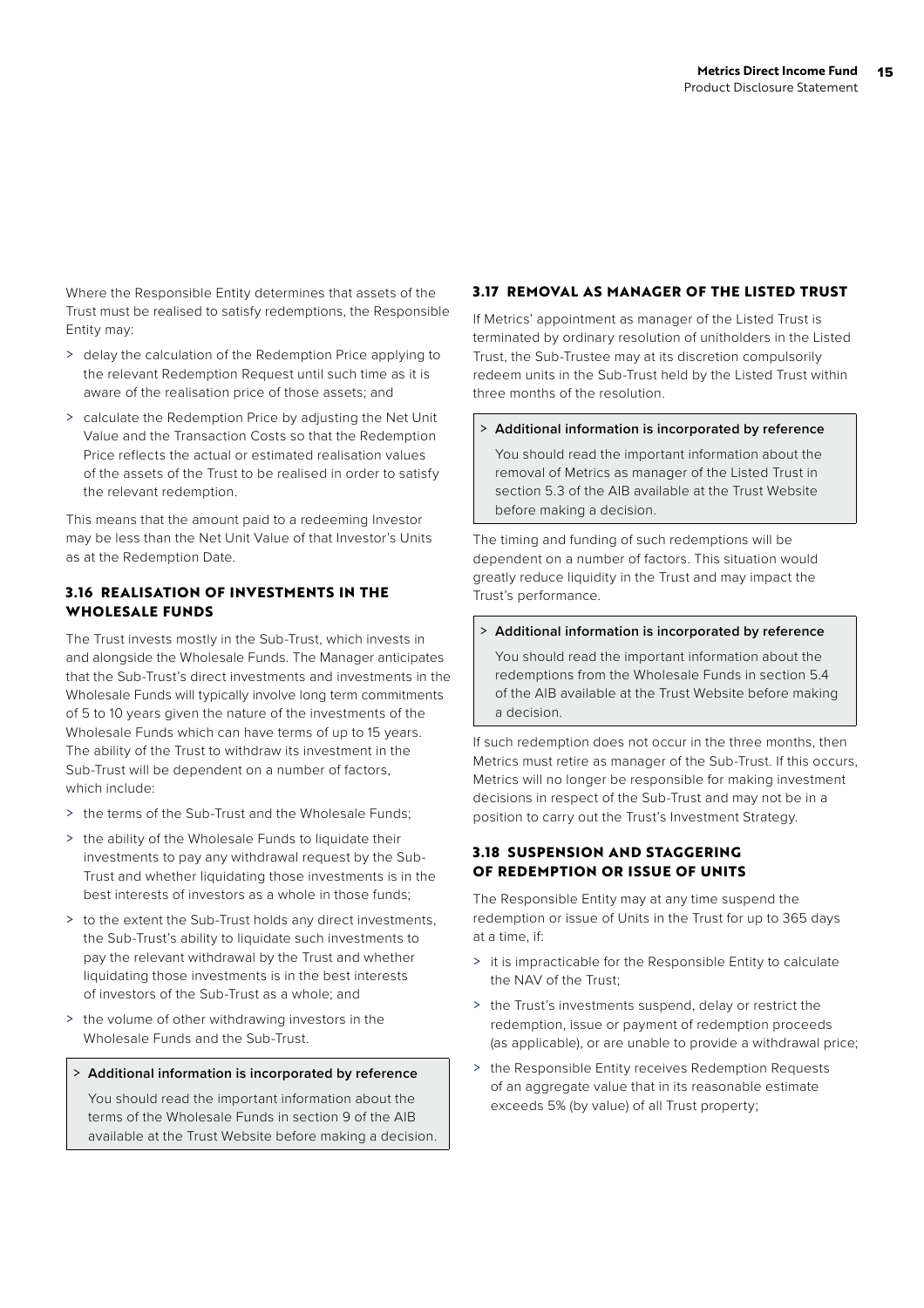- > there have been, or the Responsible Entity anticipates that there will be, Redemption Requests that involve realising a significant amount of the Trust property and the Responsible Entity considers that if those Redemption Requests are all met immediately, other Investors may bear a disproportionate burden of capital gains tax or other expenses, or experience some disadvantage including by way of a material diminution in the value of the Trust property or departure from the Investment Strategy of the Trust;
- > the Responsible Entity reasonably considers that it is in the interests of Investors; or
- > it is otherwise legally permitted.

A Redemption Request lodged during any period when the redemption of Units is suspended, is taken to be lodged the day after the end of the relevant suspension period.

Where Investors over a month make Redemption Requests representing more than 10% of the Units on issue over that period, the Responsible Entity may stagger each such redemption requests over the successive 5 months in accordance with the Constitution.

### **3.19 DEFAULTING INVESTORS**

In certain circumstances under the Constitution an Investor may be classified as a 'Defaulting Holder' by the Responsible Entity. These circumstances include:

- > where that Investor is insolvent;
- > where the Investor has made a material misrepresentation in acquiring its Units; or
- > where the Responsible Entity reasonably believes the Units are held in circumstances which have or will result in a violation of law by the Responsible Entity, the Manager, Trust or another Investor, or which will subject the Trust to taxation or otherwise adversely affect the Trust, the Responsible Entity, the Manager or the Investors in a material respect.

If the relevant Investor fails, within 10 Business Days of being notified by the Responsible Entity, to remedy the event that has caused them to be a Defaulting Holder, that person's Units may be forfeited and cancelled under the Constitution. An Investor may be liable to the Responsible Entity for any costs incurred by the Responsible Entity or the Trust in respect of the Investor being a Defaulting Holder. During such time as an Investor is a Defaulting Holder, that person's rights in respect of the Trust and any rights attaching to that person's Units, including the right to vote and receive distributions, are suspended until reinstated by the Responsible Entity in accordance with the Constitution.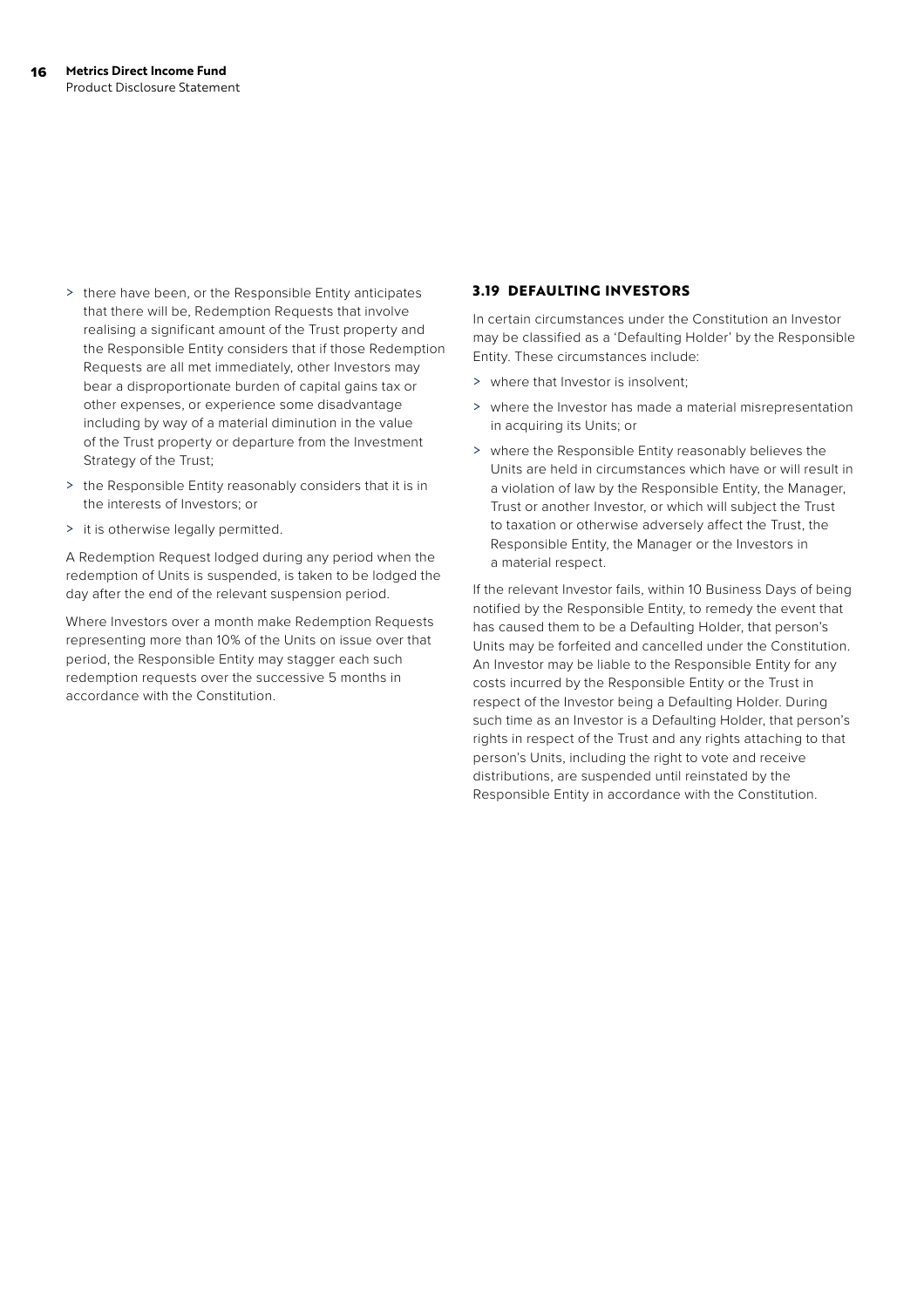## **4. ABOUT THE RESPONSIBLE ENTITY**

Equity Trustees Limited ACN 004 031 298 AFSL 240975, a subsidiary of EQT Holdings Limited ABN 22 607 797 615, which is a public company listed on the Australian Securities Exchange (ASX: EQT), is the Trust's responsible entity and issuer of this PDS. Established as a trustee and executorial service provider by a special Act of the Victorian Parliament in 1888, today Equity Trustees is a dynamic financial services institution which continues to grow the breadth and quality of products and services on offer.

The Responsible Entity holds AFSL number 240975 issued by ASIC, which authorises it to operate the Trust.

The Responsible Entity is bound by the Constitution and the Corporations Act. The Responsible Entity has lodged a compliance plan with ASIC which sets out the key measures which the Responsible Entity will apply to comply with the Constitution and the Corporations Act.

The Responsible Entity has the power to delegate certain aspects of its duties.

The Responsible Entity has appointed the Manager as investment manager of the Trust. The Manager has been delegated full day-to-day decision making with respect to investments. All investment decisions are made by the Manager's investment committee. The Investment Management Agreement, under which the Manager is appointed as investment manager of the Trust, has been entered into at arm's length. There is also a segregation in the decision making process with the Responsible Entity and the Manager each having their own boards of directors and executive team. Under the Investment Management Agreement, the Manager is to provide the Responsible Entity with regular reports on the Trust's investments and the performance of the Trust. These reporting requirements also include the Manager providing regular compliance certificates confirming that for the applicable reporting period it had adequate compliance measures in place, including conflicts of interest policies and risk management systems. This information will enable the Responsible Entity to determine whether the Manager has followed all appropriate processes and controls in assessing and reviewing the investments of the Trust and whether any conflicts of interest or related party aspects of these investments have been adequately identified and assessed in accordance with the Responsible Entity's conflicts policies and other applicable procedures and processes.

## > **Additional information is incorporated by reference**

You should read the important information about the functions of the Manager under the Investment Management Agreement in section 5.2 of the AIB available at the Trust Website before making a decision. The Manager may at any time request the Responsible Entity to retire. If the Responsible Entity receives this request it will facilitate its retirement and replacement, each in accordance with the relevant provisions of the Corporations Act. Investors will be entitled to vote on the appointment of the new responsible entity in those circumstances.

The Responsible Entity regularly reviews the Trust's performance and monitors the Manager's performance. The Responsible Entity is ultimately accountable to the Investors, not the Manager.

The Responsible Entity has conducted due diligence on the Manager to assess its ability to carry out the Investment Strategy for the Trust.

As at the date of this PDS, Sandhurst Trustees Limited ABN 16 004 030 737 is appointed to hold the assets of the Trust. Sandhurst Trustees Limited has been provided notice of termination in respect of its engagement as Custodian. The Responsible Entity has appointed EQT Australia Limited ACN 111 042 132 (**Incoming Custodian**). The Incoming Custodian is ultimately wholly-owned by EQT Holdings Limited. The assets of the Trust are held by the Custodian in accordance with usual market practice. Fees payable to the Custodian are borne by the Responsible Entity, however expenses incurred by the Custodian in properly performing its duties will be borne by the Trust. The Custodian has no supervisory role in relation to the operations of the Trust and is not responsible for protecting its interests. The Custodian has no liability or responsibility for an act done or omission made in accordance with the terms of its appointment. To the extent that this PDS includes statements by the Custodian or includes statements based on any statement of, or information provided by, the Custodian, the Custodian consents to each such statement being included in the PDS in the form and context in which it is included and has not withdrawn that consent at any time prior to the lodgement of this PDS. The assets held by the Custodian are not investments of the Custodian. The Custodian does not guarantee the performance of the investment or the underlying assets of the Trust, or provide a guarantee or assurance in respect of the obligations of the Trust.

#### > **Additional information is incorporated by reference**

You should read the important information about the functions of the Custodian under the Custody Agreement in section 5.5 of the AIB available at the Trust Website before making a decision.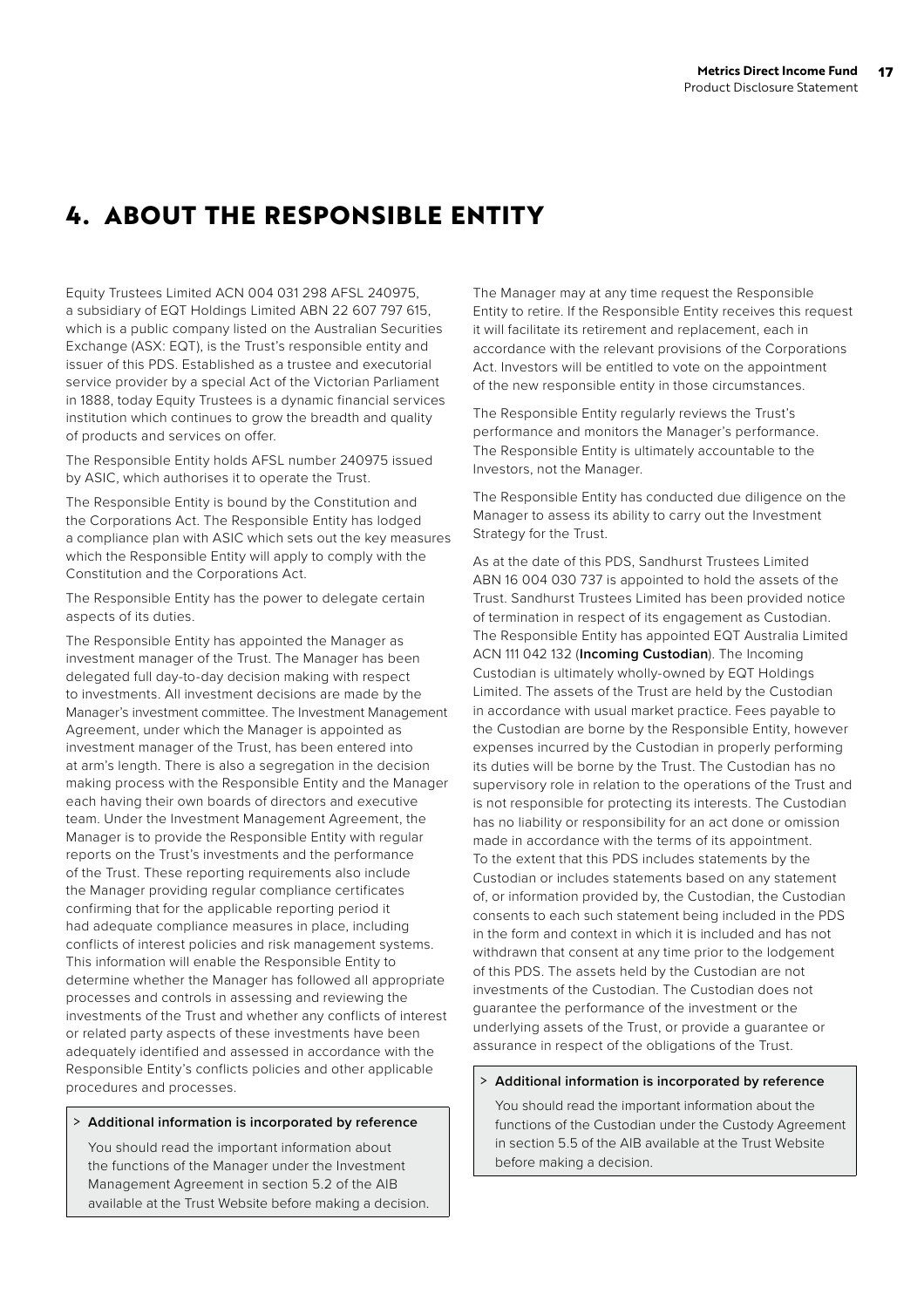## **5. SUB-TRUST AND WHOLESALE FUNDS**

The Sub-Trust is an open-ended (which means it can continue to issue and redeem units), unregistered unit trust which accepts applications from wholesale investors only. The Trust will hold fully paid units in the Sub-Trust, however, the Sub-Trustee may issue partly paid units or other investments in the future to other investors who will have the same voting rights as the Trust. In the event that partly paid units in the Sub-Trust are issued, holders of partly paid are entitled to the same voting rights as the holders of fully paid units, notwithstanding that their units are not fully paid.

## **5.1 SUB-TRUST PORTFOLIO CONSTRUCTION**

#### > **Additional information is incorporated by reference**

You should read the important information about the portfolio construction of the Sub-Trust in section 9.1 of the AIB available at the Trust Website before making a decision.

## > **Additional information is incorporated by reference**

You should read the important information about Valuation of assets and investments of the Sub-Trust in sections 9.3 and 9.4 of the AIB available at the Trust Website before making a decision. Historical returns of the Sub-Trust can be found on the Trust Website. **Past performance is not a reliable indicator of future performance.**

### **5.2 INVESTMENTS OF THE SUB-TRUST**

The Sub-Trust may invest in the Wholesale Funds from time to time and this may be through a variety of different financial instruments in order to obtain an investment exposure.

This may include investing in the Wholesale Funds by way of units, Convertible Notes, debt facilities and other financial instruments from time to time.

Whilst it is intended, as set out below, that the Sub-Trust will primarily invest in the Wholesale Funds by way of Convertible Notes, the proportion of Convertible Notes versus units in the Wholesale Funds may change over time.

The Convertible Notes do not carry the right to vote unless required by law, such as for DASLF. Any loss in the underlying portfolio of the Wholesale Funds will reduce the value of the Convertible Notes.

The Sub-Trust may borrow and may invest directly in loans with other investors to the extent that the Manager and the Sub-Trustee deem appropriate.

The Sub-Trust may also make investments in the Listed Trust by acquiring units in the Listed Trust where the Manager believes it is financially beneficial (such as where units in the Listed Trust are trading below their net asset value).

#### > **Additional information is incorporated by reference**

You should read the important information about investments of the Sub-Trust and redemption of the Sub-Trust and Wholesale Funds in sections 9.4 and 9.6 of the AIB available at the Trust Website before making a decision.

#### > **Additional information is incorporated by reference**

You should read the important information summarising the key features of the Wholesale Funds including retirement of the trustee and manager, termination of the fund, voting rights, indemnity and Convertible Notes in section 5 of the AIB available at the Trust Website before making a decision.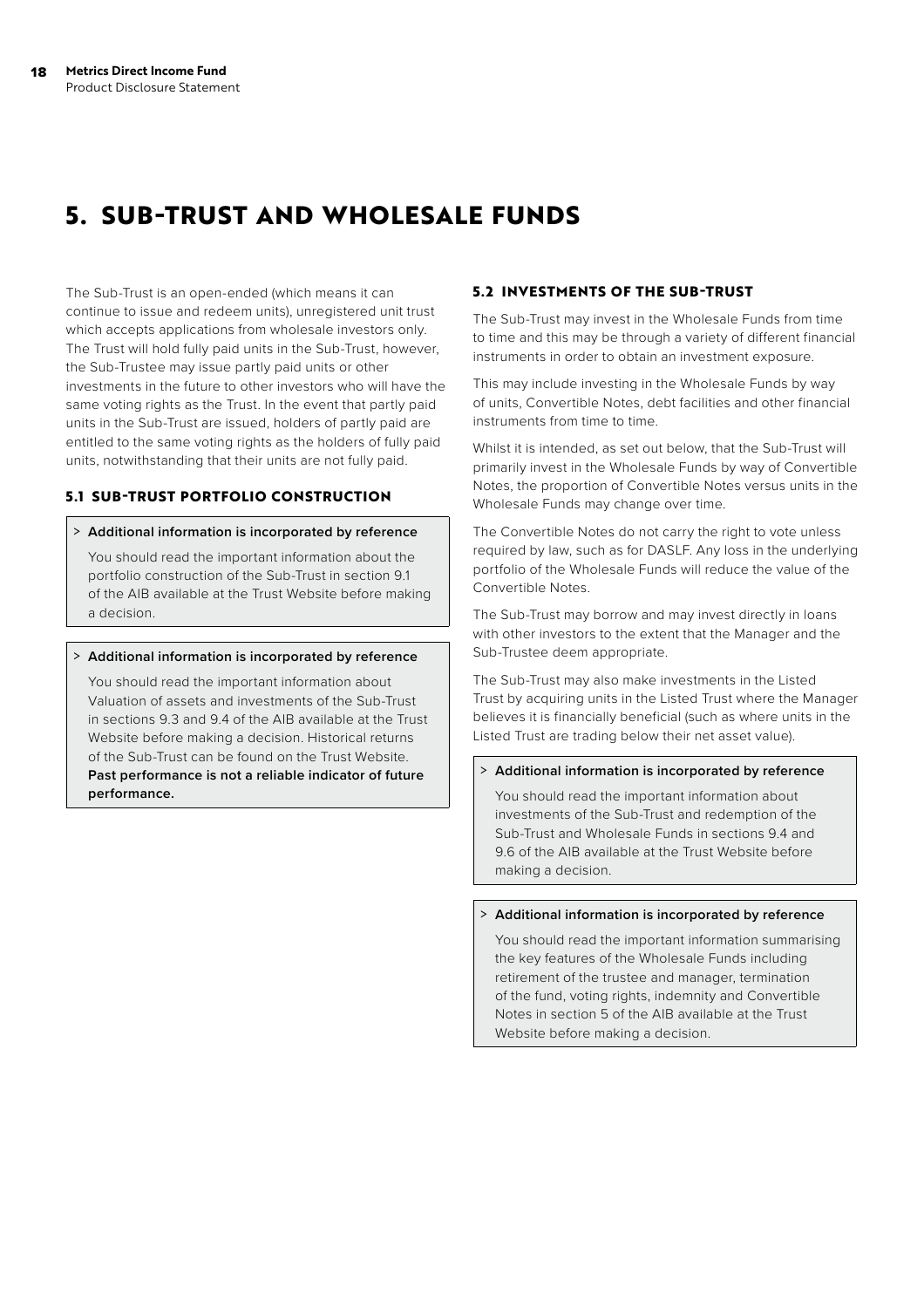## **6. FEES AND OTHER COSTS**

## **6.1 CONSUMER ADVISORY WARNING**

#### DID YOU KNOW?

**Small differences in both investment performance and fees and costs can have a substantial impact on your long-term returns.**

**For example, total annual fees and costs of 2% of your account balance rather than 1% could reduce your final return by up to 20% over a 30-year period (for example reduce it from \$100 000 to \$80 000).**

**You should consider whether features such as superior investment performance or the provision of better member services justify higher fees and costs.**

> **You may be able to negotiate to pay lower fees. Ask the fund or your financial adviser.**

#### TO FIND OUT MORE

**If you would like to find out more, or see the impact of the fees based on your own circumstances, the Australian Securities and Investments Commission (ASIC) Moneysmart website (www.moneysmart.gov.au) has a managed funds fee calculator to help you check out different fee options.**

## **6.2 FEES AND OTHER COSTS**

This section shows the fees and other costs that you may be charged. These fees and costs can be paid directly from your account or deducted from your investment returns.

Tax information is set out in section 7 of this PDS and section 10 of the AIB.

You should read all of the information about fees and costs because it is important to understand their impact on your investment.

| <b>TYPE OF FEE OR COST</b>                                             | <b>AMOUNT</b> | <b>HOW AND WHEN PAID</b> |
|------------------------------------------------------------------------|---------------|--------------------------|
| Fees when your money moves in or out of the managed investment product |               |                          |
| Establishment fee                                                      | Nil           | Not Applicable           |
| The fee to open your investment.                                       |               |                          |
| <b>Contribution fee</b>                                                | Nil           | Not Applicable           |
| The fee on each amount<br>contributed to your investment.              |               |                          |
| Withdrawal fee                                                         | Nil           | Not Applicable           |
| The fee on each amount you<br>take out of your investment.             |               |                          |
| Exit fee                                                               | Nil           | Not Applicable           |
| The fee to close your investment.                                      |               |                          |
| Management costs $1, 2, 3$                                             |               |                          |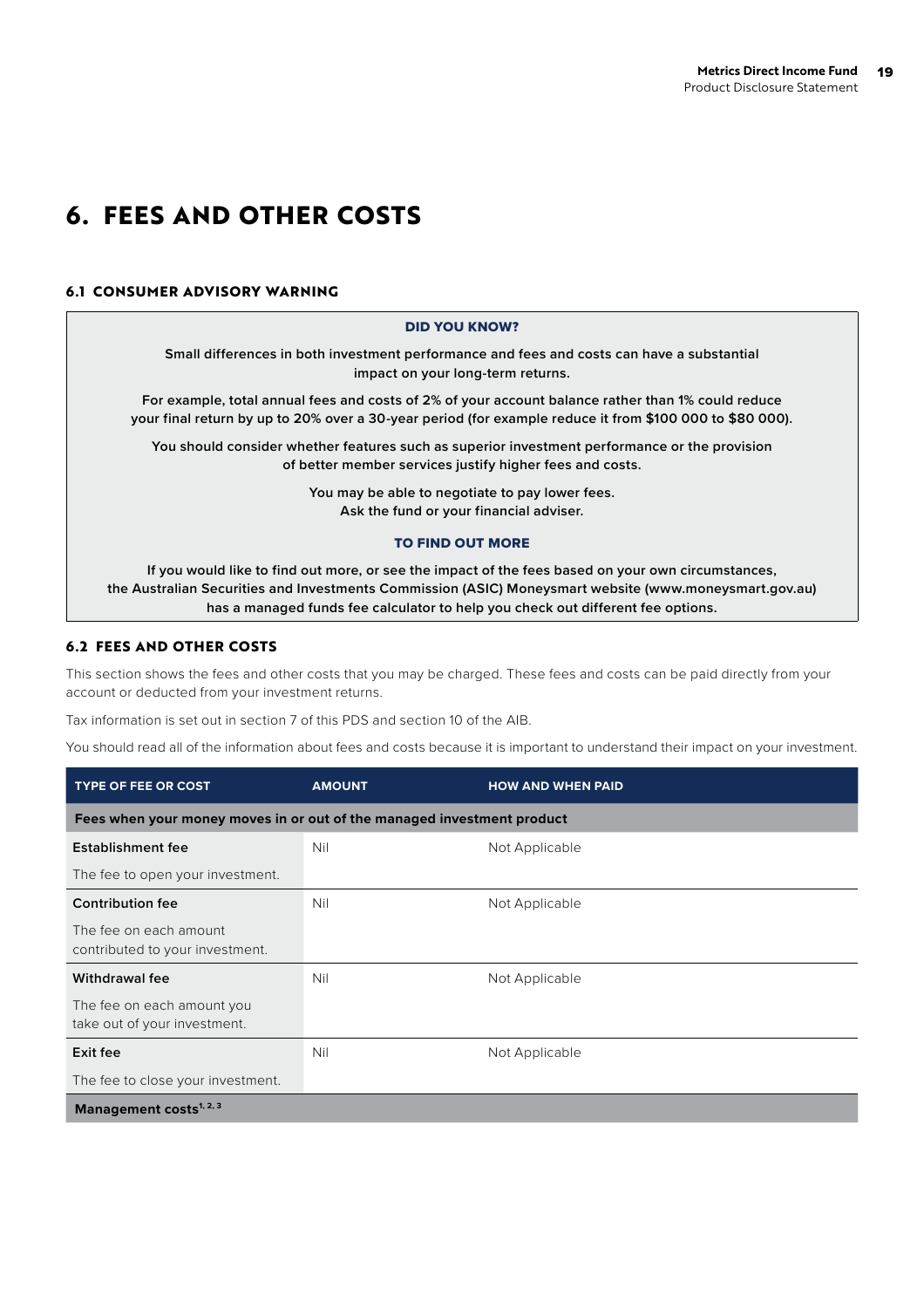| <b>TYPE OF FEE OR COST</b>                          | <b>AMOUNT</b>                                                                                                      | <b>HOW AND WHEN PAID</b>                                                                                                                                                                                                                                                                                                                                                                                                                                                                                                                                                                                                                                                                                                                                                                                                                                                  |
|-----------------------------------------------------|--------------------------------------------------------------------------------------------------------------------|---------------------------------------------------------------------------------------------------------------------------------------------------------------------------------------------------------------------------------------------------------------------------------------------------------------------------------------------------------------------------------------------------------------------------------------------------------------------------------------------------------------------------------------------------------------------------------------------------------------------------------------------------------------------------------------------------------------------------------------------------------------------------------------------------------------------------------------------------------------------------|
| The fees and costs for<br>managing your investment. | Estimated to be 0.68%<br>per annum of the Trust's<br>NAV, depending on the<br>assets of the Trust and<br>Sub-Trust | Management costs are comprised of:<br>> <b>Responsible Entity fee</b> <sup>1</sup> $-$ 0.03% per annum of the<br>Trust's NAV up to \$500 million, and reducing to 0.02%<br>per annum on amounts in excess of \$500 million,<br>calculated and accrued daily and paid monthly in<br>arrears to the Responsible Entity from the Trust's assets.<br>> Management fee <sup>1</sup> - 0.21% per annum of the Trust's<br>NAV, calculated and accrued daily and paid monthly in<br>arrears to the Manager from the Trust's assets.<br>> Recoverable expenses of the Trust $-0.06\%$ per<br>annum of the Trust's NAV paid out of the Trust's assets<br>once the cost is incurred. <sup>2</sup><br><b>Indirect costs</b> $3 - 0.39\%$ per annum of the Trust's NAV<br>$\geq$<br>paid from the Trust's assets once the cost is incurred,<br>including any performance related fees. |
| <b>Service fees</b>                                 |                                                                                                                    |                                                                                                                                                                                                                                                                                                                                                                                                                                                                                                                                                                                                                                                                                                                                                                                                                                                                           |
| Switching fee                                       | Nil                                                                                                                | Not applicable                                                                                                                                                                                                                                                                                                                                                                                                                                                                                                                                                                                                                                                                                                                                                                                                                                                            |
| The fee for changing<br>investment options.         |                                                                                                                    |                                                                                                                                                                                                                                                                                                                                                                                                                                                                                                                                                                                                                                                                                                                                                                                                                                                                           |

1 This amount comprises of the management fee, recoverable expenses, and indirect costs. The estimates are based on an allocation of 10% of Trust's capital in the Listed Trust and 90% of the Trust's capital in the Sub-Trust which allocates 60% of its capital to DASLF, 20% of its capital to SPDF II and 20% of its capital to REDF and average fund sizes in the next 12 months of circa \$4.3 billion DASLF, \$1.2 billion SPDF II and circa \$1.6 billion for REDF. The management costs and the components of the management costs set out in the table above are inclusive of GST and net of RITCs.

Certain additional costs apply, such as transactional and operational costs. See 'Additional Explanation of Fees and Costs' section below for more information. The fees in this table can be negotiated with wholesale clients. For more information, refer to 'Can fees be different for different investors?' in section 6.4 below.

2 All estimates of fees and costs in this section reflects the Responsible Entity's reasonable estimate based on information available as at the date of this PDS. All fees reflect the Responsible Entity's reasonable estimate of the typical fees for the current financial year. All costs reflect the actual amount incurred for<br>previous financial year and may include the Responsible Ent where the Responsible Entity was unable to determine the exact amount. For further information please see section 6.4 below.

3 This figure reflects the Responsible Entity's reasonable estimate based on information available as at the date of this PDS. These indirect costs reflect the Responsible Entity's reasonable estimate of the typical indirect costs for the current financial year. This figure includes any indirect costs borne by the Trust through its investment in the Sub-Trust or Wholesale Funds, including management fees, recoverable expenses and performance related fees. Performance fees of 0.14%<br>have been estimated based on the fees for the year ending 30 June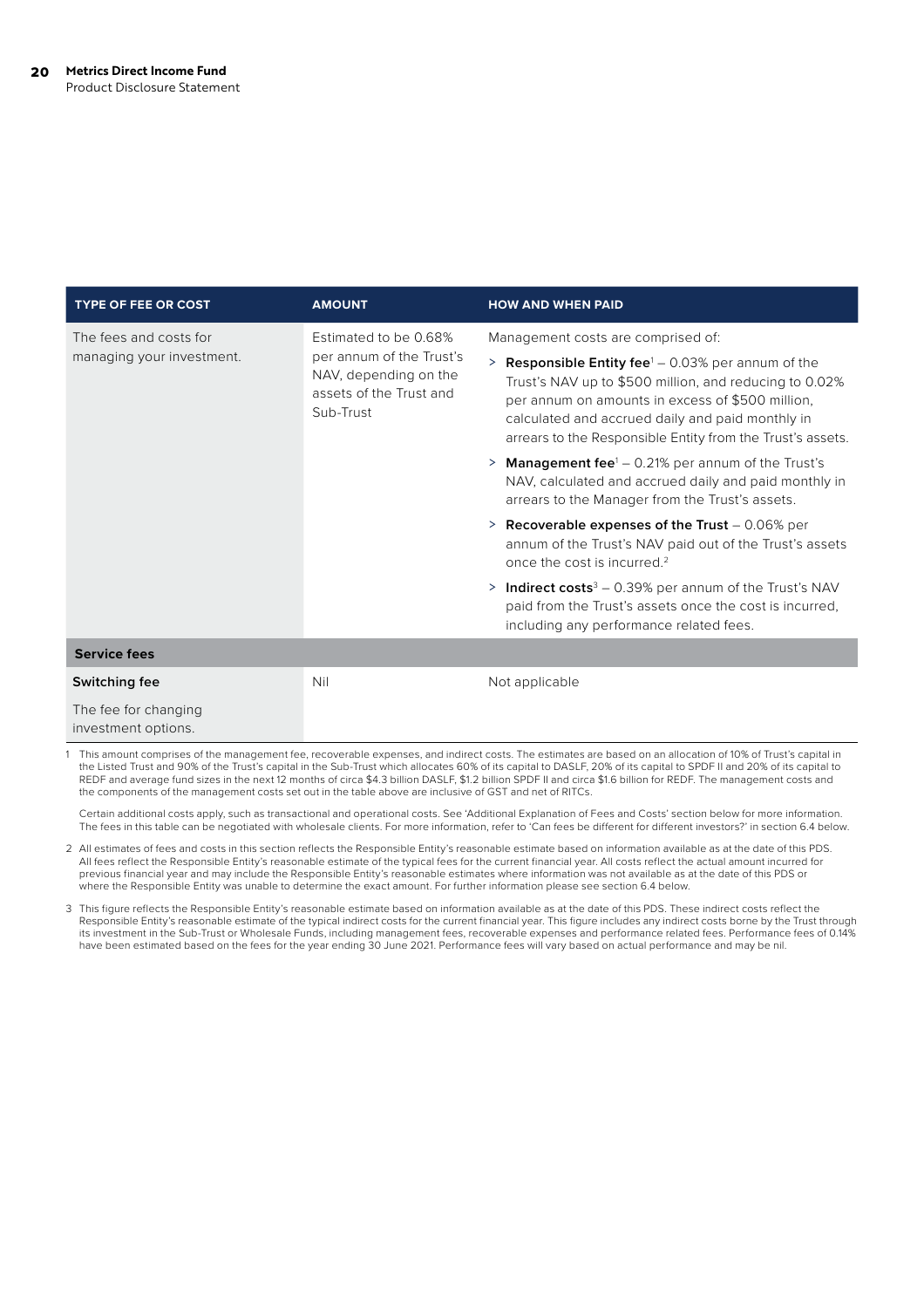## **6.3 EXAMPLES OF ANNUAL FEES AND COSTS FOR THE TRUST**

The below table gives an example of how the fees and costs in the Trust can affect your investment over a one year period. You should use this table to compare this product with other managed investment products.

#### Example of annual fees and costs

| <b>EXAMPLE - METRICS</b><br><b>DIRECT INCOME FUND</b> | <b>AMOUNT</b>                         | <b>BALANCE OF \$50,000 WITH A CONTRIBUTION</b><br>OF \$5,000 DURING THE YEAR <sup>3</sup>                                                                              |
|-------------------------------------------------------|---------------------------------------|------------------------------------------------------------------------------------------------------------------------------------------------------------------------|
| Contribution fees                                     | Nil                                   | For every additional \$5,000 you put in you will be charged \$0.                                                                                                       |
| PLUS Management costs                                 | 0.68% per annum<br>of the Trust's NAV | And, for every \$50,000 you have in the Trust, you will be<br>charged \$340.00 each year.                                                                              |
| <b>EQUALS Cost of Trust</b>                           |                                       | If you had an investment of \$50,000 at the beginning of the<br>year and you put in an additional \$5,000 during that year,<br>you would be charged fees of: \$340.00* |
|                                                       |                                       | What it costs you will depend on the fees you negotiate.                                                                                                               |

This example assumes the \$5,000 contribution occurs at the end of the first year, therefore management costs are calculated using the \$50,000 balance only.

\* Additional fees may apply. Please note that this example does not capture all the fees and costs that may apply to you such as the Buy/Sell Spread.

Warning: If you have consulted a financial adviser, you may pay additional fees. You should refer to the Statement of Advice or Financial Services Guide provided by your financial adviser in which details of the fees are set out.

ASIC provides a fee calculator on www.moneysmart.gov.au, which you may use to calculate the effects of fees and costs on account balances.

## **6.4 ADDITIONAL EXPLANATION OF FEES AND COSTS**

#### **Management costs**

Management costs are expressed as a percentage of the Trust's NAV. Management costs are comprised of the management fee (comprising of fees payable to the Manager and those payable to the Responsible Entity), recoverable expenses and indirect costs. Management costs do not include transactional and operational costs. For more information please see the 'Transactional and operational costs' below.

#### **Responsible Entity fee**

This fee is charged by the Responsible Entity for managing the Trust and making it available to investors and includes amounts payable to the Custodian for its services in holding the assets of the Trust. It is calculated based on the Trust's NAV accrued daily and paid monthly in arrears from the Trust's assets.

#### **Management fee**

This fee is charged by the Manager for providing investment management services to the Trust. It is calculated and accrued daily and paid monthly in arrears from the Trust's assets.

#### **Recoverable expenses**

These are the ordinary and everyday expenses incurred in operating the Trust and are deducted from the assets of the Trust as and when they are incurred. The expenses normally incurred in the day-to-day operation of the Trust include Unit Registry, administration and audit costs (other than 'transactional and operational' costs described below).

<sup>3</sup> Additional fees may apply. This example assumes the \$5,000 contribution occurs at the end of the year, therefore management costs are calculated using the \$50,000 balance only. In practice, an investor's actual investment amount will vary daily and the actual fees and costs we charge are based on the value of the Trust which also fluctuates daily. All costs reflect the actual amount incurred for the previous financial year and may include the Responsible Entity's reasonable estimates where information was not available as at the date of this PDS or where the Responsible Entity was unable to determine the exact amount. Certain additional costs may apply, such as transactional and operational costs. For more information, refer to section 6.4.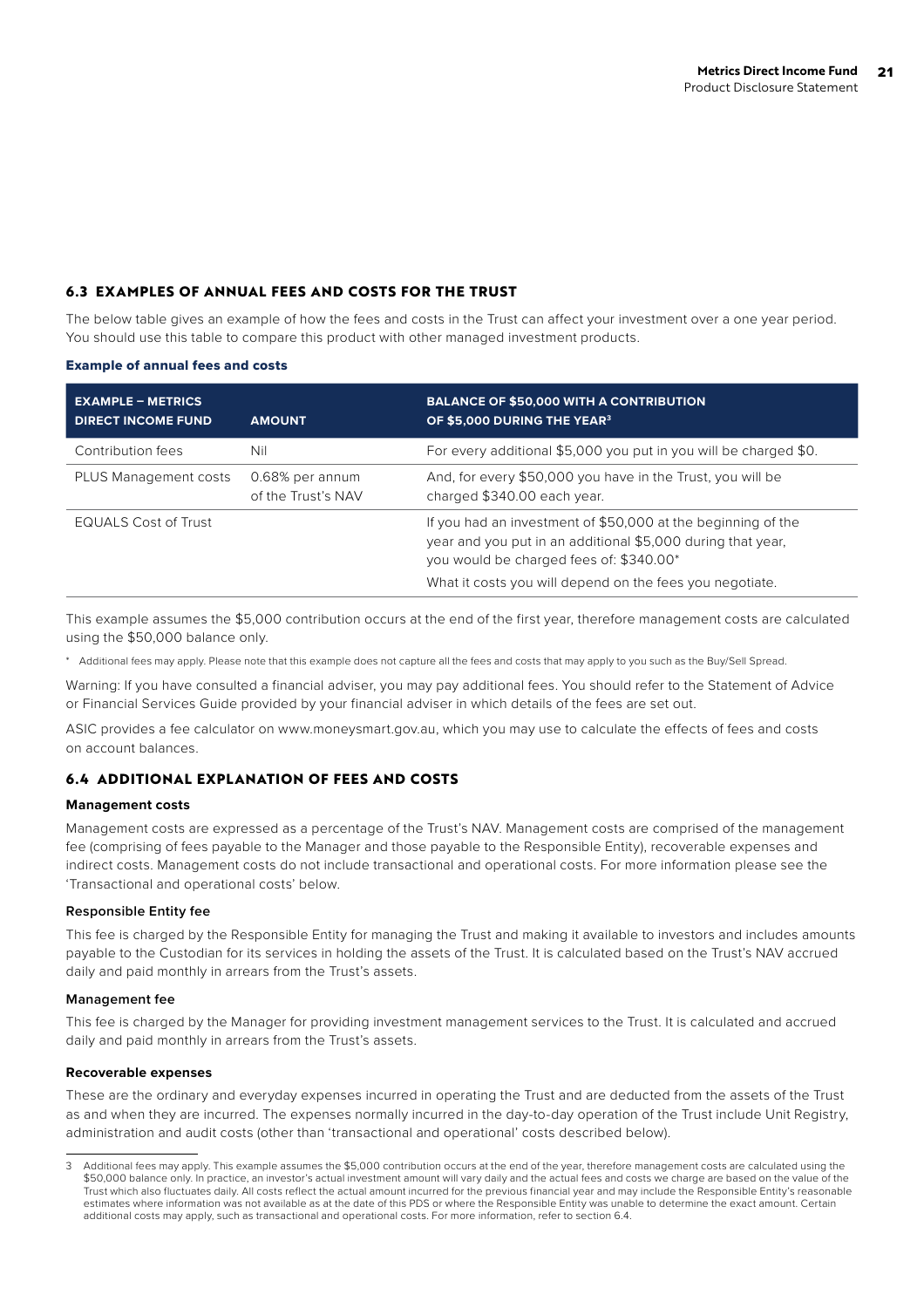#### **Indirect costs**

Indirect costs are any amounts that the Responsible Entity knows or where required, reasonably estimates, will reduce whether directly or indirectly the Trust's returns or the amount or value of the income of, or assets attributable to the Trust (other than the Responsible Entity fee, Manager's fee, recoverable expenses and transactional and operational costs) including the assets of any interposed vehicle (such as the Sub-Trust or Wholesale Funds) which the Trust may be invested in.

Indirect costs include (where applicable):

- > indirect management fees such as management fees charged in respect of the Sub-Trust and Wholesale Funds);
- > indirect performance related fees.

### **Management fees in respect of the Sub-Trust and Wholesale Funds**

As Metrics is the manager of the Sub-Trust and Wholesale Funds it is entitled to receive management fees pursuant to the terms of the trust deeds and management agreements in respect of those funds. These fees are generally payable out of the assets of the Sub-Trust and Wholesale Funds (as applicable).

However, Metrics has agreed that no management fees will be incurred by the Trust in respect of the Sub-Trust (except to the extent that the Sub-Trust invests directly in the assets itself). Management fees charged by Metrics as manager of the Wholesale Funds are generally calculated daily and payable monthly to Metrics.

At the date of the PDS the management fees of the Sub-Trust and Wholesale Funds that will apply for the current financial year are in aggregate estimated to be 0.25% per annum of the Trust's NAV, excluding performance related fees.

#### **Performance related fees**

Metrics as manager of REDF and SPDF II will be entitled to a performance related fee pursuant to the terms of the trust deeds and management agreements in respect of those funds.

Metrics is entitled to a performance related fee of an amount equal to 15.375% of the difference between the return on each unit in the relevant fund and the hurdle applicable to that fund (**Hurdle**) (where this difference is determined by subtracting the Hurdle from the return on each unit).

For REDF, the Hurdle is an amount equal to BBSW + 500bps net of fees multiplied by the net unit value (or in the first performance related fee calculation period, the issue price of the unit).

For SPDF II the Hurdle is an amount equal to BBSW + 400bps net of fees multiplied by the net unit value (or in the first performance related fee calculation period, the issue price of the unit).

BBSW refers to the average mid-rate for bills of exchange having a tenor of three months displayed on the 'BBSW' page of the Reuters Monitor System on the first day of the period for which the rate is to be determined.

The performance related fee is calculated and accrued daily and payable in arrears as at the end of the last Business Day of the financial year, when a unit is redeemed or the date of termination of Metrics as the manager of the relevant fund. Generally, the greater the investment performance of the relevant Wholesale Fund, the greater the performance related fee and therefore the greater the overall management costs for the relevant Wholesale Fund and the Trust.

While performance related fees are payable annually in arrears, if there is a period of underperformance, Metrics will not be entitled to any performance related fees until investors in REDF or SPDF II (as applicable) recover any underperformance. For as long as Metrics is the manager of the Trust, any performance related fees borne by the Trust that may be earned in respect of the Sub-Trust's investment in the Wholesale Funds will be waived or refunded by the Manager in periods where the Target Return of the Trust has not first been achieved.

Total fees (including management and performance fees) for each of REDF and SPDF II are subject to an overall total management fee cap of 0.75% of gross asset value (excluding undrawn loan commitments).

The performance related fees have been calculated based on the actual performance related fees that applied for the financial year ended 30 June 2021. At the date of the PDS, the Responsible Entity reasonably estimates performance related fees attributable to the investments of the Trust that will apply on a going forward basis to be in the range of nil to 0.14% per annum. This performance related fee estimate is based upon the Sub Trust's and Wholesale Funds' past performance periods. Future performance related fees may vary from year to year and will depend on the future performance of the Sub-Trust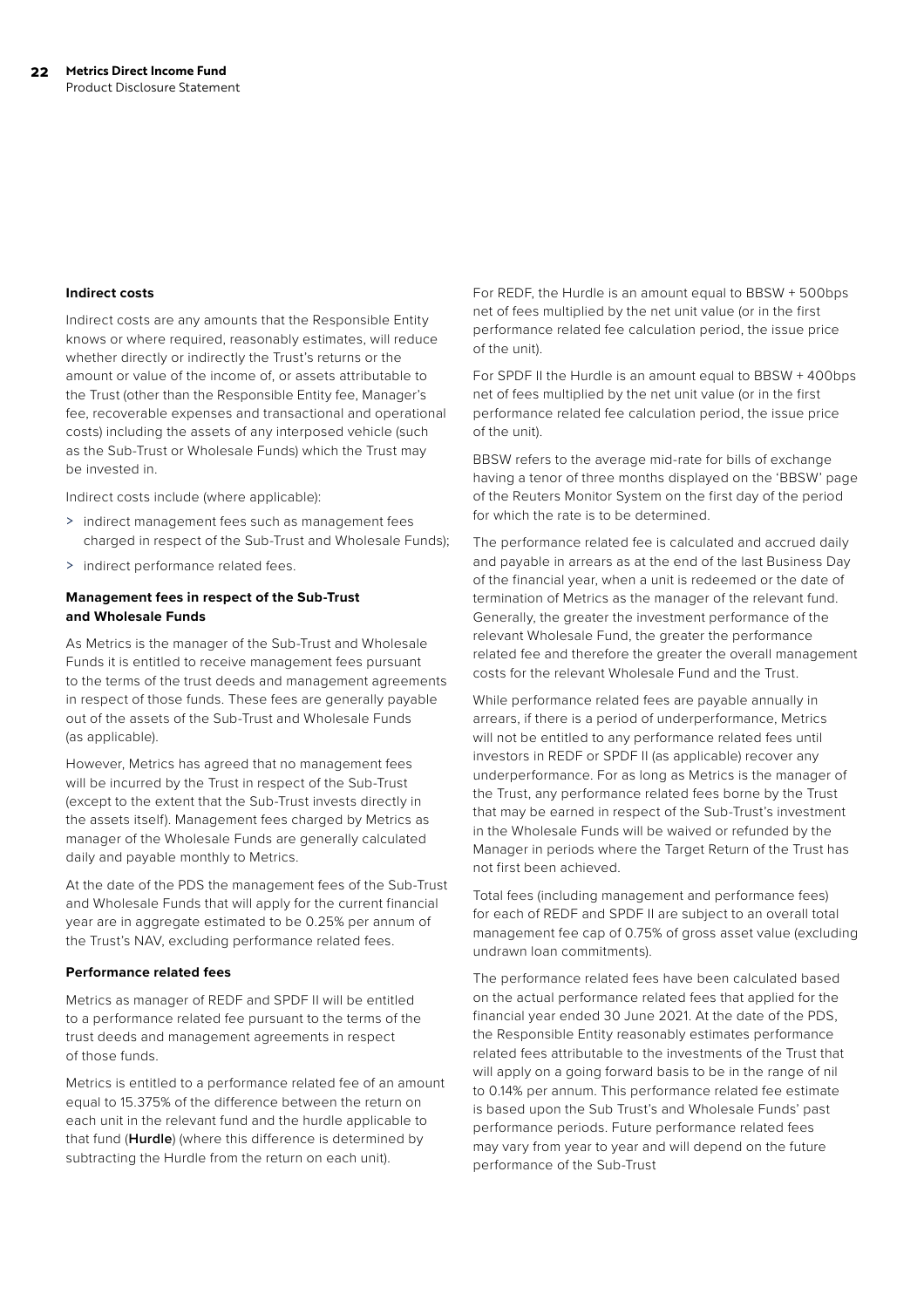and Wholesale Funds. **Past performance is not a reliable indicator of future performance.**

#### **Transactional and operational costs**

Transactional and operational costs are costs related typically to transactions of the Trust and include transactional brokerage, clearing costs and stamp duty. These costs will differ according to the type of assets in the Trust and will be paid out of the Trust's assets. Transactional and operational costs are an additional cost that is not included in management costs.

The Responsible Entity estimates the Trust's transactional and operational costs to be approximately nil or 0% of the Trust's NAV for the current financial year. This is because such costs are borne by borrowers. This estimate includes an estimate of any transactional and operational costs that may be incurred indirectly in the Sub-Trust or any Wholesale Fund in which the Trust may invest.

#### **Borrower fees**

Metrics may receive additional fees from the borrowers of the relevant loans of the Sub-Trust and Wholesale Funds. These fees will not be paid from the assets of the Trust but will be paid by the borrower to Metrics. These fees will not be a cost to the Trust and do not affect the returns of the Trust.

#### **Borrowing costs**

The Trust, Sub-Trust and Wholesale Funds may from time to time borrow funds. The costs and interest for borrowing these amounts will vary. Interest costs will typically be based on the RBA Cash Rate plus a margin of 150bps up to 500bps. Costs of the debt facilities can include legal costs, fees (such as for making the facility available) and other amounts which vary in amount from 0 bps to 200 bps of the debt facility value.

#### **Government charges and taxation**

Government taxes such as GST will be applied to your account as appropriate. Please refer to section 7 for more information. In addition to the fees and costs described in this section 6, standard government fees, duties and bank charges may also apply such as stamp duties. Some of these charges may include additional GST and will apply to your investments and withdrawals as appropriate. The fees outlined in this section 6 take into account any RITCs which may be available.

#### **Adviser remuneration**

No commissions will be paid by the Responsible Entity to financial advisers in relation to the offer of Units in the Trust. You may incur a fee for the advice provided to you by your adviser, but this does not represent a fee that the Responsible Entity has charged you for investing in the Trust and is not an amount paid out of the assets of the Trust. The Responsible Entity recommends that you check with your adviser if you will be charged a fee for the provision of their advice.

#### **Can fees be different for different Investors?**

The Manager and the Responsible Entity may from time to time negotiate a different fee arrangement (by way of a rebate of fees or reduced fees) with certain 'wholesale' investors or otherwise in accordance with ASIC requirements. Any fee rebates will be paid out of the assets of the Manager and will not be paid from the assets of the Trust. The size of the investment and other relevant factors may be taken into account. The terms of these arrangements are at the discretion of the Manager.

#### **Can the fees change?**

All fees in this PDS can change. Reasons might include changing economic conditions and changes in regulation. Fees may also change due to an increase in GST payable or a change to RITCs entitled to be claimed by the Trust. Any estimates of fees and costs in this PDS are based on information available as at the date of this PDS. As such, the actual fees and costs may differ and are subject to change from time to time. The Constitution sets the maximum amount the Responsible Entity can charge for all fees. If the Responsible Entity wishes to raise fees above the amounts allowed for in the Constitution, the Responsible Entity would need to amend the Constitution in accordance with the Corporations Act and the relevant provisions in the Constitution. The Responsible Entity will give Investors at least 30 days' advanced notice of any proposed change to these fees.

#### **Maximum fees**

The maximum fees payable to the Responsible Entity that can be charged under the Trust's Constitution (exclusive of GST) are 3% per annum of the gross value of the assets of the Trust. This maximum fee is increased on 1 July each year by the greater of 2% and the 'Consumer Price Index (All Groups)' for the city of Sydney, or such other index determined under the Constitution reflective of the fluctuations in the cost of living in Sydney.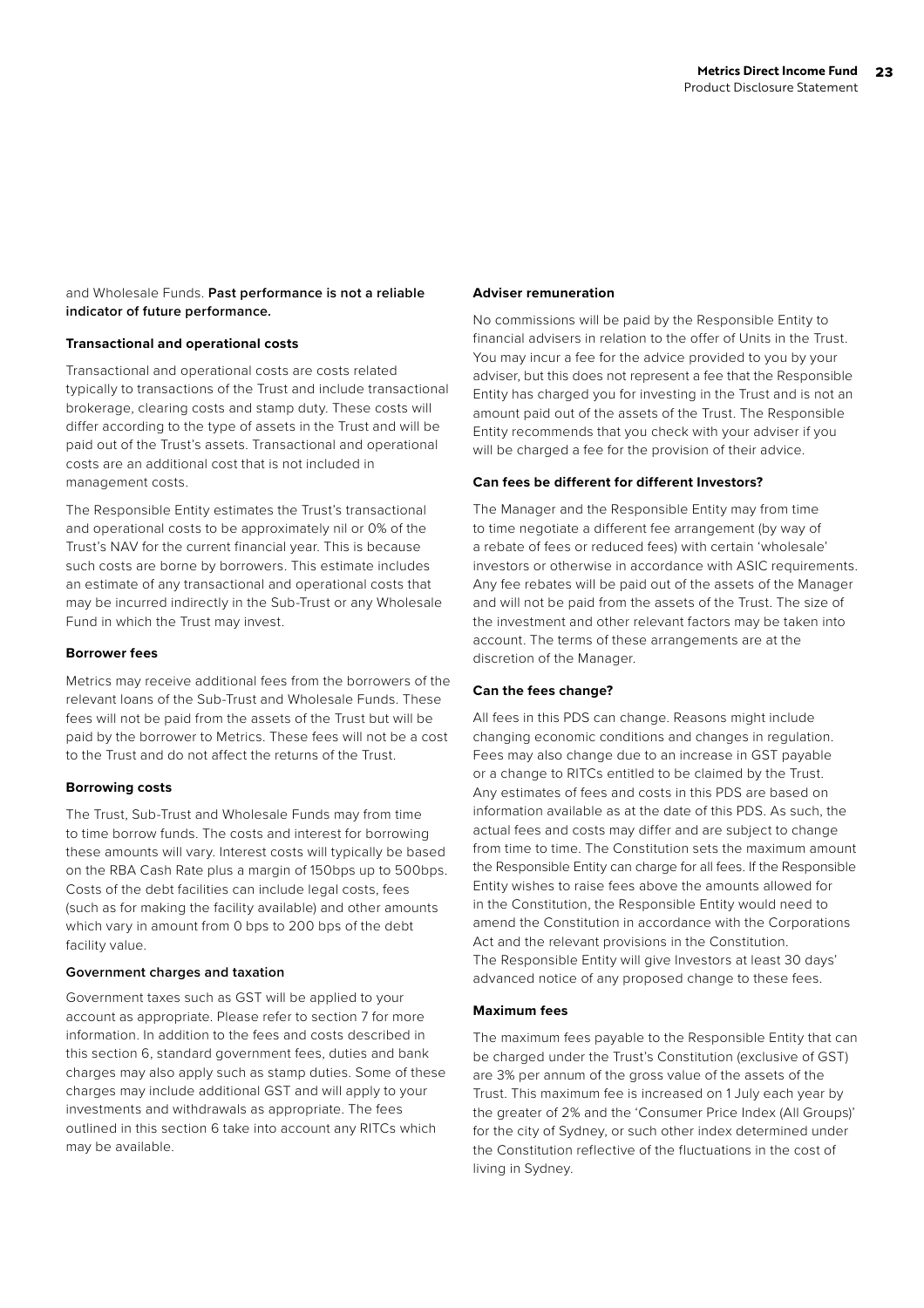## **7. TAXATION**

The information in this PDS and AIB summarises some of the Australian and New Zealand taxation issues you may wish to consider before making an investment in the Trust and assumes that you hold your investment in the Trust on capital account and are not considered to be carrying on a business of investing, trading in investments, or investing for the purpose of profit making by sale. The information should be used as a guide only and does not constitute professional tax advice as individual circumstances may differ. Potential Investors should seek their own professional advice specific to their own circumstances in respect of any taxation implications of an investment in the Trust.

This summary is based on the taxation laws as at the date of this PDS. Investing in a registered managed investment scheme is likely to have tax consequences. However, it is noted that taxation laws can change at any time, which may have adverse taxation consequences for Investors concerned. It is recommended that Investors seek their own professional advice, specific to their own circumstances, of the taxation implications of investing in the Trust.

## > **Additional information is incorporated by reference**

You should read the important information about Taxation of the Trust in section 10 of the AIB available at the Trust Website before making a decision.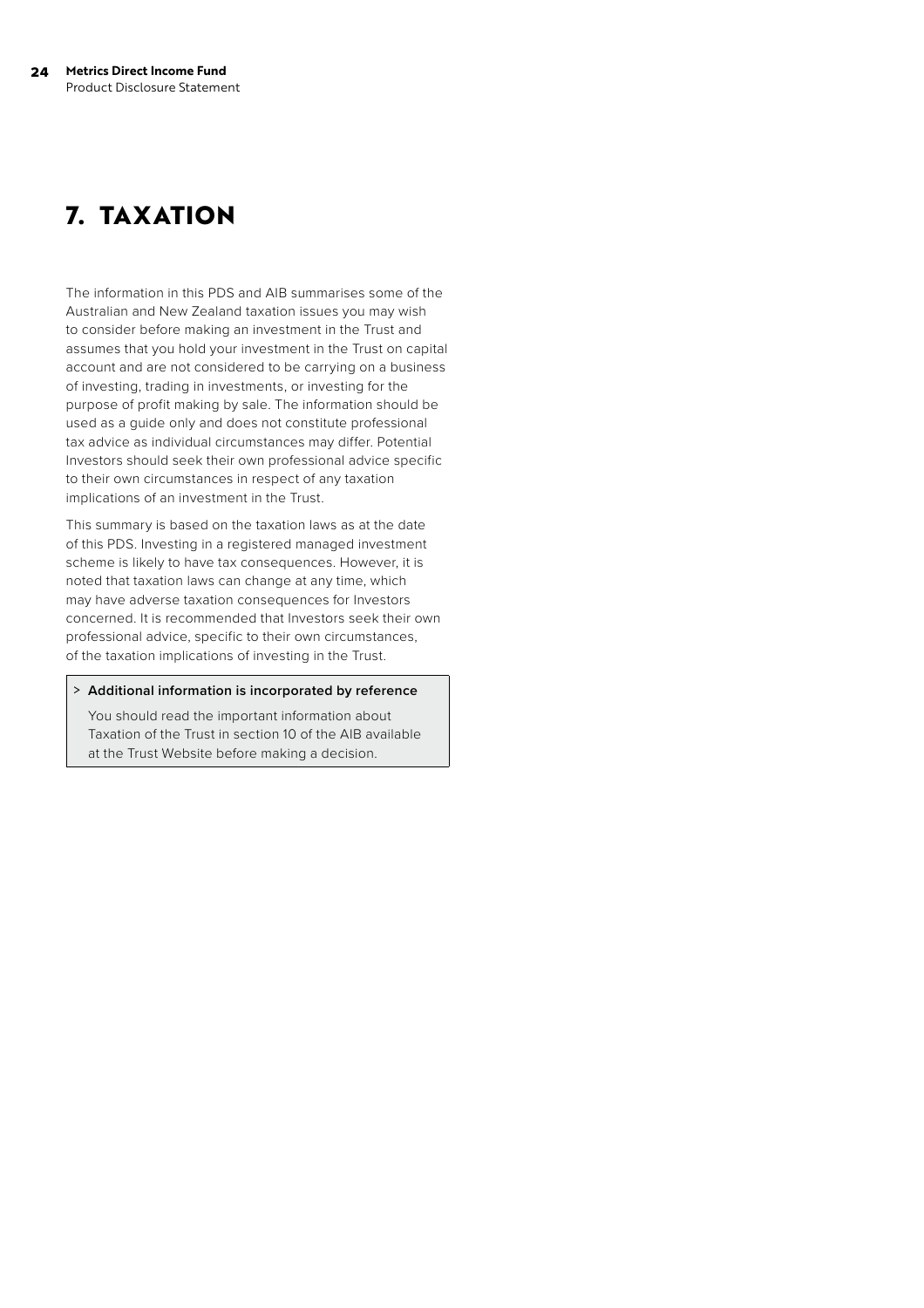## **8. INVESTMENT RISKS ASSOCIATED WITH INVESTING**

#### > **Additional information is incorporated by reference**

You should read the important information about risks of investing in the Trust in section 6 of the AIB available at the Trust Website before making a decision.

Investing in the Trust has risks and performance of the Trust is not guaranteed by any party including the Responsible Entity or Metrics.

You should consider the risks set out below and in the AIB carefully and obtain your own advice in deciding whether or not to invest in the Trust.

## **LIQUIDITY RISK**

The investments of the Wholesale Funds and accordingly the Trust and Sub-Trust are generally less liquid investments than other investments (such as exchange traded investments) as the investments that the Trust is exposed to via the Sub-Trust and Wholesale Funds are long dated (up to 10-year terms). The ability of the Trust, the Sub-Trust and Wholesale Funds to dispose of an investment may depend on market liquidity, the terms agreed with the relevant borrower and the maturity date of the loans. The liquidity of the investments to which the Trust (via the Sub-Trust and Wholesale Funds) is exposed will also be dependent on a borrower's ability to repay a loan. The ability of the Trust to provide liquidity to Investors is ultimately dependent upon the liquidity of investments in the Wholesale Funds.

Where the Sub-Trust is unable to redeem or withdraw its holdings in the Wholesale Funds, due to the illiquidity of the Wholesale Funds, the ability of Investors to withdraw from the Trust may be impeded. Where it is necessary for the Wholesale Funds to sell assets in order to meet redemption requests of the Sub-Trust and accordingly, the Trust, the Manager may not be able to sell investments at an attractive valuation. This may impact the redemption price of Units.

In certain instances the Responsible Entity may be required to dispose of assets of the Trust to satisfy Redemption Requests. In these instances Transaction Costs may be indirectly incurred by investors and the Trust may bear similar costs due to redeeming units in the Sub-Trust. This may reduce the amounts payable to Investors on redemption of their Units. Subject to its duties under the Corporations Act, the Responsible Entity may determine that, where assets of

the Trust need to be sold to satisfy Redemption Requests, the redemption price of the relevant Units will be equal to the proceeds of those assets being sold. This may cause a loss for redeeming Investors in certain circumstances.

## **LISTED TRUST PRICING**

The trading price of any listed security may change, related to performance and matters inherent to the investment performance of the securities, but also due to external factors such as market sentiment, or a range or other factors including the presence of larger buying or selling interest in the Units. Accordingly, units in the Listed Trust may trade at a discount or premium to their net asset value.

## **CREDIT AND DEFAULT RISK**

Credit risk is the risk that one or more assets to which the Trust is exposed may decline in price or fail to pay interest or principal when due because the credit counterparty or borrower experiences a decline in its financial status. Losses may occur because the value of the asset is affected by the creditworthiness of the borrower or by general economic and specific industry conditions.

While all debt assets are subject to credit risk, to the extent the Trust is exposed to Sub-Investment Grade debt, it will be exposed to a greater amount of credit risk than a fund that is exposed to Investment Grade rated credit assets. The prices of lower grade debt instruments are more sensitive to negative developments, such as a decline in the borrower's cash earnings or a general economic downturn, than are the prices of higher-grade debt instruments. Debt instruments of Sub-Investment Grade quality are higher risk with respect to the counterparty's capacity to pay interest and repay principal when due and therefore involve a greater risk of default.

Default risk is the risk that a borrower defaults on their obligations, for instance by failing to make a payment due or to return the principal.

#### **LEVERAGE RISK**

To the extent that the Trust, Sub-Trust or the Wholesale Funds use leverage to fund investments, and the counterparty to an investment was to fail to pay interest or principal when due (a payment default), the Trust, Sub-Trust or the Wholesale Funds are still obliged to service their interest and principal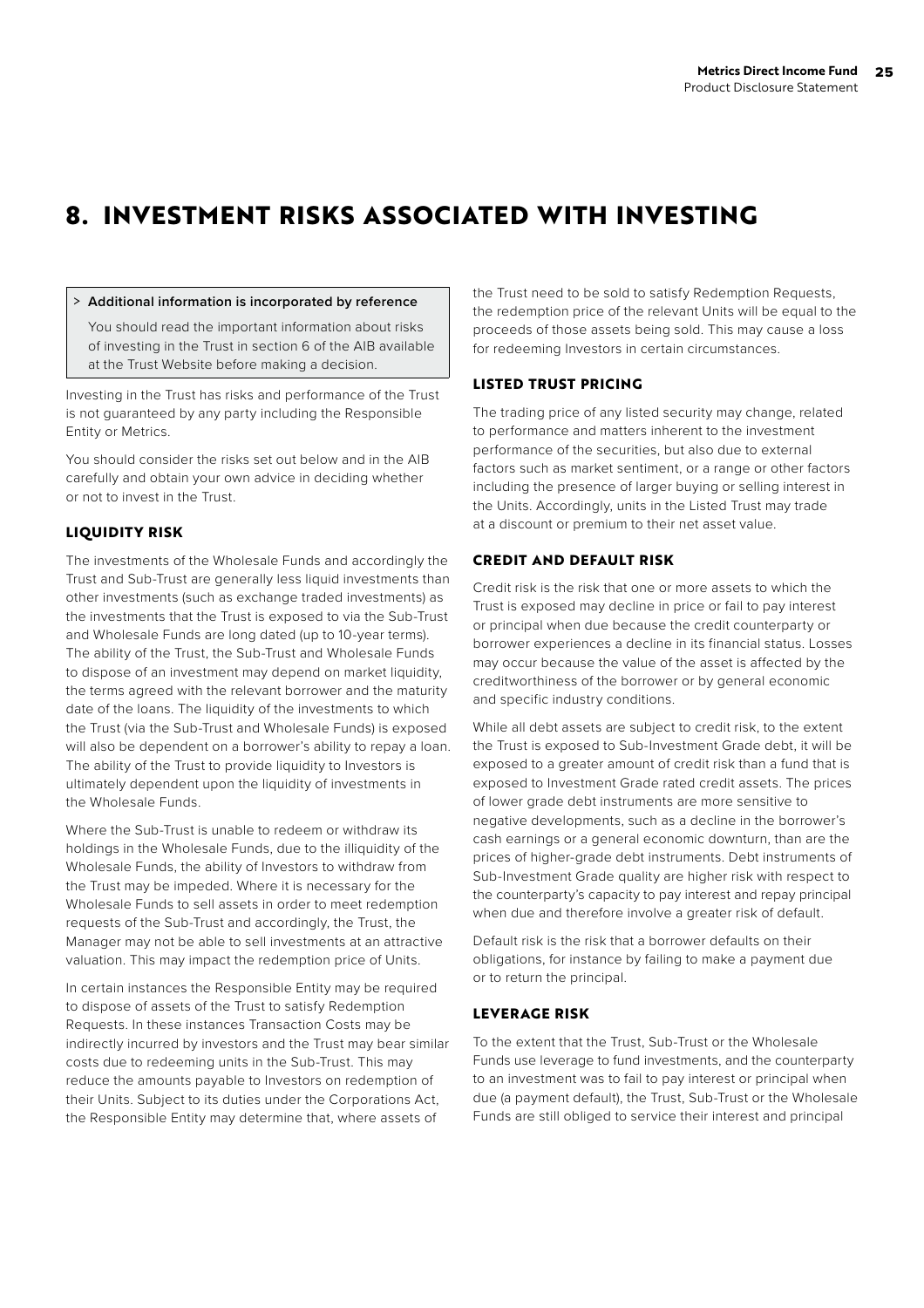payment obligations. The inability to do so may give rise to the Trust's, Sub-Trust's or underlying Wholesale Fund's loan provider taking action under the relevant facility terms to recover amounts owed. The provider would be Senior to investors from a repayment perspective, and have a first claim over the loans (and associated assets) and cash flows of the Trust, Sub-Trust or the Wholesale Funds.

## **INVESTMENT STRATEGY RISK**

The Trust will invest in the Sub-Trust and the Sub-Trust will invest in and alongside the Wholesale Funds. As such, the Trust may be exposed to the risks that are specific to the Sub-Trust and the Wholesale Funds. This may include operational risks, distribution risks, valuation risks, liquidity risks and tax risks that are specific to the Sub-Trust and the Wholesale Funds.

The Manager may not manage the Trust in a manner that consistently meets the Trust's Investment Objective over time. In addition, either the Manager, or a key employee of the Manager, may cease to manage the Trust, requiring the Responsible Entity to find an alternative replacement manager, which may affect the Trust's success and profitability.

#### > **Additional information is incorporated by reference**

You should read the important information about ASX risks associated with investing in the Trust in section 6 of the AIB available at the Trust Website before making a decision.

## **UTILISATION RISK**

The Trust will be exposed to (through the Sub-Trust and the Wholesale Funds) both drawn and undrawn loans that may be drawn up and down by the borrower over time. Borrowers will typically pay a margin over a floating benchmark on drawn amounts, and a percentage of that margin on the undrawn amount. Alternatively, a borrower might pay a flat fee based on total availability in advance, and then a margin over a floating benchmark on drawn amounts. Returns will vary depending on the utilisation of such revolving loan facilities.

## **CONFLICTS OF INTEREST / RELATED PARTY TRANSACTIONS**

The Sub-Trustee and its related entities are trustees of each of the funds that the Trust is exposed to. Metrics is also the manager of each of those funds. Situations may arise where Metrics, the Sub-Trustee and the Sub-Trustee's related entities have interests that conflict with those of the Investors. For example, the trustee of a Wholesale Fund may take action that is inconsistent with the interests of the Sub-Trust and the Sub-Trustee has a conflict of interest between pursuing the interests of members of the Sub-Trust versus the Sub-Trustee and the trustee of the relevant Wholesale Fund.

The Manager is also the manager to other funds and accounts not described in the PDS. While the Manager has implemented policies and procedures to identify and mitigate conflicts of interest, it is possible that the Manager may, in the course of its business, have potential conflicts of interest which may not be managed effectively and may be detrimental to the Trust and its Investors.

These conflicts could include the Manager having to decide which clients and funds it allocates investment opportunities. In order to manage this conflict, the Manager has a policy of allocating opportunities between those funds and clients for which the opportunity is considered appropriate and among such clients and funds proportional to their available capital for that opportunity.

#### > **Additional information is incorporated by reference**

You should read the important information about Multiple Exposures Risk in section 6 of the AIB available at the Trust Website before making a decision.

The Trust will only be exposed to investments managed by Metrics and as such Metrics benefits from such investments. Other parties and investors (including investors in the Sub-Trust or Wholesale Funds) may have interests that diverge from that of Metrics, the Trust and Investors, which may have an adverse effect on Investors. The votes of those investors could outweigh the votes referable to the Trust's investment in those funds. Where the Manager is not meeting the Target Return, the Responsible Entity may not be able to remove the Manager from the Sub-Trust and Wholesale Funds.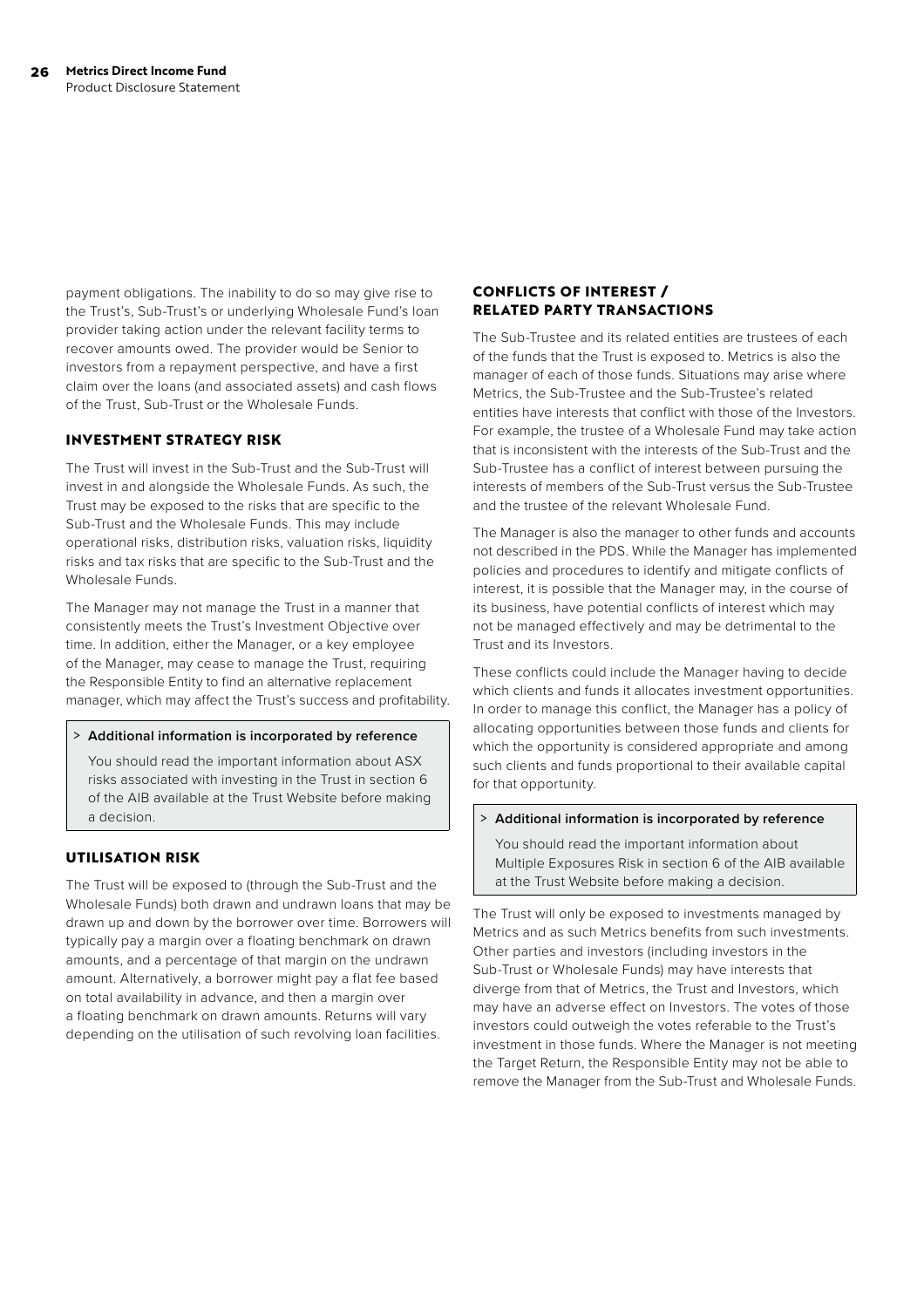From time to time the Manager may engage entities related to the Manager. The Manager is a related party of the Trust Administrator. The Trust Administrator is responsible for checking the prices of the Units and the Trust's NAV. The Trust Administrator also acts as the administrator for the Sub-Trust and each of the Wholesale Funds. The prices of Units are dependent on the unit prices of the Sub-Trust which in turn depends on the unit prices in the respective Wholesale Funds. The prices of the investments of the Wholesale Funds are reviewed monthly by one international accounting firm and semi-annually as well as annually by an accounting firm.

## **GENERAL RISKS**

The performance and profitability of the Trust may be affected by many factors including the fact that the value of the portfolio in which the Trust invests may vary over time. This may result in either an increase or decrease in the value of Units and ultimately the value of your investment, which may result in the loss of income and the principal you initially invested.

Other factors which may impact on the value of the Units include asset risk, concentration risk, credit risk, counterparty risk, Manager risk, risks pertaining to the engagement of the Manager, the ability of the Manager to invest in well-managed companies which have the ability to service and repay their loans and retention of key personnel of the Manager risk.

The Responsible Entity, the Manager and Distribution Partner do not guarantee the return of capital, any rate of return in terms of income or capital or the investment performance of the Trust.

## **MARKET AND ECONOMIC RISK**

Certain events may have a negative effect on the price of all types of investments within a particular market in which the Sub-Trust or the Wholesale Funds hold investments. These events may include (but are not limited to) changes in legal, tax, economic, social, technological or political conditions, laws as well as general market sentiment. Industry specific shocks relevant to underlying loan assets and general market disruption can adversely impact the value of Trust assets.

There can be no guarantee given in respect of the future earnings of the Trust or the earnings or any capital appreciation of the Trust's investments.

## **CORONAVIRUS RISKS**

On 30 January 2020 the World Health Organisation declared a global emergency and pandemic with respect to a strain of the coronavirus which is the cause of the COVID-19 virus (**Virus**) following its emergence in Wuhan, China and its subsequent global spread including to the United States, Europe, the United Kingdom, Japan and Australia. Travel between most countries has been heavily restricted and may be subject to further restrictions with the emergence of new variants of the Virus which cannot be foreseen. Many businesses, including some to which the Trust may have exposure, may rely on third parties in countries adversely affected by the Virus as customers or suppliers. In order to combat the continued spread of the Virus many national governments have instituted social distancing measures which have and continue to cause widespread disruption to business and economic operations. Governments have instituted vaccination programs aimed at reducing the spread and severity of symptoms of the Virus, and begun to ease social distancing measures as vaccination rates have increased. However, it is uncertain whether vaccines will have continued efficacy against the Virus and new variants of the Virus. The continued spread of, or inability to combat, new variants of the Virus may have significant adverse impacts on the global economy which may impact the investees of the Trust. The future of any economic impact caused directly or indirectly by the Virus is uncertain and may affect the ability of borrowers to repay debts, companies to pay dividends and the ability of the Trust to exit investments. Accordingly, the Trust's returns and its ability to pay redemptions may be negatively impacted by the spread or the inability to definitively combat the Virus.

## **TIMEFRAME FOR INVESTMENT**

Investors are strongly advised to regard any investment in the Trust as a medium-term to long-term proposition (one year or more) and to be aware that, as with any investment, substantial fluctuations in the value of their investment may occur over that period and beyond.

## **REDEMPTION RISK**

Where the Trust's investments in the Sub-Trust are required to be realised to fund redemptions of Units the Redemption Price investors receive in respect of such Units may be derived from the actual sale proceeds from those assets rather than the net asset value of the trust at the time of the redemption.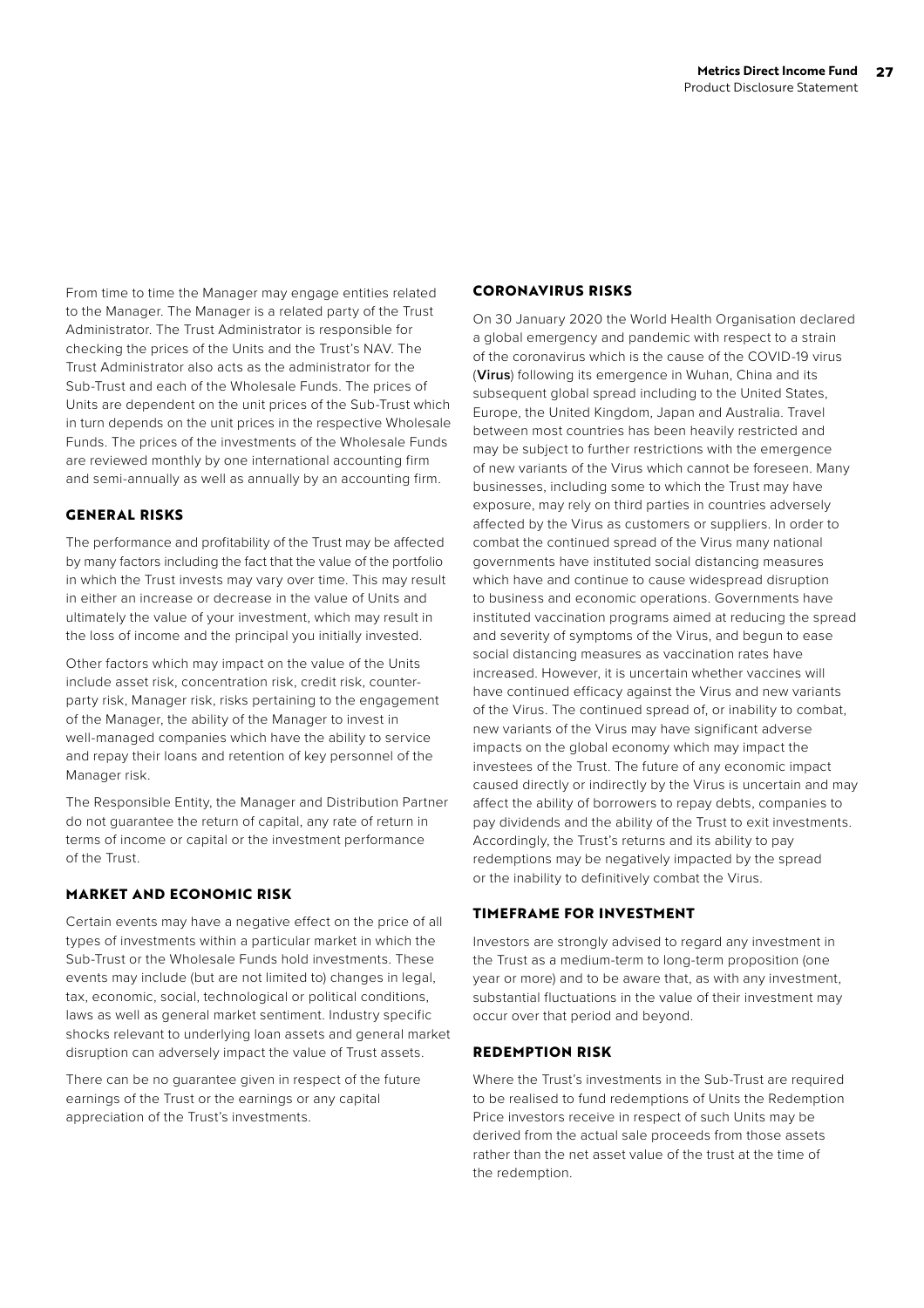## **9. CONFLICTS OF INTEREST**

## > **Additional information is incorporated by reference**

You should read the important information about conflicts of interest and related party interests in section 8.1 and 8.2 of the AIB available at the Trust Website before making a decision.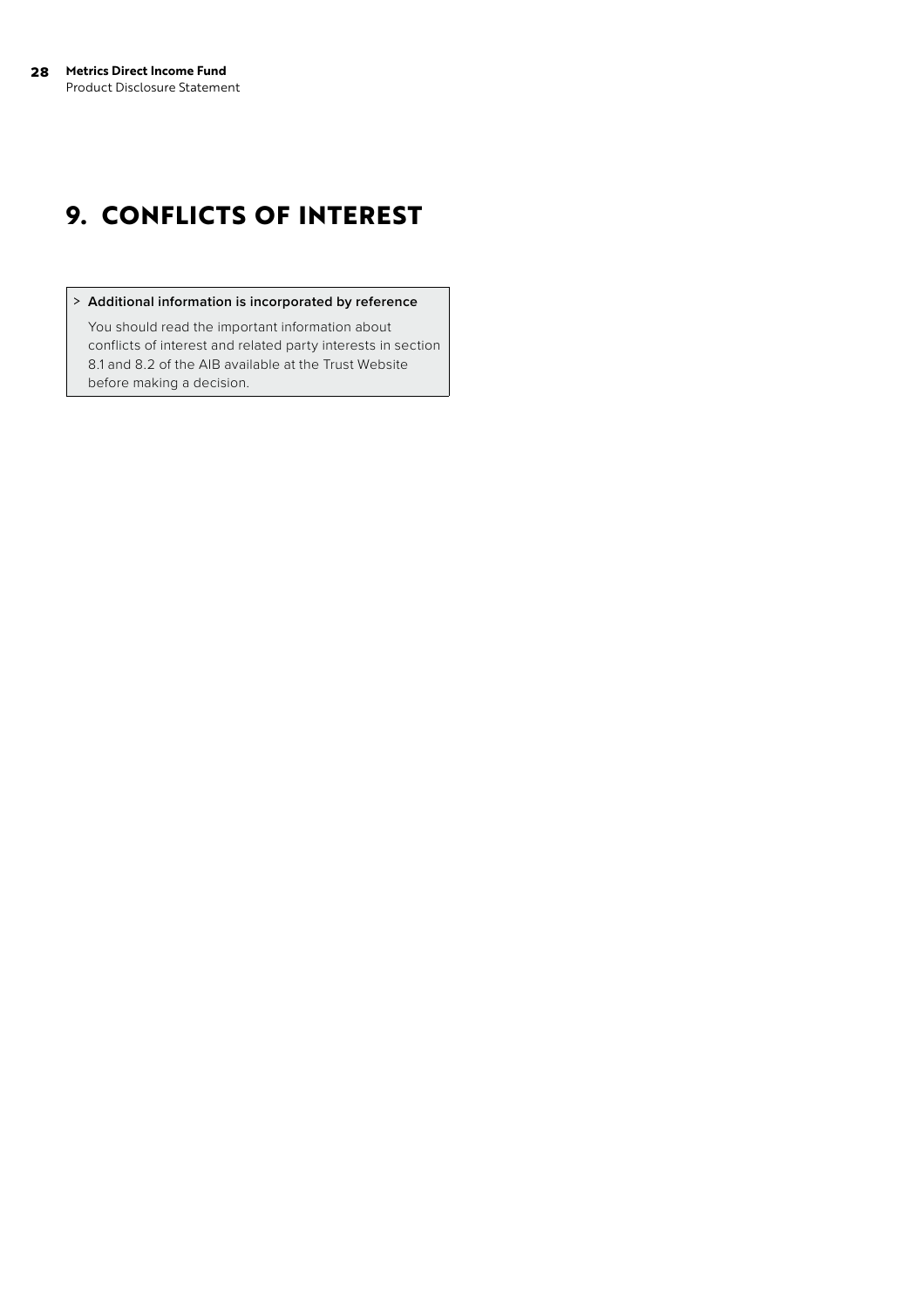## **10. MATERIAL CONTRACTS**

## > **Additional information is incorporated by reference**

You should read the important information about the Trust's material contracts in section 5 of the AIB available at the Trust Website before making a decision.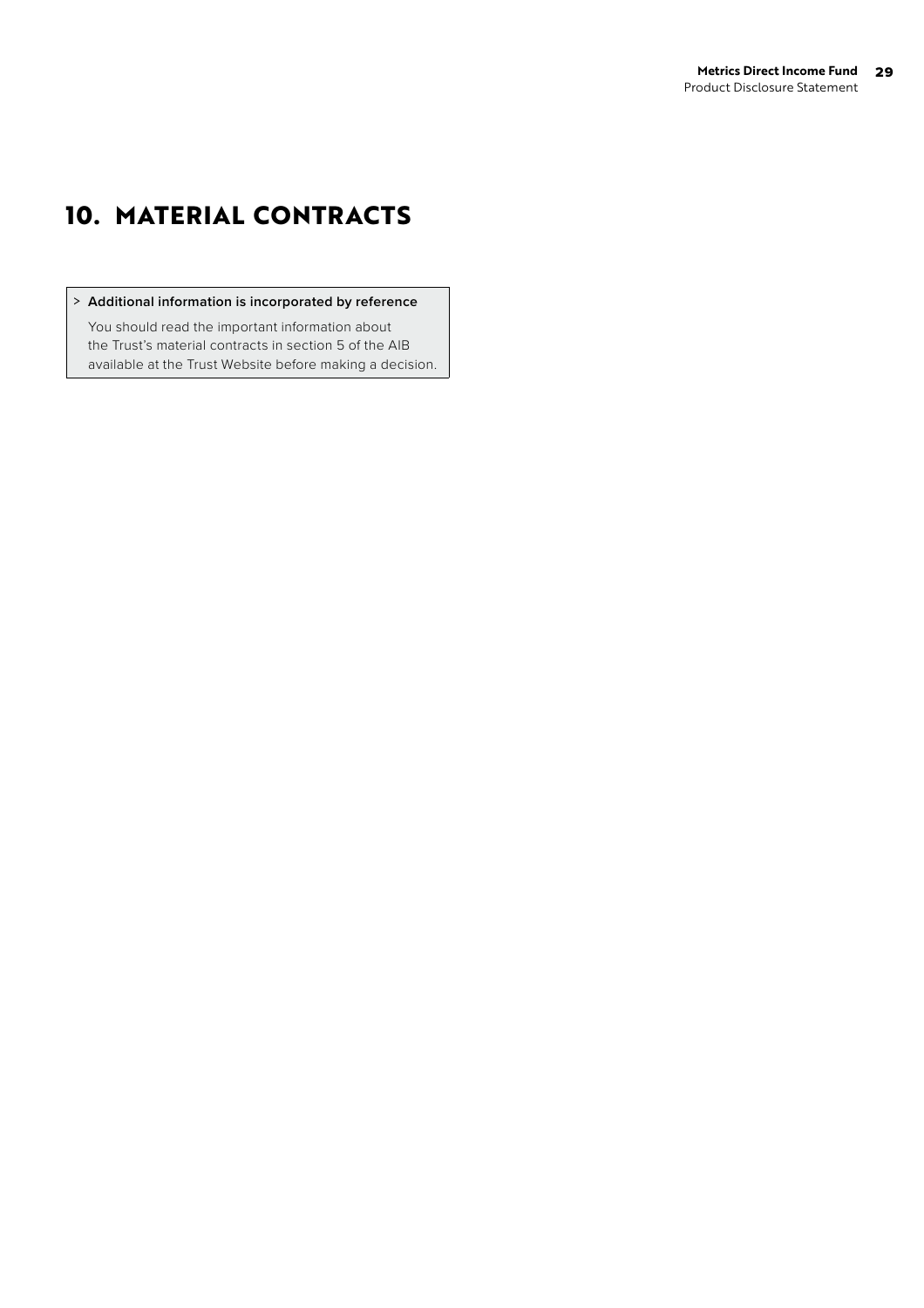## **11. APPLICATIONS AND WITHDRAWALS**

## **11.1 APPLICATIONS FOR UNITS**

Applications for Units may be completed via paper-based Application Forms and emailed to the Unit Registry at metricsapplications@automicgroup.com.au or made via the electronic Application Form accompanying the electronic version of this PDS, available at https://investor.automic.com.au/#/w/MDIF.

Units to which this PDS relates will only be issued on receipt of cleared funds and a completed Application Form in a form acceptable to the Responsible Entity, whether it will be by a printed copy or an electronic Application Form. The Responsible Entity may accept or reject Applications for Units in its absolute discretion.

Should your Application be accepted, Units will be issued to you at the Issue Price on the relevant Issue Date. Your Application Form and Application Monies must be received by the Unit Registry by 5:00pm (Sydney time) on an Application Day for Units to be issued on the relevant Issue Date. Applicants should be aware of their financial institution's cut-off time noting that payments must be made to be processed overnight. Any BPAY® payment must be received by the Unit Registry by 5:00pm (Sydney time) on the Application Day for Units to be issued on the relevant Issue Date.

A minimum initial Application of A\$1,000 applies (which may be reduced at the Responsible Entity's discretion).

Investors must provide certain information as required by the Responsible Entity as part of its Know Your Customer (**KYC**) obligations. An Investor's interest in Units cannot be registered without having provided this information and it having been reviewed and accepted by the Responsible Entity (also see Transfer of Units in section 3.15).

The Responsible Entity, Unit Registry, Trust Administrator and Metrics may provide to the Australian Taxation Office, or any other government department or agency, information regarding Investors, investments, income, or any other information requested by those organisations.

## **11.2 COOLING OFF RIGHT**

While the Trust is liquid, a 14-day cooling-off period applies to investments in Units made directly by retail investors (as defined in the Corporations Act).

The cooling-off period will commence when the Trust Administrator receives payment confirmation from the Investor, or on the 5th Business Day after Units are issued (whichever is earlier) and will end on the 14th day after that date. The confirmation statement you receive on Application will state the date on which the Units were issued. During this 14-day period, you may cancel your Application by emailing an authorised instruction to the Unit Registry at metricsapplications@automicgroup.com.au. Your Application Monies will then be repaid after adjustments are made for changes in the value of the Units, reasonable administrative and transaction costs incurred by the Trust and any tax payable. The cooling-off period will end if and when you make an Application for additional Units during the 14-day period.

## **11.3 WITHDRAWALS**

Investors may request a redemption of their Units by submitting a Redemption Request. Redemption Requests may be made by using the electronic Redemption Request form available at https://investor.automic.com.au/#/home, or alternatively, paper Redemption Request forms are available from the Unit Registry.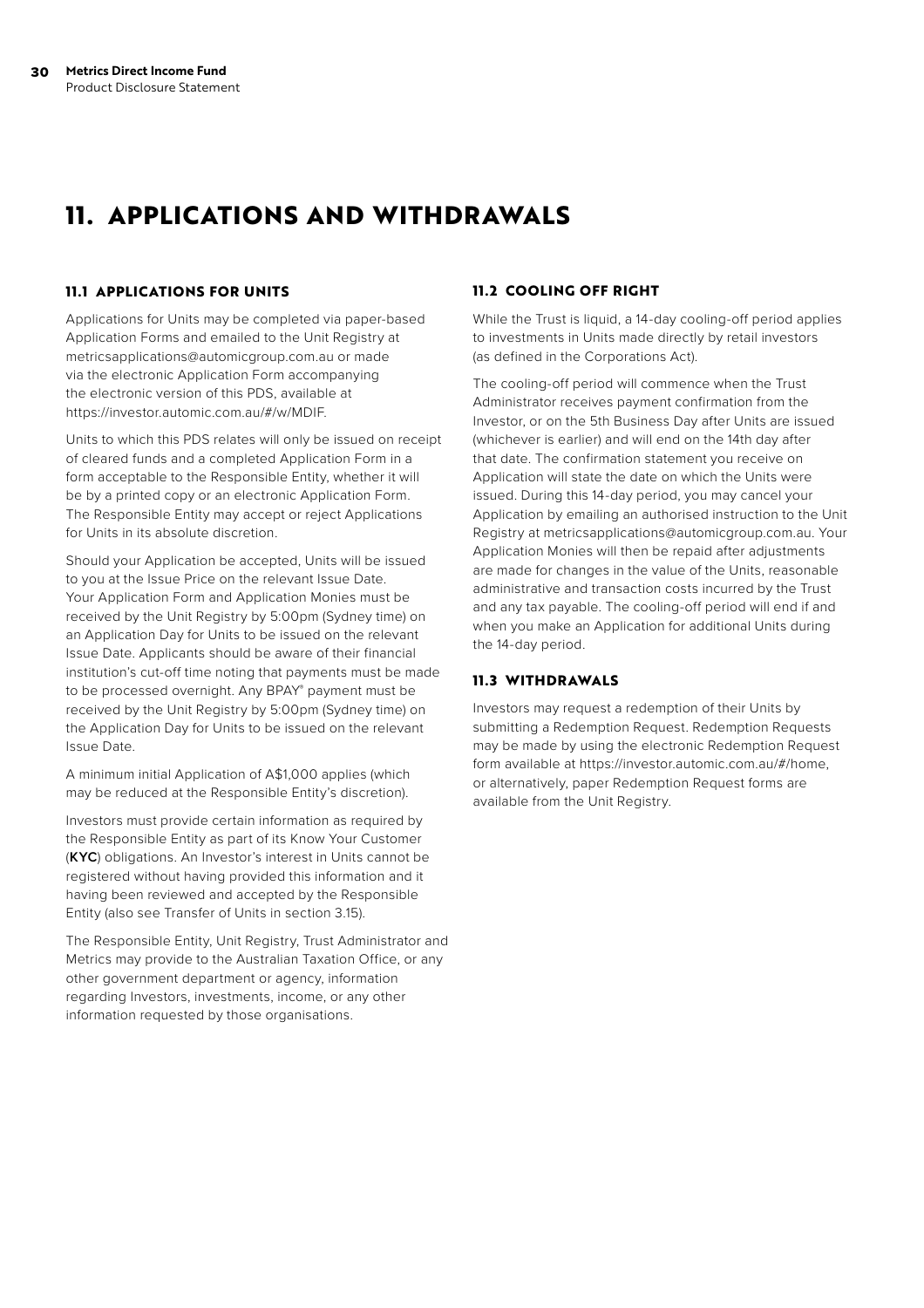## **12. ADDITIONAL INFORMATION**

## **12.1 TRUSTEE AND METRICS INDEMNITY AND LIABILITY**

The Responsible Entity is entitled to be indemnified in full out of the assets of the Trust for any liability incurred by it in the proper performance of its duties or powers in relation to the Trust.

Under the Investment Management Agreement, the Responsible Entity indemnifies Metrics for any liability it incurs as manager of the Trust except to the extent that the liability is caused by the negligence, fraud, dishonesty, any breach of the Investment Management Agreement by Metrics or any of its officers, employees or agents or any act or omission of such persons that causes the Responsible Entity to be liable to Investors for which the Responsible Entity has no right of indemnity from the Trust.

Except in the case where the Responsible Entity has failed to properly perform its duties as required under the Constitution, the Responsible Entity is not bound to make any payments to Investors except out of the Trust or to be liable to investors in excess of the assets of the Trust.

## **12.2 COMPLAINTS RESOLUTION**

Equity Trustees has an established complaints handling process and is committed to properly considering and resolving all complaints.

If you have a complaint about your investment, please contact Equity Trustees on:

Phone: 1300 133 472 Post: Equity Trustees Limited GPO Box 2307, Melbourne VIC 3001 Email: compliance@eqt.com.au

Equity Trustees will acknowledge receipt of the complaint within 1 Business Day or as soon as possible after receiving the complaint. We will seek to resolve your complaint as soon as practicable but not more than 30 calendar days after receiving the complaint.

If you are not satisfied with Equity Trustees' response to your complaint, you may be able to lodge a complaint with the Australian Financial Complaints Authority ("AFCA").

Contact details are:

Online: www.afca.org.au Phone: 1800 931 678 Email: info@afca.org.au Post: GPO Box 3, Melbourne VIC 3001.

The external dispute resolution body is established to assist you in resolving your complaint where you have been unable to do so with us. However, it's important that you contact us first.

## **12.3 GOVERNING LAW**

This PDS and the contracts that arise from the acceptance of Applications under the Offer are governed by the laws applicable in New South Wales, Australia and each Applicant submits to the non-exclusive jurisdiction of the courts of New South Wales, Australia.

## **12.4 OTHER IMPORTANT TRUST INFORMATION**

#### > **Additional information is incorporated by reference**

You should read the important information about consents in respect of this PDS in section 8.3 of the AIB available at the Trust Website before making a decision.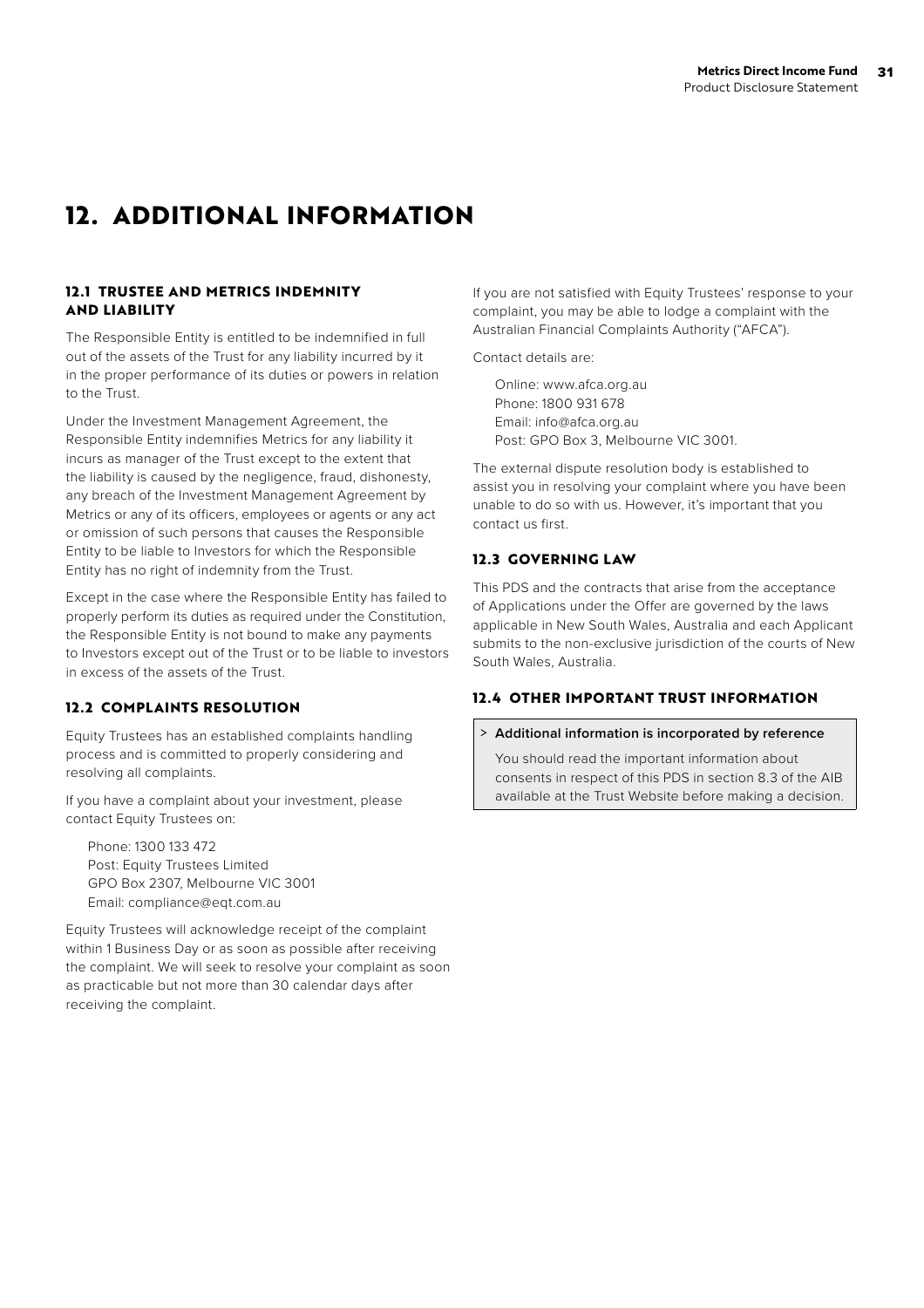## **13. GLOSSARY**

| <b>TERM</b>                                            | <b>DESCRIPTION</b>                                                                                                                                                                                                                                                 |
|--------------------------------------------------------|--------------------------------------------------------------------------------------------------------------------------------------------------------------------------------------------------------------------------------------------------------------------|
| A\$                                                    | means Australian dollars.                                                                                                                                                                                                                                          |
| <b>Additional Information</b><br><b>Booklet or AIB</b> | means the additional information booklet in respect of the Trust which is incorporated<br>into and forms part of this PDS, available at the Trust Website.                                                                                                         |
| Administration<br><b>Services Deed</b>                 | means the document so named and as amended from time to time between the Trust<br>Administrator and the Responsible Entity.                                                                                                                                        |
| <b>AFSL</b>                                            | means Australian financial services licence.                                                                                                                                                                                                                       |
| Application                                            | means an Investor's request to invest a specified amount into the Trust.                                                                                                                                                                                           |
| <b>Application Day</b>                                 | means, in relation to an Issue Date, the final Business Day of the preceding month to that<br>of the Issue Date.                                                                                                                                                   |
| <b>Application Form</b>                                | means the form so entitled and entered into by an Investor under which the Investor makes<br>a binding Application to invest a specified amount into the Trust.                                                                                                    |
| <b>Application Monies</b>                              | means money submitted by Applicants under the Offer.                                                                                                                                                                                                               |
| <b>ASIC</b>                                            | means the Australian Securities and Investments Commission.                                                                                                                                                                                                        |
| Associate                                              | has the meaning given to that term in the Corporations Act.                                                                                                                                                                                                        |
| <b>ASX</b>                                             | means ASX Limited.                                                                                                                                                                                                                                                 |
| <b>BBSW</b>                                            | means Bank Bill Swap Rate.                                                                                                                                                                                                                                         |
| <b>Bond</b>                                            | means a type of debt product issued by borrowers such as governments and companies.<br>Bonds can have different ranking in a borrower's capital structure (e.g. senior or subordinated).                                                                           |
| <b>Business Day</b>                                    | means a day on which banks are open for general banking business in Sydney, Australia.                                                                                                                                                                             |
| Constitution                                           | means the constitution of the Trust as amended from time to time.                                                                                                                                                                                                  |
| Custodian                                              | means the entity appointed by the Responsible Entity to hold the assets of the Trust being<br>at the date of this PDS Sandhurst Trustees Limited ABN 16 004 030 737 to be replaced<br>by the Incoming Custodian within 60 Business Days from the date of this PDS. |
| <b>Convertible Note</b>                                | means a Note that may be converted to Equity in certain circumstances.                                                                                                                                                                                             |
| <b>Corporations Act</b>                                | means the Corporations Act 2001 (Cth).                                                                                                                                                                                                                             |
| <b>Daily</b>                                           | means each Business Day.                                                                                                                                                                                                                                           |
| Derivative                                             | means a financial instrument which derives its value from the performance of an underlying,<br>or reference, asset.                                                                                                                                                |
| <b>Distributable Income</b>                            | means income which the Responsible Entity considers is available to be distributed by the<br>Trust to Investors.                                                                                                                                                   |
| <b>Distribution Partner</b>                            | means Pinnacle Investment Management Limited ACN 109 659 109.                                                                                                                                                                                                      |
| <b>Distribution Period</b>                             | means the period in respect of which distributions from the Trust are made, set from time<br>to time by the Responsible Entity.                                                                                                                                    |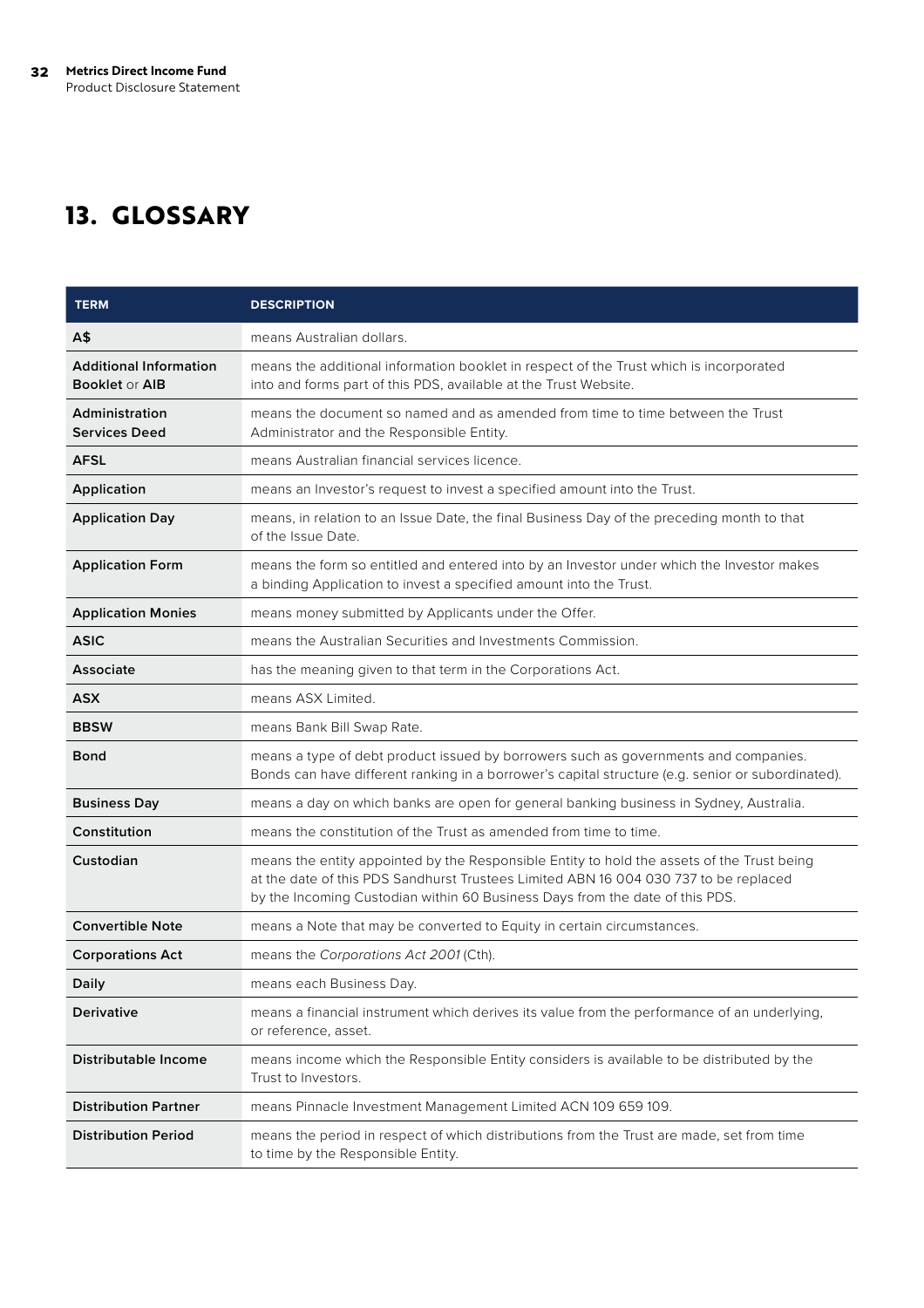| <b>TERM</b>                                            | <b>DESCRIPTION</b>                                                                                                                                                                                                                                                       |
|--------------------------------------------------------|--------------------------------------------------------------------------------------------------------------------------------------------------------------------------------------------------------------------------------------------------------------------------|
| <b>Distribution Reinvestment</b><br><b>Plan or DRP</b> | A plan that will provide Investors the option to re-invest the Trust's distributions.                                                                                                                                                                                    |
| Equity                                                 | means interest in the capital of an issuer, which provides the holder with ownership rights<br>in a company or trust which may be listed or unlisted.                                                                                                                    |
| <b>First Closing Date</b>                              | means the date on which Units are first issued to Investors.                                                                                                                                                                                                             |
| <b>GST</b>                                             | means Goods and Services Tax.                                                                                                                                                                                                                                            |
| <b>IDPS</b>                                            | means an investor directed portfolio scheme.                                                                                                                                                                                                                             |
| <b>Incoming Custodian</b>                              | means EQT Australia Limited ACN 111 042 132.                                                                                                                                                                                                                             |
| <b>Investment Committee</b>                            | means the sub-committee so named of the Metrics board of directors that is responsible<br>for investment selection and management.                                                                                                                                       |
| <b>Investment Document</b>                             | means the Constitution, the Investment Management Agreement and the Application Form.                                                                                                                                                                                    |
| <b>Investment Management</b><br>Agreement              | means the agreement so named between Metrics and the Responsible Entity and as<br>amended from time to time.                                                                                                                                                             |
| <b>Investment Objective</b>                            | means the investment objective described in section 1 of this Product Disclosure Statement<br>in the section headed "Investment Objective".                                                                                                                              |
| <b>Investment Strategy</b>                             | means the investment strategy described in section 1 of this Product Disclosure Statement<br>in the section headed "Investment Strategy".                                                                                                                                |
| <b>Investment Team</b>                                 | means the persons from time to time that provide the investment management function of<br>the Trust under the Investment Management Agreement and from the date of this document<br>comprise at least Justin Hynes, Andrew Lockhart, Graham McNamara and Andrew Tremain. |
| Investor                                               | means a person that holds Units in the Trust.                                                                                                                                                                                                                            |
| <b>Investment Grade</b>                                | is a term used to describe a borrower or credit instrument that has a relatively low risk of default<br>and is typically representative of a borrower that has high to medium credit quality.                                                                            |
| <b>Issue Date</b>                                      | means the Business Day immediately following the end of the applicable Distribution Period.                                                                                                                                                                              |
| <b>Issue Price</b>                                     | means the Unit price calculated in accordance with the application price methodology set<br>out in the Constitution.                                                                                                                                                     |
| <b>Listed Trust or MXT</b>                             | means Metrics Master Income Trust ARSN 620 465 090.                                                                                                                                                                                                                      |
| <b>Listing Rules</b>                                   | means the official Listing Rules of the ASX as amended or waived from time to time.                                                                                                                                                                                      |
| Metrics or the Manager                                 | means Metrics Credit Partners Pty Ltd ACN 150 646 996.                                                                                                                                                                                                                   |
| <b>Metrics Website</b>                                 | means www.metrics.com.au.                                                                                                                                                                                                                                                |
| Net Asset Value or NAV                                 | means net asset value of the Trust calculated in accordance with the Constitution.                                                                                                                                                                                       |
| <b>Net Unit Value</b>                                  | means in respect of a Unit in a class, the value of the Trust property less any liabilities of the<br>trust, divided by the number of Units, each referable to that class.                                                                                               |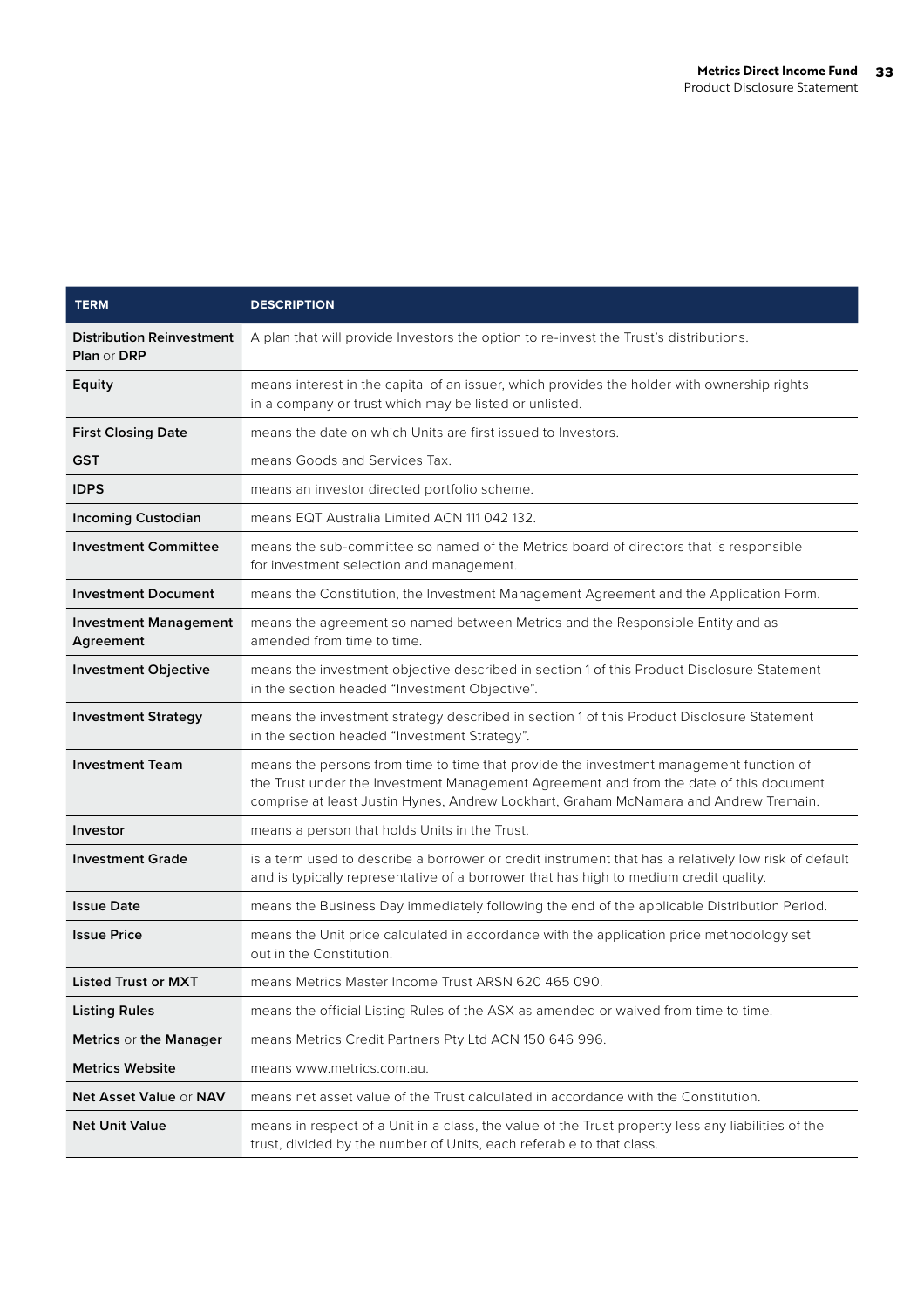| <b>TERM</b>                                          | <b>DESCRIPTION</b>                                                                                                                                                                                                                                                                                                                         |
|------------------------------------------------------|--------------------------------------------------------------------------------------------------------------------------------------------------------------------------------------------------------------------------------------------------------------------------------------------------------------------------------------------|
| <b>Notes</b>                                         | means a type of debt security with rights to payments of interest and principal. Notes can have<br>different ranking in a borrower's capital structure (e.g. senior or subordinated).                                                                                                                                                      |
| Offer                                                | means the offer of Units under this PDS.                                                                                                                                                                                                                                                                                                   |
| Options                                              | means financial contract between an option issuer and an option holder that provides the<br>option holder the right, but not the obligation, to buy or sell an underlying asset at an agreed-<br>upon price during the life of the contract.                                                                                               |
| <b>Ordinary Shares</b>                               | means shares in a company that are owned by people who have a right to vote at the<br>company's meetings and to receive part of the company's profits. Also referred to as the<br>Common Equity of a company.                                                                                                                              |
| <b>PDS or Product</b><br><b>Disclosure Statement</b> | means this document and includes the Additional Information Booklet, as amended or replaced<br>from time to time.                                                                                                                                                                                                                          |
| Perpetual                                            | means Perpetual Limited ABN 86 000 431 827.                                                                                                                                                                                                                                                                                                |
| <b>Perpetual Group</b>                               | Perpetual and its subsidiaries.                                                                                                                                                                                                                                                                                                            |
| <b>PPNSW</b>                                         | means PPNSW Services Pty Limited ACN 608 418 828.                                                                                                                                                                                                                                                                                          |
| <b>Preference Shares</b>                             | means shares of a company that have different characteristics to Ordinary Shares. Preference<br>shares have dividend priority and liquidation preference in the return of capital above Ordinary<br>Shares, but typically do not have voting rights. Most Preference Shares have a fixed dividend<br>while Common Equity typically do not. |
| <b>Redemption Date</b>                               | means the last Business Day of each month.                                                                                                                                                                                                                                                                                                 |
| <b>Redemption Price</b>                              | means the Unit price calculated in accordance with the redemption price procedures set out<br>in the Constitution.                                                                                                                                                                                                                         |
| <b>Redemption Request</b>                            | means a request by an Investor to redeem its Units.                                                                                                                                                                                                                                                                                        |
| <b>Registered Scheme</b>                             | means a managed investment scheme that is registered under Chapter 5C of the<br>Corporations Act.                                                                                                                                                                                                                                          |
| <b>Registry Services</b><br>Agreement                | means the agreement so named and as amended from time to time between the Unit Registry<br>and the Responsible Entity.                                                                                                                                                                                                                     |
| <b>Responsible Entity/</b><br><b>Equity Trustees</b> | means Equity Trustees Limited ABN 46 004 031 298.                                                                                                                                                                                                                                                                                          |
| <b>RITC</b>                                          | means reduced input tax credit.                                                                                                                                                                                                                                                                                                            |
| Secured                                              | in the context of debt investments, means that a lender has the ability to gain access to a<br>borrower's assets in the event that the borrower defaults on its obligations to repay its debt.                                                                                                                                             |
| Senior                                               | refers to the rights of investors in a debt instrument to be paid in priority to other obligations<br>or Equity holders of the relevant borrower.                                                                                                                                                                                          |
| Subordinated                                         | in the context of debt investments, refers to the fact that the relevant investor ranks behind<br>other investors to receive payments of interest and principal.                                                                                                                                                                           |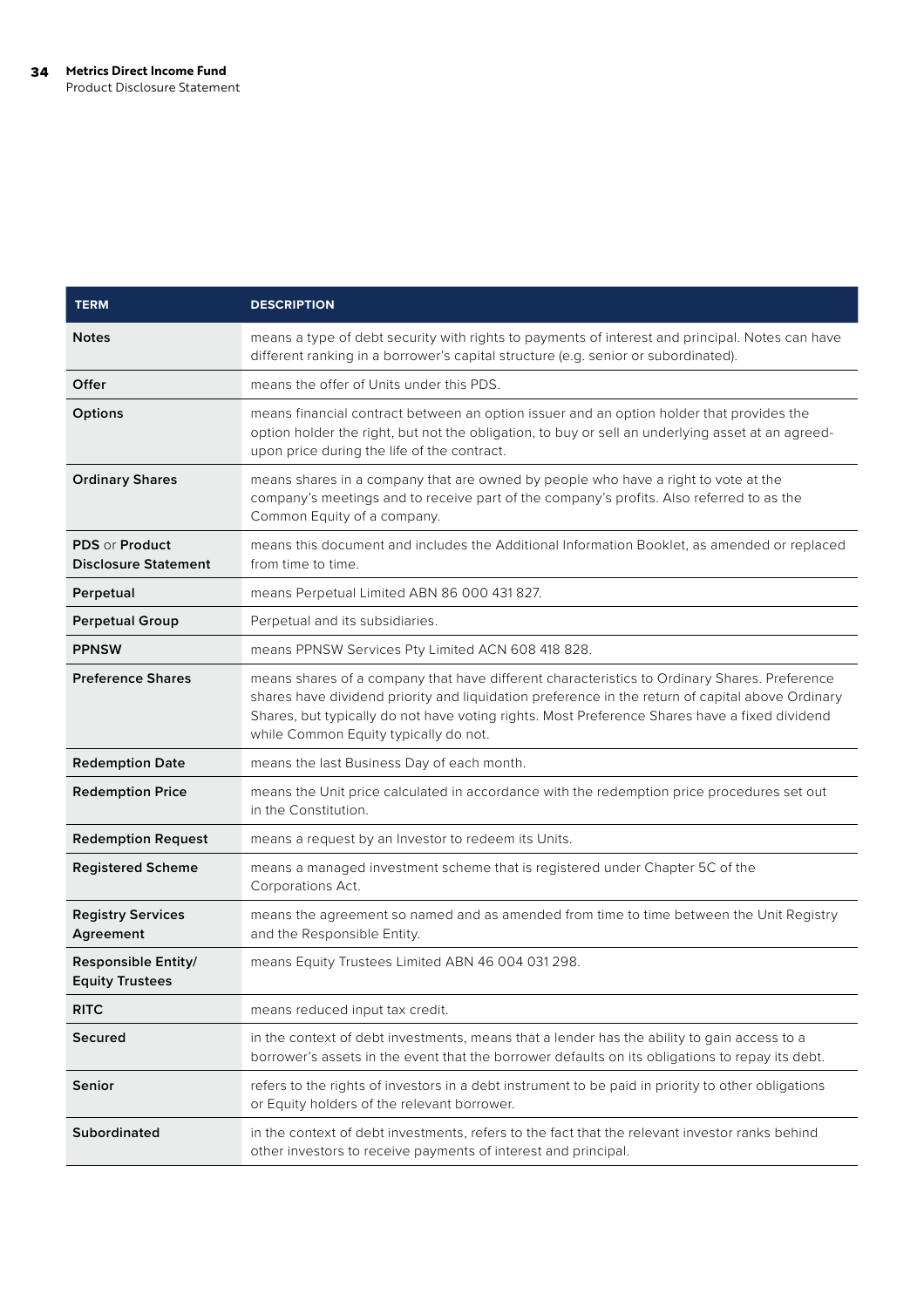| <b>TERM</b>                                                | <b>DESCRIPTION</b>                                                                                                                                                                                                                                                                                                                                                                                                                                                |
|------------------------------------------------------------|-------------------------------------------------------------------------------------------------------------------------------------------------------------------------------------------------------------------------------------------------------------------------------------------------------------------------------------------------------------------------------------------------------------------------------------------------------------------|
| <b>Sub-Investment Grade</b>                                | is a term used to describe a borrower or credit instrument that has a relatively higher risk<br>of default and is typically representative of a borrower that has medium to low credit quality.<br>External credit rating agencies view investment grade as equivalent to a rating between<br>AAA and BBB - (Standard & Poor's) or Aaa and Baa3 (Moody's), and Sub-Investment Grade<br>as equivalent to a rating below BBB- (Standard & Poors) or Baa3 (Moody's). |
| Sub-Trust                                                  | means MCP Wholesale Investments Trust.                                                                                                                                                                                                                                                                                                                                                                                                                            |
| Sub-Trustee                                                | The Trust Company Limited ACN 004 027 749.                                                                                                                                                                                                                                                                                                                                                                                                                        |
| <b>Sub-Trust Investment</b><br><b>Management Agreement</b> | means the agreement so named between Sub-Trust and the Sub-Trust Manager and as<br>amended from time to time.                                                                                                                                                                                                                                                                                                                                                     |
| <b>Target Portfolio</b><br>Construction                    | means the target asset allocation of the Trust gained through its exposure to the Sub-Trust<br>and Wholesale Funds.                                                                                                                                                                                                                                                                                                                                               |
| <b>Transaction Costs</b>                                   | means an estimate by the Responsible Entity of the total transaction costs that would be<br>incurred to acquire afresh, or dispose of the assets of the Trust (including such costs which<br>would be incurred due to the issue or disposal of Units), or zero where the Responsible Entity<br>makes no such estimate.                                                                                                                                            |
| <b>Trust</b>                                               | means Metrics Direct Income Fund ARSN 641 620 331.                                                                                                                                                                                                                                                                                                                                                                                                                |
| <b>Trust Administrator</b>                                 | means MCH Fund Administration Services Pty Ltd ACN 636 286 970.                                                                                                                                                                                                                                                                                                                                                                                                   |
| <b>Trust Website</b>                                       | means www.metrics.com.au/funding-solutions/metrics-direct-income-fund                                                                                                                                                                                                                                                                                                                                                                                             |
| <b>Unit Registry</b>                                       | means Automic Pty Ltd ACN 152 260 814, trading as Automic Group.                                                                                                                                                                                                                                                                                                                                                                                                  |
| <b>Units</b>                                               | means units in the Trust.                                                                                                                                                                                                                                                                                                                                                                                                                                         |
| Warrant                                                    | means a financial contract directly issued by a company giving the warrant holder the right,<br>but not the obligation, to buy the company's shares at an agreed-upon price during the life<br>of the contract.                                                                                                                                                                                                                                                   |
| <b>Wholesale Funds</b>                                     | means Metrics Credit Partners Diversified Australian Senior Loan Fund, MCP Secured Private<br>Debt Fund II, and MCP Real Estate Debt Fund.                                                                                                                                                                                                                                                                                                                        |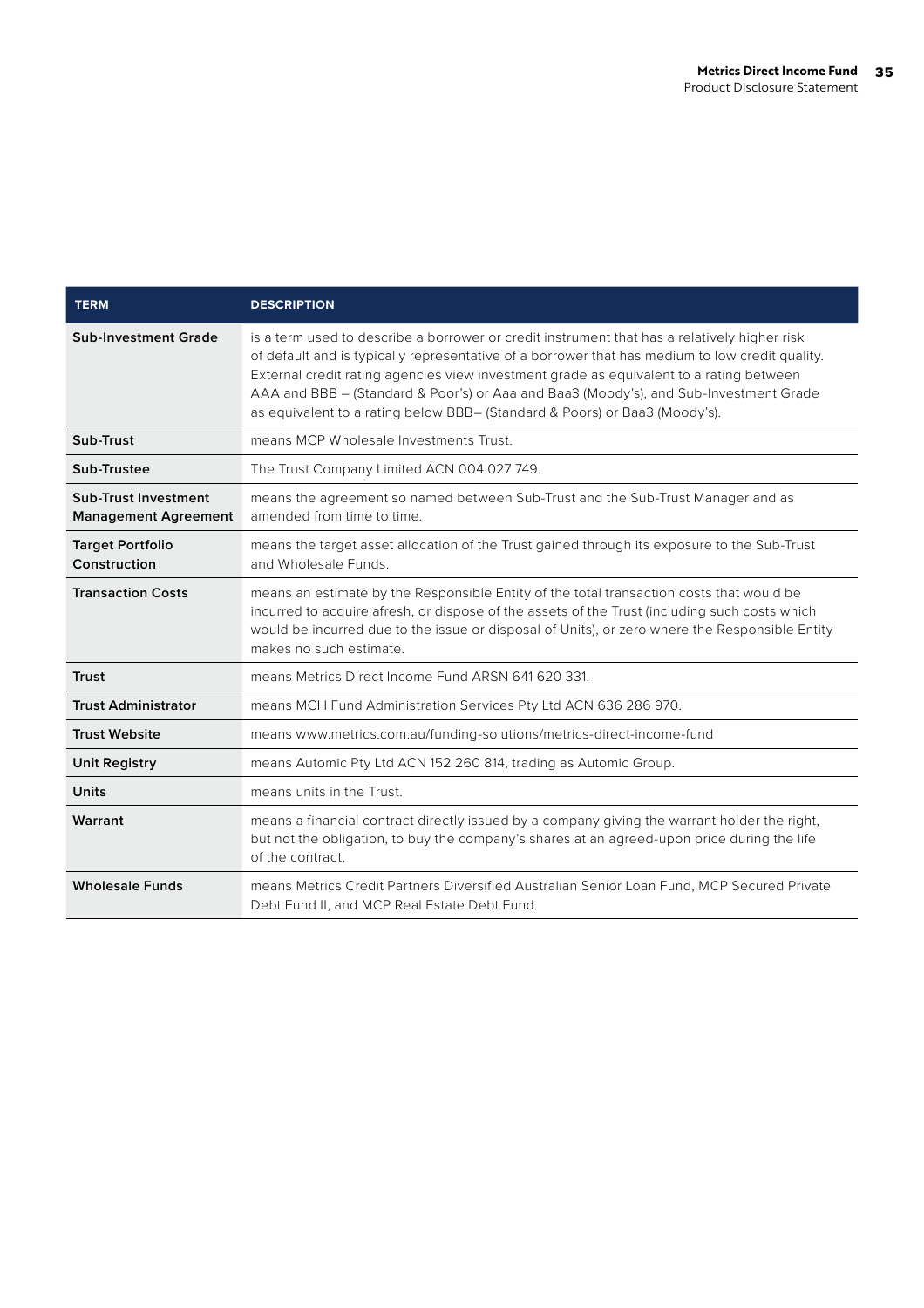## **CORPORATE DIRECTORY**

### **MANAGER**

**Metrics Credit Partners Pty Ltd** ACN:150 646 996

**Address:** 2 Ridge Street North Sydney NSW 2060

**Mailing Address:** GPO Box 3491

Sydney NSW 2001 Website: www.metrics.com.au

## **RESPONSIBLE ENTITY**

**Equity Trustees Limited** ACN 004 031 298

**Mailing Address:**  GPO Box 2307

Telephone: +61 3 8623 5000 Website: www.eqt.com.au/insto

## **CUSTODIAN**

**EQT Australia Limited** ACN 111 042 132

**Mailing Address:**  GPO Box 2307

Telephone: +61 3 8623 5000 Website: www.eqt.com.au

### **TAX ADVISER**

**Pitcher Partners**

**Address:**  Level 16, Tower 2, Darling Park 201 Sussex Street Sydney NSW 2000

Telephone: 02 9921 2099 Website: www.pitcher.com.au

## **TRUST AUDITOR KPMG**

**Address:** Tower Three, International Towers Sydney 300 Barangaroo Avenue Sydney NSW 2000

Telephone: 02 9335 7000 Fax: 02 9335 7001 Website: www.kpmg.com.au

## **LEGAL ADVISER**

**MinterEllison**

**Address:** 

Level 40, Governor Macquarie Tower 1 Farrer Place Sydney NSW 2000 Telephone: 02 9921 8888

Website: www.minterellison.com

## **DISTRIBUTION PARTNER**

## **Pinnacle Investment Management**

**Address:**  Level 35, 60 Margaret Street Sydney NSW 2000

Telephone: 1300 010 311 Website: www.pinnacleinvestment.com

## **TRUST ADMINISTRATOR**

**MCH Fund Administration Services Pty Ltd** ACN 636 286 970

**Address:** 2 Ridge Street North Sydney NSW 2060

**Mailing Address:** GPO Box 3491 Sydney NSW 2001

Website: www.metrics.com.au

## **UNIT REGISTRY**

**Automic Pty Ltd trading as Automic Group** ACN 152 260 814

**Address:**  Level 5, 126 Phillip Street Sydney NSW 2000

**Mailing Address:** 

GPO Box 5193 Sydney NSW 2001

Phone: 1300 816 157 (within Australia) +61 2 8072 1417 (International) Email: metrics@automicgroup.com.au Website: www.automicgroup.com.au

http://investor.automic.com.au